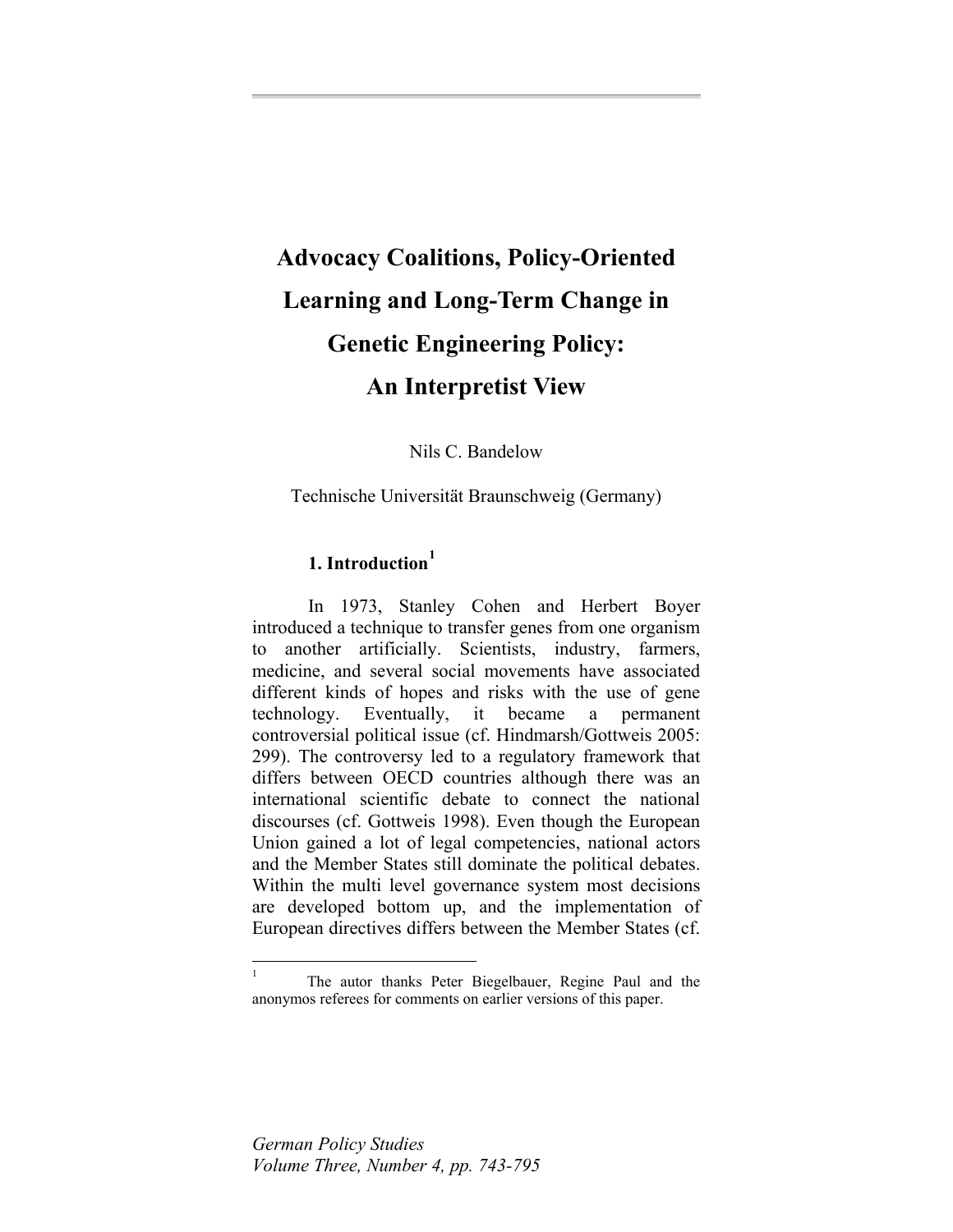Dolata 2003: 279). In Germany, the debate became more controversial than in other countries and led to strikter regulations (cf. Aretz 1999). In the meantime there were several changes of the original regulatory framework. So, we now have the opportunity to observe policy change over more than three decades.

How and why did the regulation of gene technology in Germany change during the last decades? Policy Analysis provides several theoretical lenses to analyse this question. Most of them refer to the relevant actors within the policy subsystem (Fink 2003: 9). As the subject of genetic engineering policy has changed, and the actors have gained new knowledge and experiences, it is important to consider the beliefs, arguments and the interpretation of information by policy actors. Changes of actors' belief systems might contribute to an understanding and explanation of the development of the policy outcome. Political actors face uncertainty about the effects of chosen policies in the field of genetic engineering as they lack reliable information and experience about the risks and benefits of this technology. Therefore new information could be more important than it is for distributive or redistributive policies.

The following analysis will use a theory of policy learning in order to understand change of gene technology policies. The paper starts with a presentation of the policy outcome. In a second step the Interpretist Learning Theory will be presented to provide a theoretical lens for the analysis. Subsequently, methodological problems of any attempt to confront interpretist theory with (comparative) case study research will be discussed. Thereby the paper presents some methods to use interpretist theory within policy analysis. It then adopts the theory to long term change of gene technology policy.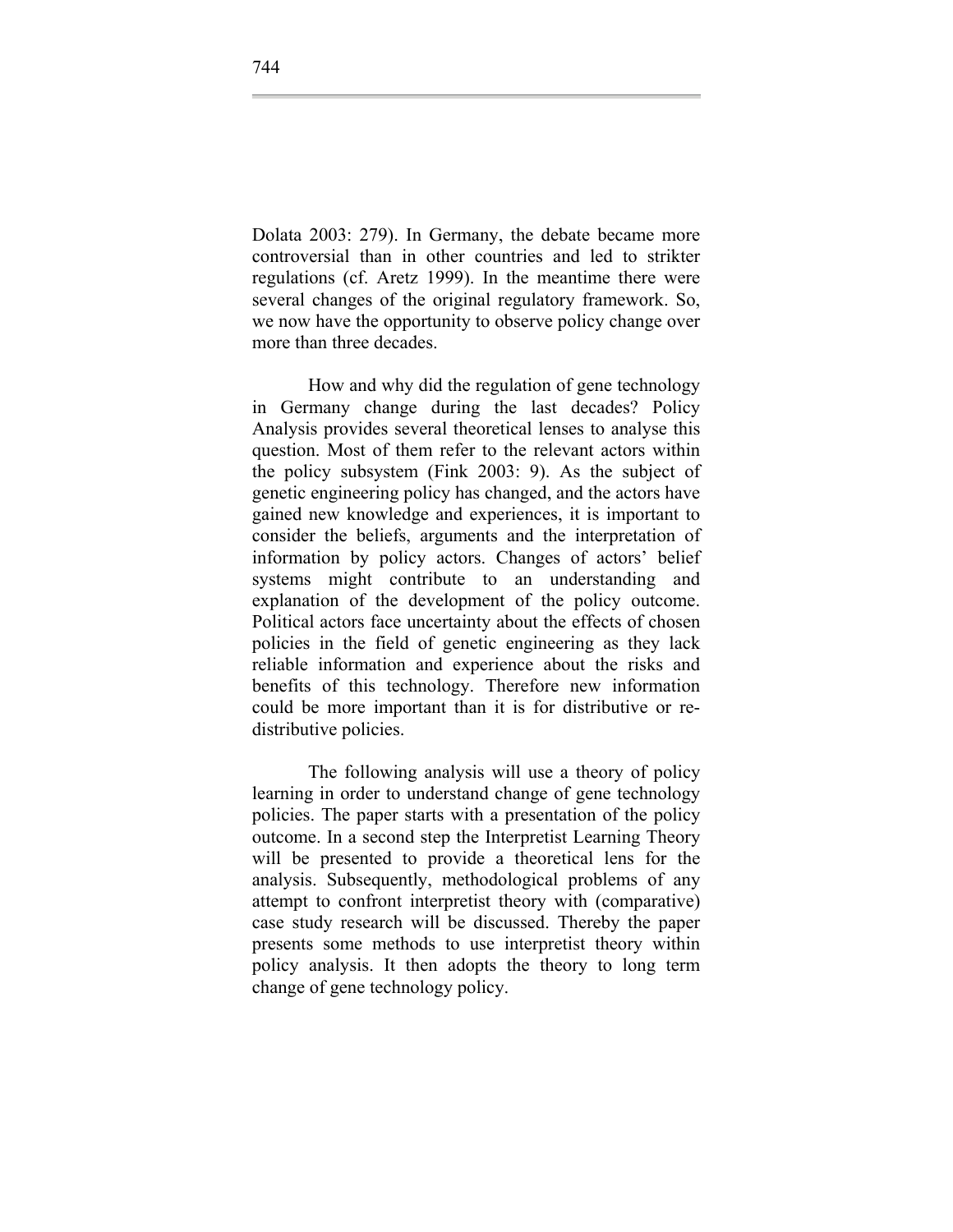#### **2. Longterm Change in Gene Technology Policy**

Since 1973 there is a controversy how the (unknown) benefits of gene technology could be used, and in what way it is necessary to develop a regulatory framework to control its (unknown) risks (cf. Schell 1994). The first actors to join the new policy subsystem of gene technology policy were scientists themselves. In 1974, eleven scientists called for a total ban of genetic engineering, which was followed by the whole scientific community (Berg et al. 1974). In 1975, 140 leading scientists met at Asilomar/CA to discuss the future regulation of gene technology (cf. Krimsky 1982). The conference lifted the ban and introduced a classification of genetically modified organisms (GMOs) based on the risk level of organisms used as donators and receivers of desoxyribonucleic acid (DNA). Even though this approach seems to deny any special risk of recombinant DNA biotechnology, the scientists were aware of their lack of knowledge regarding the actual risks. Therefore they proposed guidelines that contained strict safety provisions and actually only enabled the use of harmless donator and receiver organisms and also restricted the deliberate release of GMOs. In 1976, the US-American National Institute of Health enacted the first national guidelines based on the new classification. Since 1978 the German Federal Ministry of Research and Technology adopted similar guidelines. Both the American and the German guidelines were very strict compared to later regulations. In 1979, 1980, 1981 and 1986 the German Research Ministry followed the American guidelines by lowering the regulations step by step (cf. Bandelow 1999: 95-96). So the regulations converged at the original beliefs of the proponents.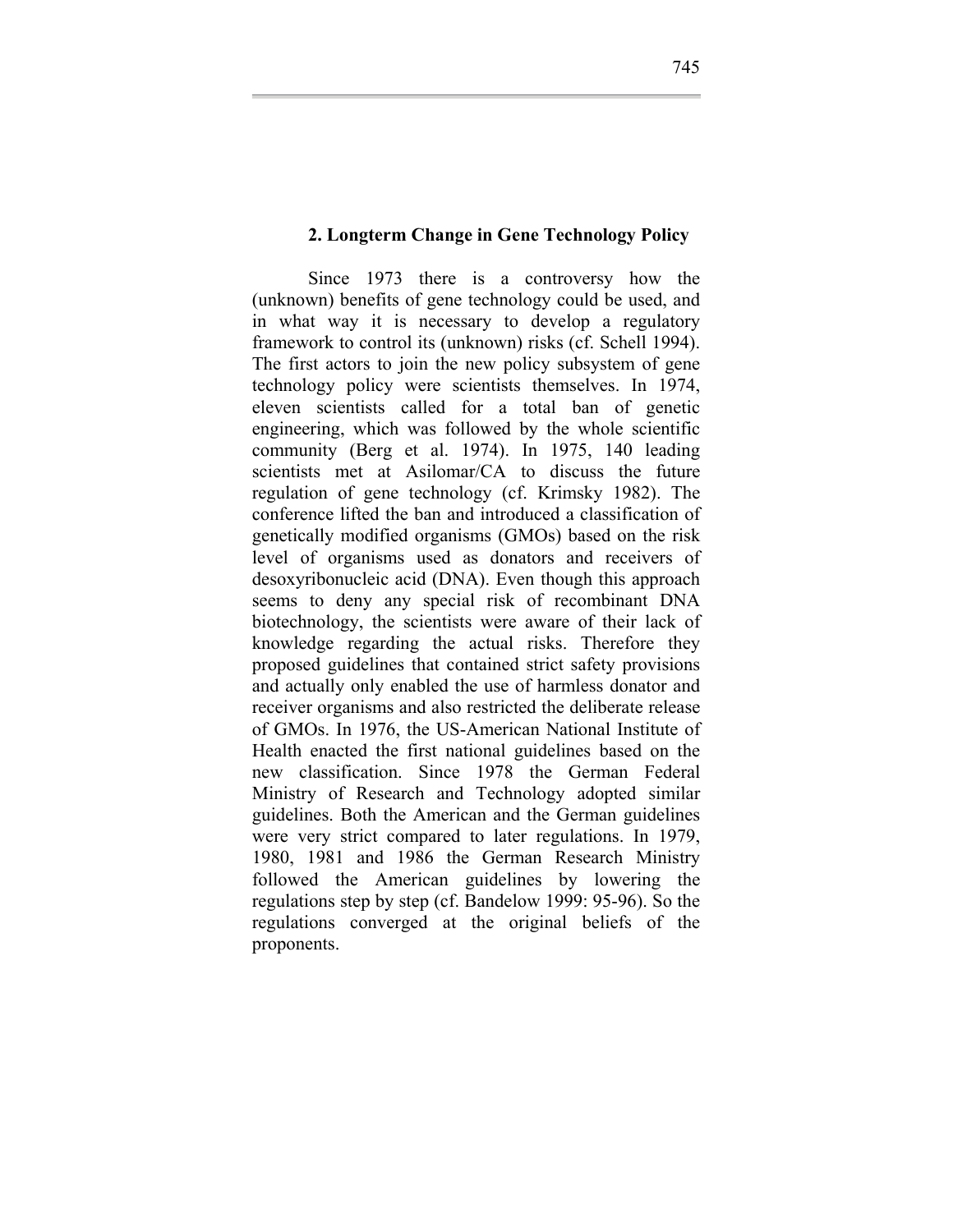In the late 1980s a main policy change occurred. Opponents of genetic engineering became more influencial by criticizing the guidelines. They complained about the lack of legal liability and control and, consequently, demanded legally binding solutions. The debate about a German gene technology act followed earlier attempts to develop a legal framework (cf. Bandelow 1999: 97). While these attempts failed in 1970s, in 1990 both the European Union and the German parliament adopted a genetic engineering law. The European directive 90/219/EEC on the contained use of genetically modified micro-organisms and the directive 90/220/EEC on the delibate release of genetically modified organisms fulfilled core demands of the opponents (cf. Bandelow 1999: 104-106). Environmental groups managed to shape the formulation of these directives substantially. The DG XI (Environment and Nuclear Safety) of the European Commission that shared the core beliefs of the opponents was in charge of proposing the directives and developed close relations with single critics of genetic engineering. At the same time, the European biotechnical industry still lacked effective associations to influence the policies successfully (cf. Rosendal 2005: 88; Cantley 1995: 535-537; Greenwood/Ronit 1992). Proponents of gene technology within the European Commission did not influence the core of the directives either: The DG III, which should have been in charge of the directives, was fully stretched with the formulation of a medical device directive. In a similar way the DG VI was busy with the preparation of the GATT negotiations (interview European Commission).

The effect of the European directives, that produced higher demands for any use of genetic engineering, was even strengthened by the German gene technology act. The German act was mainly prepared by a Bundestags enquete commission on chances and risks of gene technology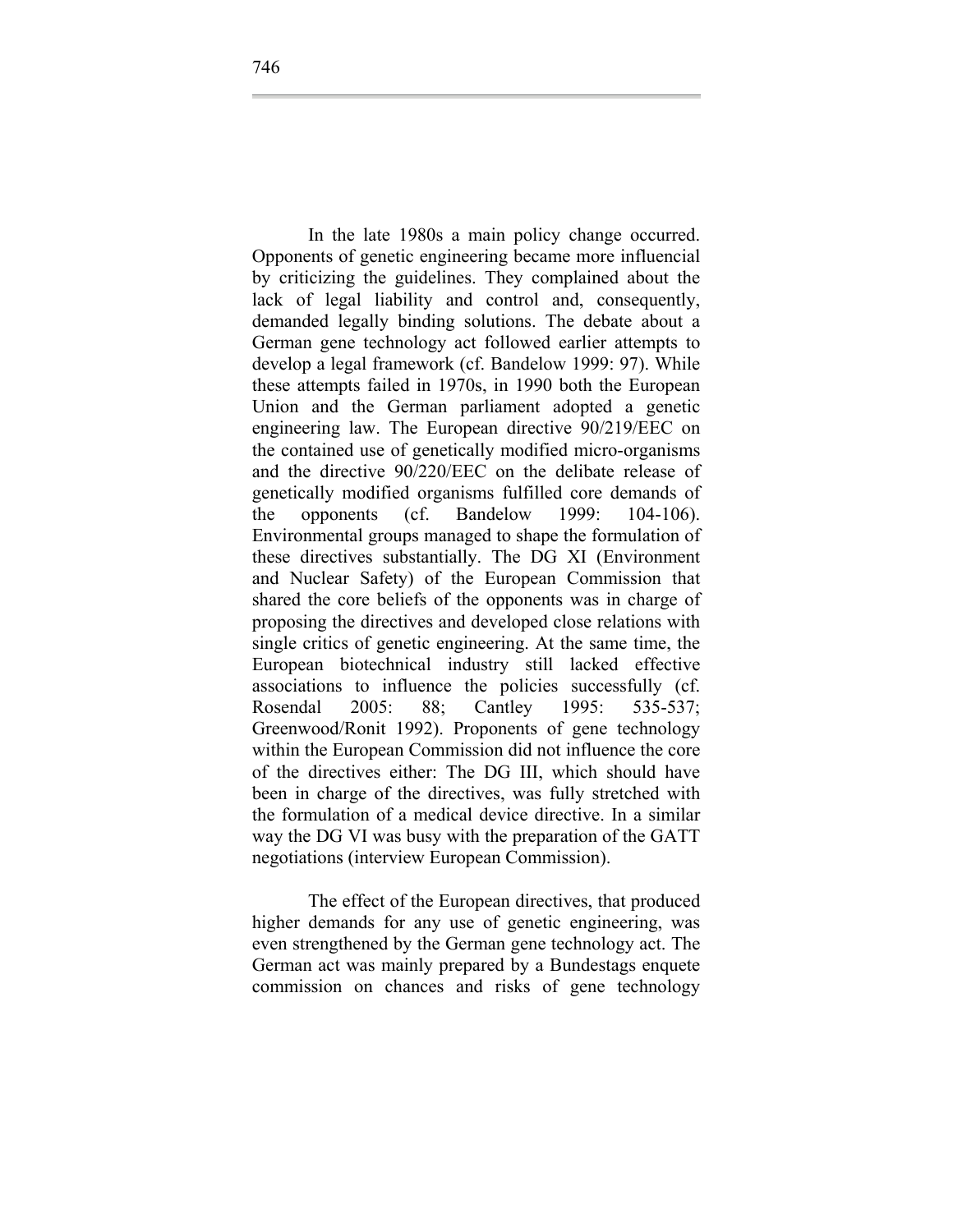(1984-1987). Originally, the commission majority adviced to abstain from binding regulations but nonetheless developed a framework that could be referred to by formulating a gene technology act. The main reason to produce an Act against the original advice was a decision of the Hessian Administrative Court in 1989 to ban a plant that the former Hoechst Company wanted build for creating insulin through genetic engineering (cf. Vitzthum/Geddert-Steinacher 1990: 67-76).

Additionally other external effects produced a power-shift that strengthened the opponents of gene technology in Germany. In 1983 the Green Party was elected into the Bundestag for the first time. In the wake of the Chernobyl disaster of 1986 there was an increase of public interest in ecological issues, and the skepticism towards new technologies rose. So the gene technology act should enable gene technology on the one hand and pacify the critics on the other hand. Therefore the act included the critics into the Central Commission for Biosafety even though this was not demanded by the European directives. Even more influencial became the opponents with regard to the implementation of the German gene technology act. The German federalism gives the main administrative competencies to the Länder. Since 1985, the Green Party joined the State government of Hesse, which was one of the most important locations for gene technology, hosting the former Hoechst Company and several universities. As the Greens took over the department of environment they were responsible for the authorization of activities related with the contained use of genetically modified micro-organisms. As the Green Party at this time was a fierce opponent of genetic engineering it used this authority to develop even higher hurdles for applications than intended by the gene technology act (interviews with scientific gene technology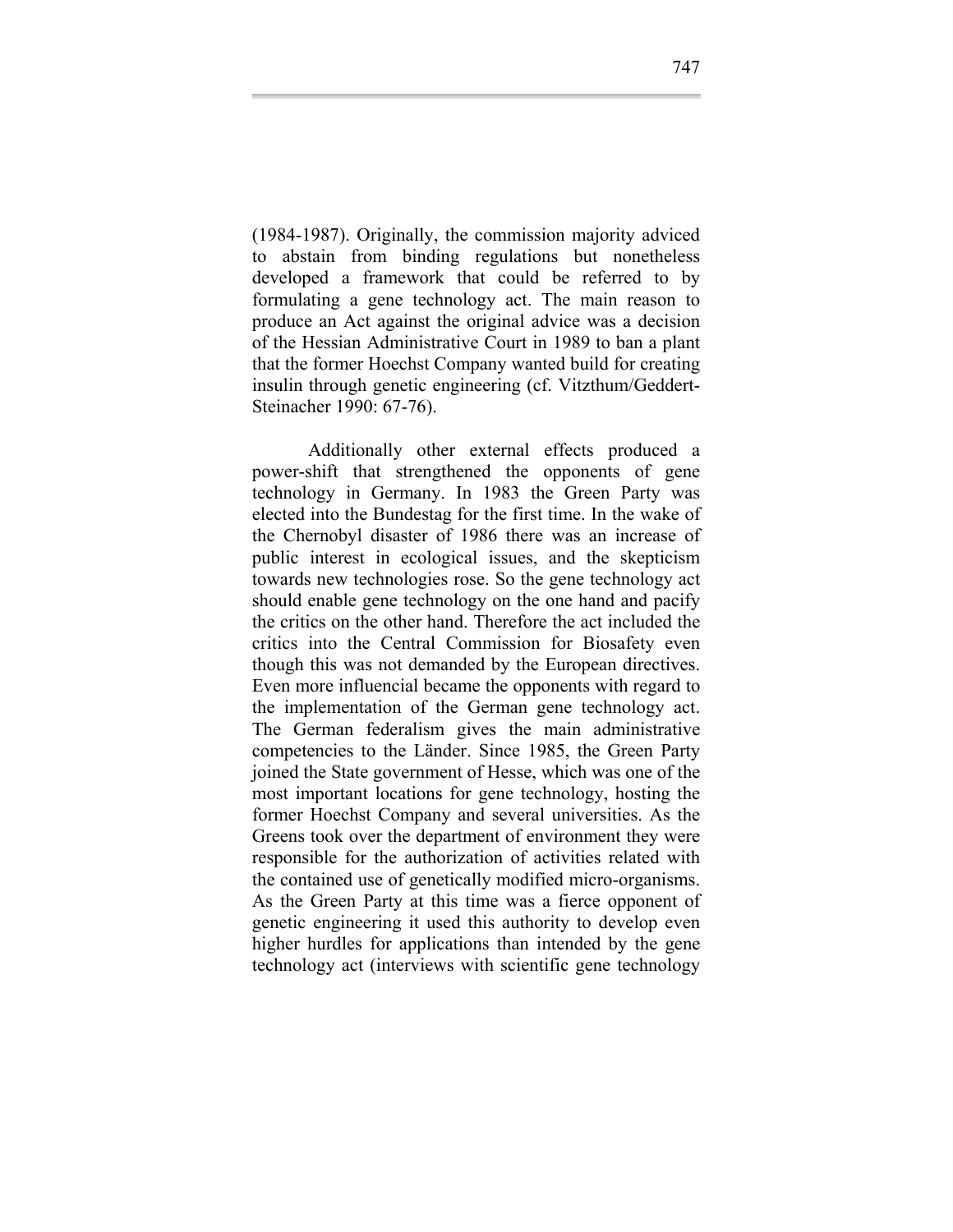users). Eventually, in the early 1990 there were very strict regulations for any use of gene technology.

However, the regulations of the early 1990s turned out to be only an interruption of the general policy development. In the course of the 1990s both the European directives and the German act became amended several times to simplify regulations (cf. Bandelow 1999: 126- 143). In Germany, the "First Act Reforming the Gene Technology Act" of 1993 lowered the requirements for the use of genetically modified organisms that were assumed to be riskless essentially. Especially the participation of the Central Commission for Biosafety and the public involvement in permission procedures was limited to the use of donator and receiver organisms with high risks for people and environment.

The European Commission introduced similar amendments of the European directives at the early 1990s. It reinforced the simplification of the deliberate release of common plants by several directives to to implement the deliberate release directive (93/584/EEC, 94/211/EC and 94/730/EC). In 1994, the first amendmend of directive 90/220 introduced a simplified procedure for repeat releases of common plants (directive 94/15/EEC). In 1997, the Commission enacted a second directive adapting to technical progress for the delibate release that braught a further simplification of the procedure (97/35/EC).

The requirements concerning the contained use of genetically modified micro-organisms were simplified in the same way: Several amendments of the original law were all in line with the demands of the proponents: the first Commission "Decision Concerning the Guidelines for Classification" referred to in directive 90/219/EEC (91/448/EEC), the "Commission Directive Adapting to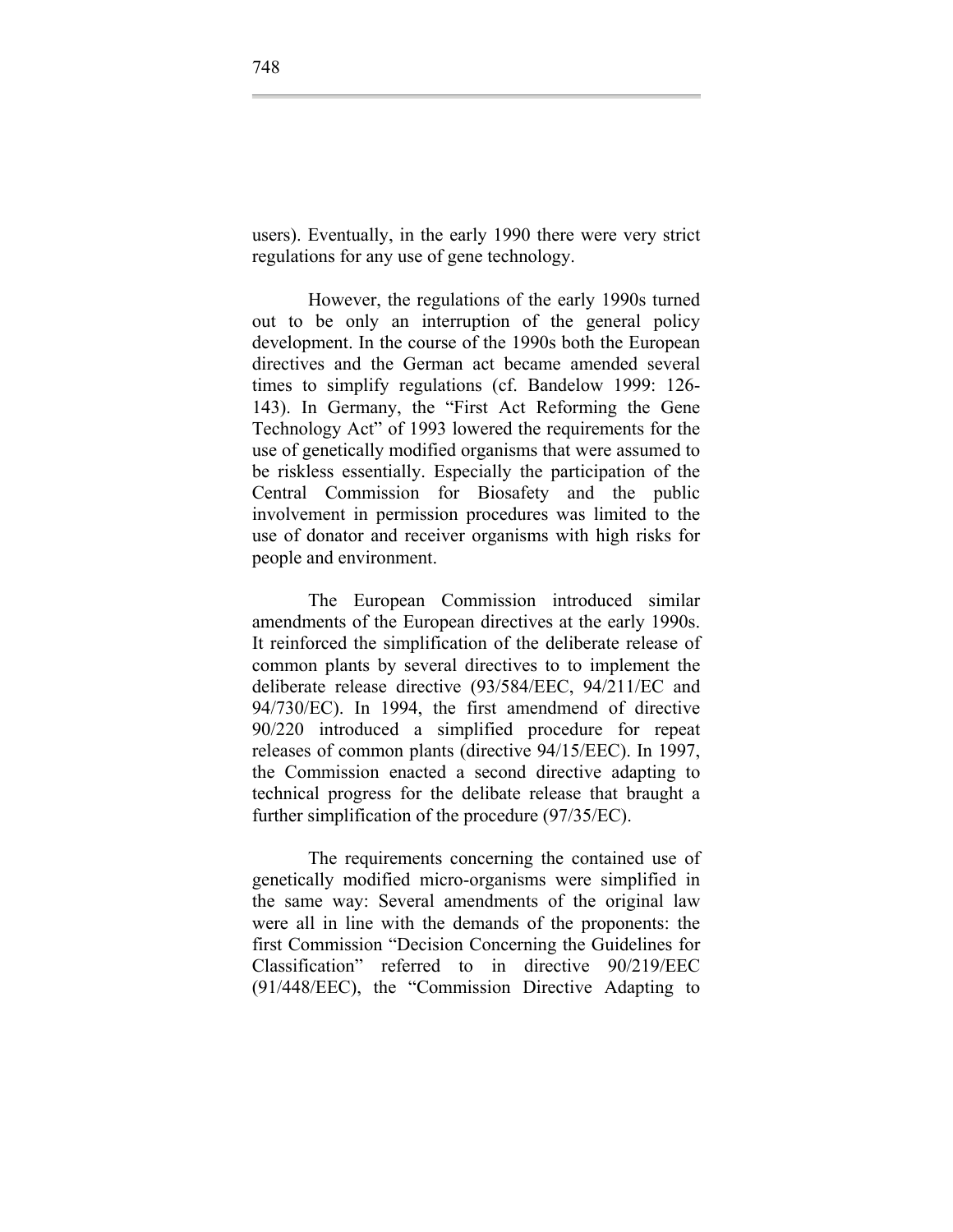Technical Progress of Council Directive 90/219/EEC" (94/51/EC), and the "Second Commission Decision Concerning the Guidelinies for Classification" (96/134/EC). In 1998, the Council amended the directive 90/219 by abolishing requirements for classification, streamlining administrative procedurs and simplifying the authorization process (98/81/EC).

 The last years were stamped by different developments of requirements for contained use on the one hand and deliberate release on the other hand. In the field of deliberate releases there was a political u-turn in 1998 on EU-level. From 1998 until May 2004, the governments of Austria, Denmark, France, Germany, Greece, Italy and Luxembourg banned every application for delibate releases. The so-called moratorium on the authorization of GMOs was a second phase of policies in favour of the opponents. It was always controversial and there were several attempts to pave the way for further deliberate releases. In 2001, the directive 90/220 was replaced by directive 2001/18/EC of the European Parliament and of the Council. The new directive aimed to make the deliberate release more transparent and to fulfill some demands of the opponents. Any consent was limited to a period of ten years (renewable). The directive also made public consultation and GMO labeling compulsory (Abels 2005).

In 2004, the "Genetic Modifaction Act" was adopted. The modification act was the second amendment of the gene technology act after 1993 and has come in force in February 2005. It implemented provisions of directive 2001/18/EC but also contained additional requirements for the release of GMOs. The centre of the act was the liability in case of damage caused by GMOs. The European directive has not addressed liability concerns directly (Gerdung 2006: 8). The modification act introduced a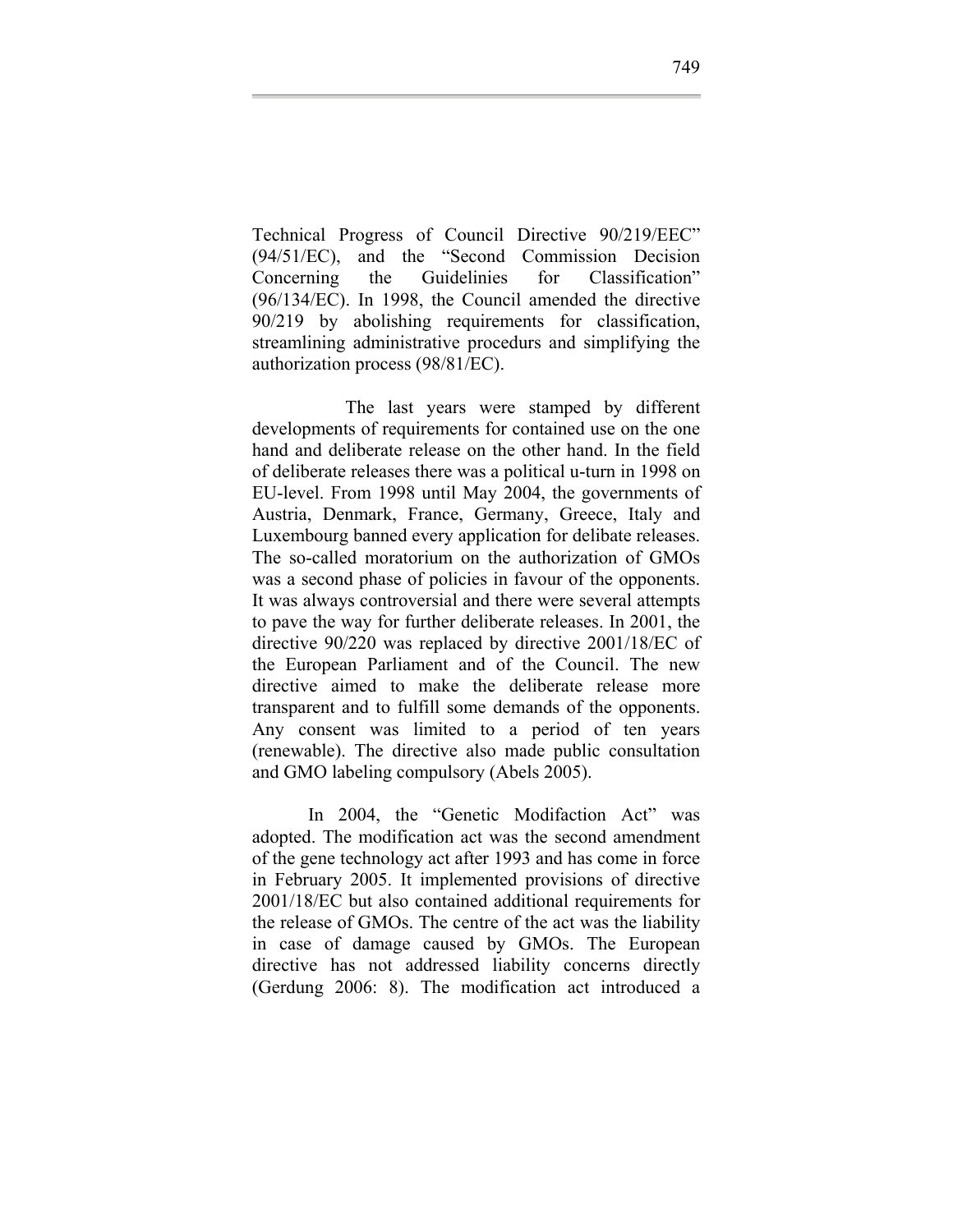collective risk liability for all users of GMOs in the environment. GM-farmers were made responsible collectively for all damages caused by GMOs if it was impossible to find a single causer.

A Second Reform Bill of the red-green government has not been adopted. The former government had split both bills to separate the procedural issues that needed the appovement of the Bundesrat. As the Bundesrat was dominated by Christian democrats and Liberals that governed most of the Bundesländer the second bill failed to gain the approval of the Bundesrat (cf. Gerdung 2006:1-2).

Recently, the Minister for Food, Agriculture and Consumer Protection, Horst Seehofer (CSU), introduced a new proposal to implement the overdue provisions of directive 2001/18. The "Third Gene Technology Reform Act" presents a list of information to be made public as demanded by the EU. Seehofer also has announced to present another reform bill that is much more in line with the demands of GMO-users and especially revise the liability rules of the first reform act. As the Greens had to leave the federal government after the general election of Sepember 2005, the new grand coalition of CDU/CSU and SPD is supposed to adopt new liability provisions that simplify the use of GM-plants by farmers. The politicians therey follow the demands of a coalition of scientific research institutes comprising of seven large foundations (cf. Innovations Report 2004).

Summarizing the developments, one can find both policies that lifted regulations and others that led to stricter demands. Institutional rational choice provides us with sufficient explanations for each single negotiation and outcome. So the complete ban of 1974 has been influenced by ecologists within the scientific community. The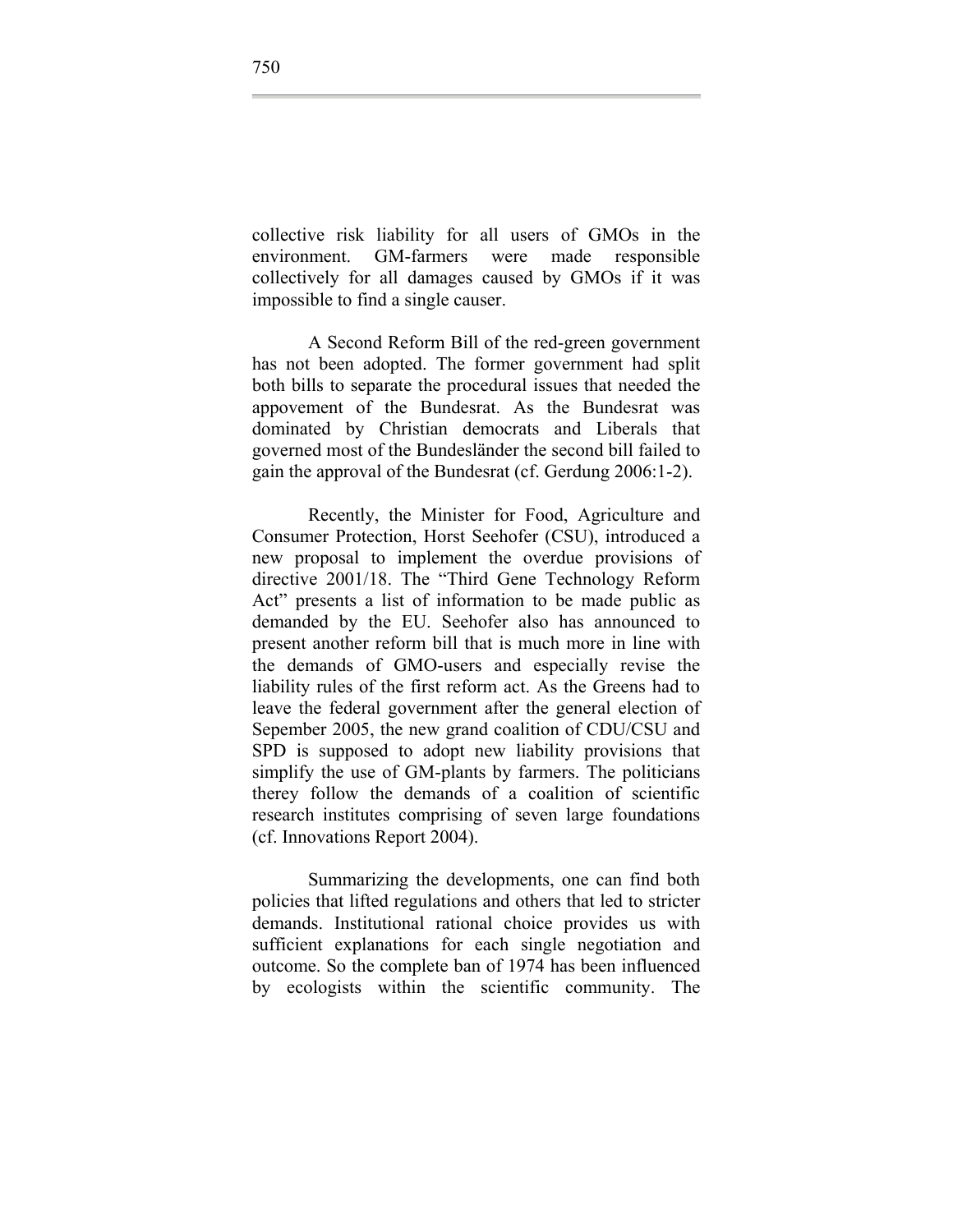lowering of the regulations during the 1970s and early 1980s can be seen as an effect of the economic crises that forced governments to enable a promising technology of the future. The original European directives 90/219 and 90/220 reflect the early institutional design of the European Community that gave environmentalists more influence than they have now: Many decisions have been made by the European Commission without major changes by the Council. The Parliament did not have real influence and even the industry lacked efficient organizations at EU level (cf. Greenwood/Ronit 1992). At the same time, the emerging Green Party that used the fight against genetic engineering as a major legitimization for its founding has influenced the German genetic engineering law. German federalism contributes to an explanation of the actual rigidity of German genetic engineering regulations which even surpassed the aims of European directives and German law (cf. Bandelow 1997a; 1997b). Similar explanations can be given for the subsequent decisions to lift regulations in the mid 1990s: The influence of proponents rose as biotechnology firms established new forms of lobbying that proved to be much more efficient (cf. Greenwood/Ronit 1994).

In the late 1990s there was another power shift that can explain the second stage of intensification of requirements. Left wing and "Third Way" parties gained power in several EU states like France (1997), the UK (1997) and Germany (1998). In Germany the Green party became part of the federal government. So a "parties do matter" perspective might be helpful to analyse the policy process of that stage. The last years brought back Conservatives, Liberals and Christian democrats to power in several member states. As the policy outcome seems to be in line with this change, again party politics seems to provide a fruitful explanation. So the rational choice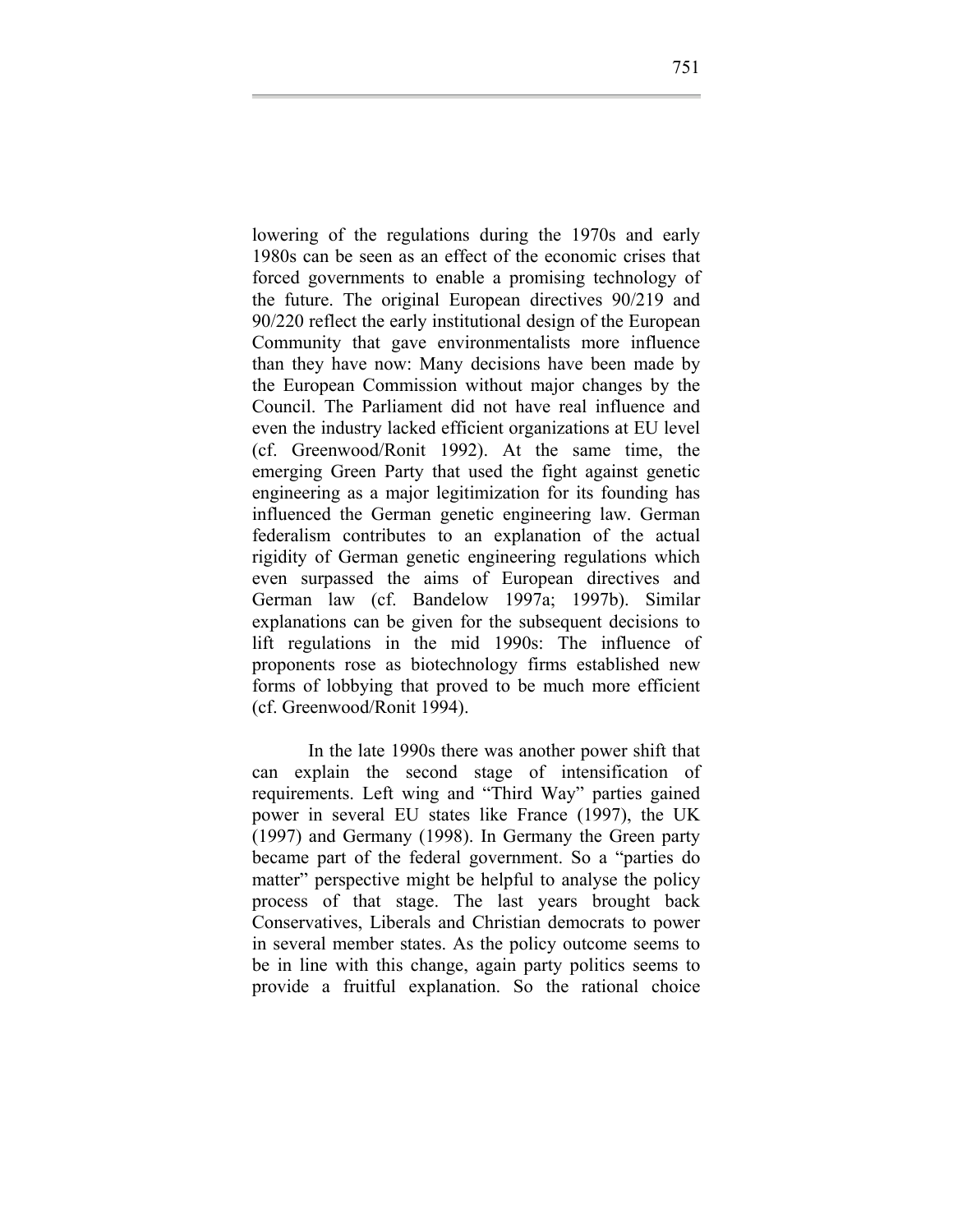<span id="page-9-0"></span>institutionalism presents sufficient explanations of each decision by assuming stability of policy beliefs.

Therefore, policy learning is not necessary to explain single decisions. However, it helps to understand the developments within the subsystem on the long run. Rational choice theory does not present any convincing explanation for the long-term change of policy outcomes. Why has there been a tendency to lift regulations since the 1970s that has well been interrupted but never completely stopped? Why can we find the same tendency at all political levels even though there are different institutional settings, and though the competing coalitions had different opportunities to influence policies at different political levels? How can we understand the different tendencies of the regulations for the contained use and for deliberate releases? These long-term developments can only be understood by introducing the concept of policy learning. Policy learning took place because of new information. The perception of this information was disputed between (and sometimes even within) the subsystem, so one needs an interpretist learning theory to understand and explain the long term changes of genetic engineering policy.

## **2. Assumptions and Hypotheses of an Interpretist Learning Theory of Policy Analysis[2](#page-9-0)**

Since the mid 1970s international relations, sociology, and policy analysis have evolved theoretical frameworks that use ideas, arguments, and beliefs to understand and explain political processes and policy outcomes (cf. Heclo 1974; Etheredge 1983; Hall 1993; Rose 1993; 2004; Knoepfel/Kissling-Näf 1998; Bandelow

 $\frac{1}{2}$ 

A detailed version of the ILT can be found at Bandelow 1999: 21-73.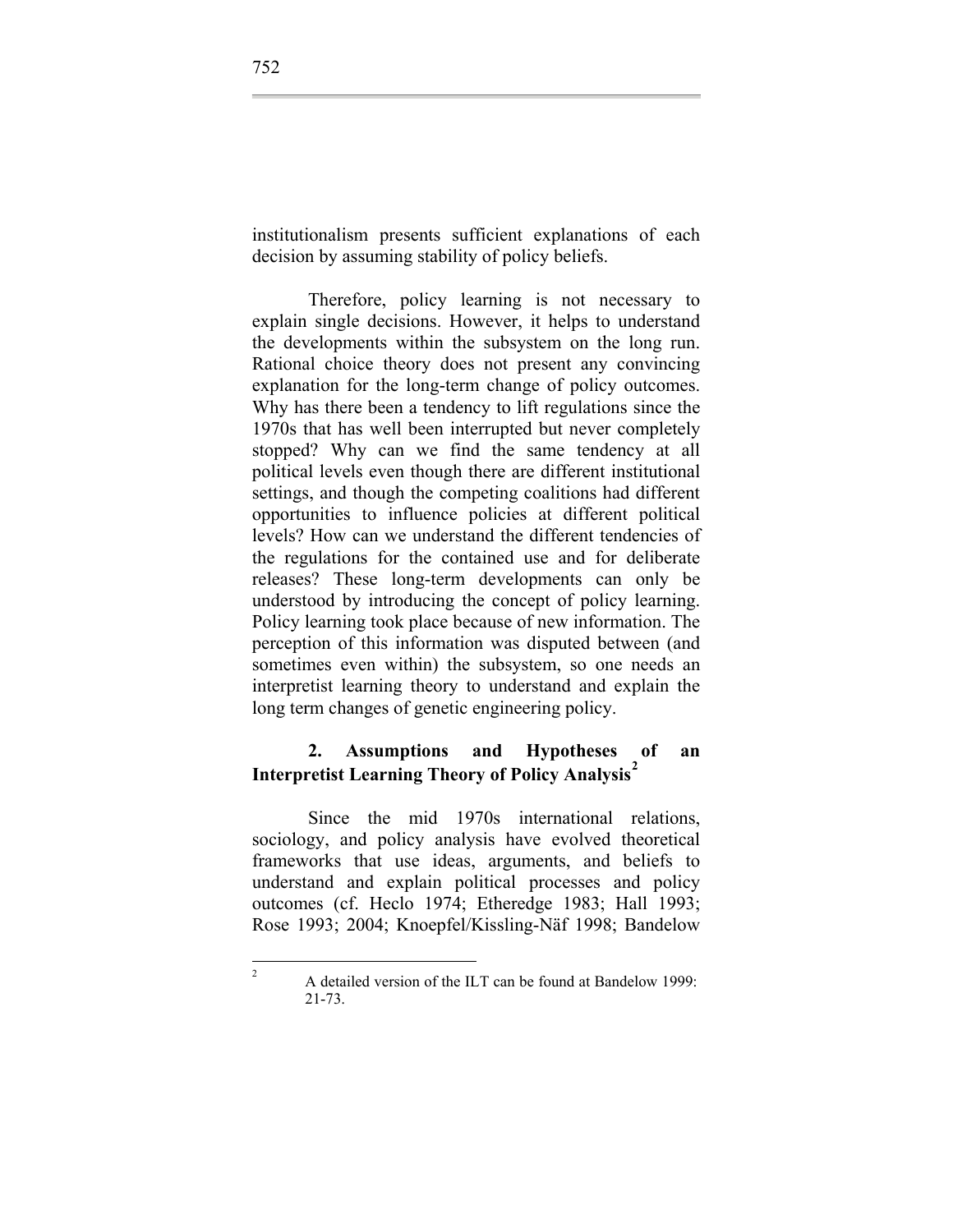2005; Levi-Faur/Jordana 2005). All theses perspectives force the researcher to give up assumptions about both regular dependencies between variables and any neutral evaluation of the policy outcome. However, this dispensation of assumptions has its price: positivist theoretical lenses like rational choice institutionalism need only few — and often quite plausible — assumptions and provide explanations for policy outcomes in innumerable fields (see for example Scharpf 1997; Tsebelis 2002). If one gives up these assumptions, the explanatory power of the theory must decrease.

Therefore, advocates of interpretist analysis must prove the added value of their perspective. One might use three strategies to justify interpretist theory: the theoretical, the political and the analytical strategy. The theoretical strategy refers to the philosophy of science that has provided evidence against the assumption of scientific proven reality, most famously by Thomas Kuhn (1962). Even though the analysis provided by Kuhn and his followers is convincing for constructivists, it has not convinced everybody yet (cf. Lakatos/Musgrave 1970).

The political justification refers to the democratic tradition of policy analysis (cf. Schubert 2002). From this perception, policy analysis should help to reveal all political choices people have at the present time. Unproven assumptions about the goals of political actors, the way institutions work, or the efficiency of policy choices might be helpful for parsimonious explanations, but they reduce the perception of democratic choices instead of widening them. However, not everybody within the scientific community shares the democratic task of policy analysis. Positivists can refer to the double tradition of policy analysis and policy science and stressing to the latter (cf. Tribe 1972; Torgesen 1986). From this view, democratic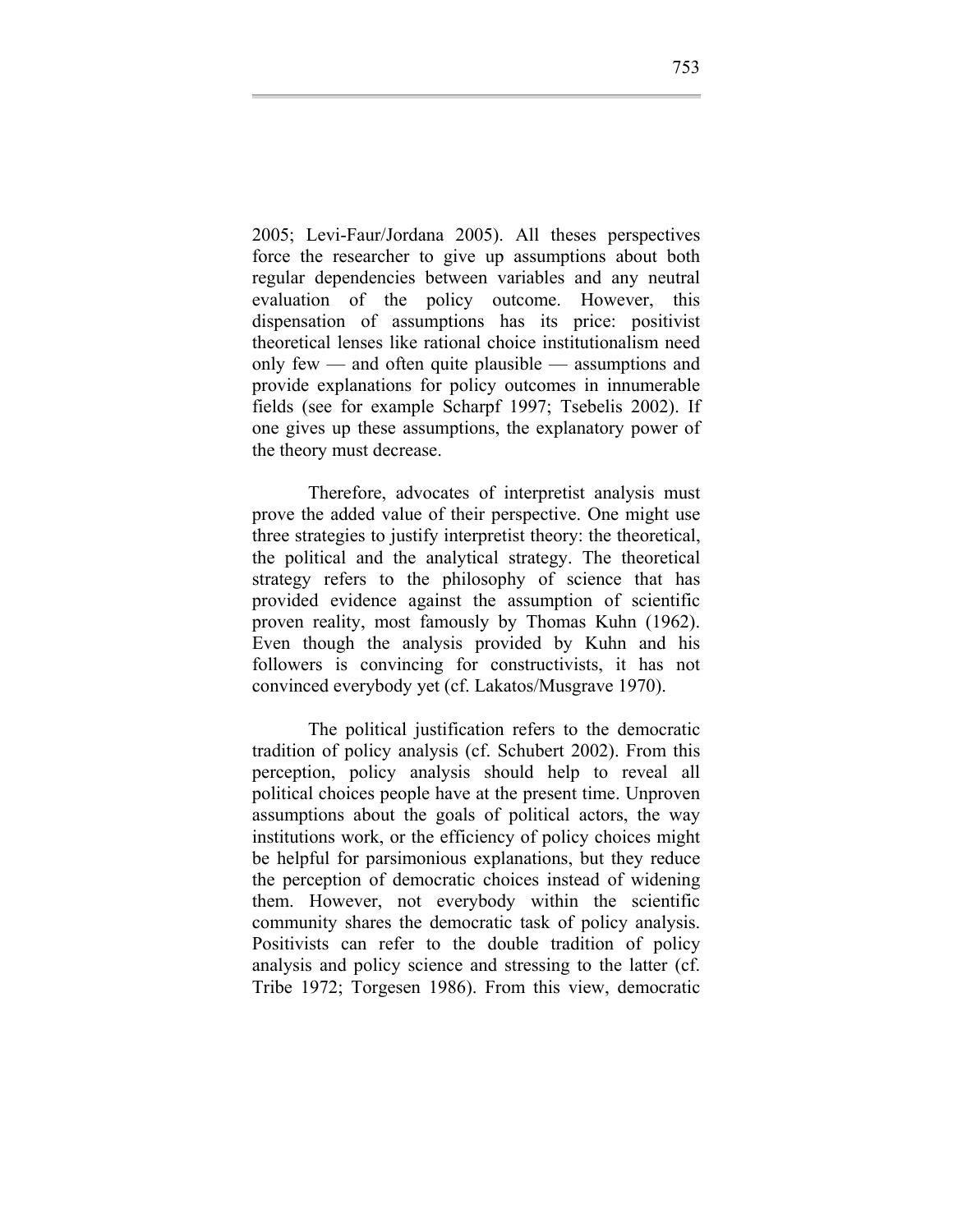tasks are not to be fulfilled by social scientists but by politicians.

As both the theoretical and the political justification of interpretist policy analysis are disputed, this article aims at presenting an analytical justification. It takes the criticism of positivists against the theoretical and political justifications for granted and argues that there is also some analytical added value by admitting different perceptions of reality by different people. From an analytical point of view, different perceptions may become important in two ways: different perceptions explain political goals of relevant actors, and perceptions can be the foundation of changes of beliefs and attitudes. However, modern rational choice theory has already integrated the idea of different perceptions — at least if one looks at "softer" approaches of this family of theories (cf. Elster 1984, 2000; Braun/Busch 1999). Therefore, the only way to proof any added analytical value of interpretist thinking is to build a theory that focusses on perceptions and learning as the main explanations of policies instead of using learning as a secondary explanation for the remaining variance of policies that cannot be understood within the rational choice model.

Within policy analysis, the Advocacy Coalition Framework (ACF) developed by Paul Sabatier and Hank Jenkins-Smith became the most prominent learning theoretical approach that has been applied to several policy areas and countries (Sabatier 1987; Sabatier/Jenkins-Smith 1993; Sabatier 1998). Nevertheless, within the last decade not only positivists and advocates of economic frameworks but also constructivists and post positivists criticized the ACF (cf. Maier et al. 2004). Both the positivists and post positivists disapproved of the contradictory assumptions of the ACF as it refers to rational choice institutionalism and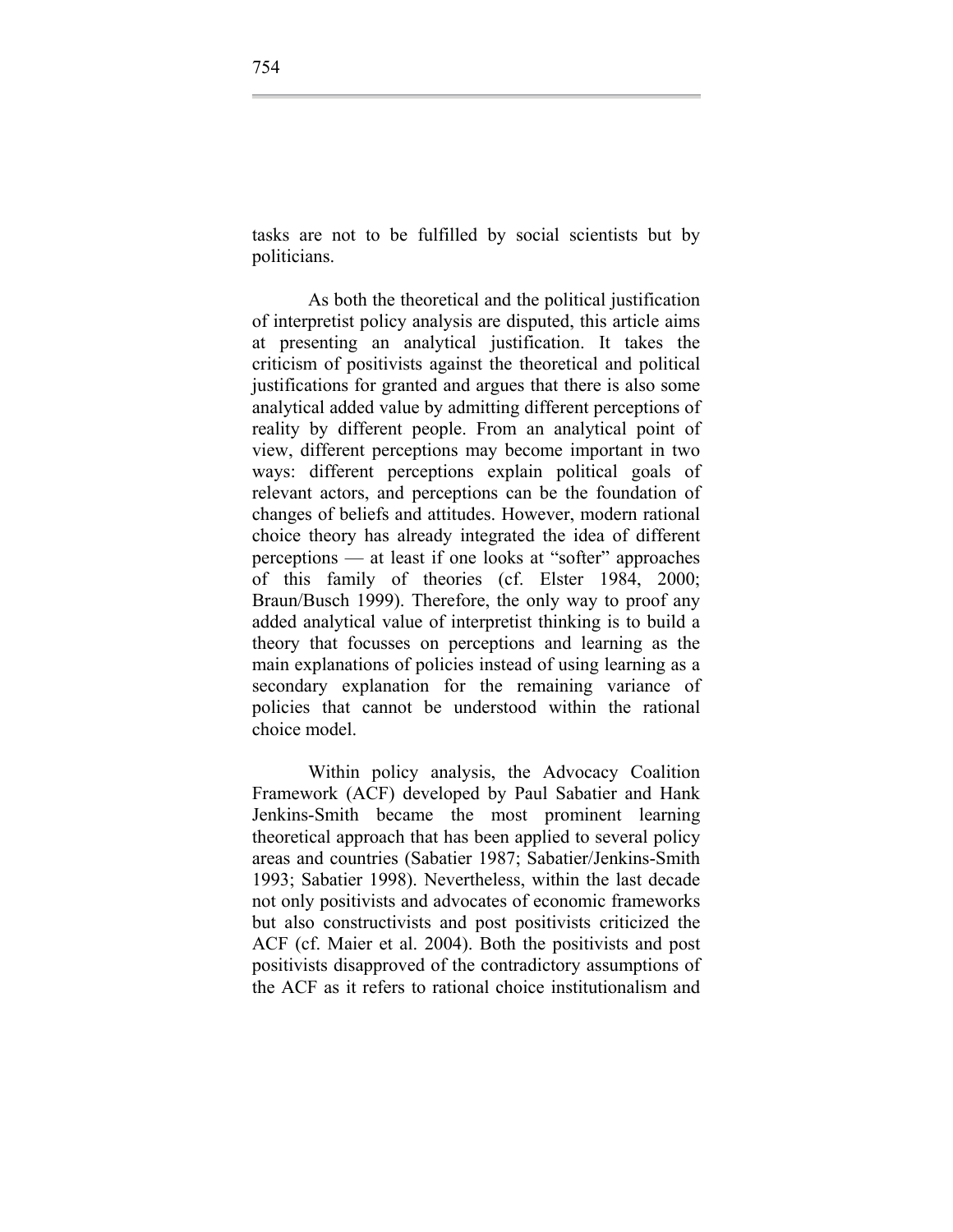to learning-based theories at the same time (Nullmeier 1997). Not only the ACF but also other learning-based approaches like the concept of policy-transfer still lack clear theoretical and methodological foundations (cf. James/Lodge 2003). There are many competing definitions of policy learning, political learning, social-learning, lesson-drawing and related concepts that all have lead to different assumptions about the causes and results of policy-oriented learning (Table 1).

Considering the different definitions of learning, there is only a minimal agreement upon learning as a change of beliefs and attitudes based on new information. The broadest use of the concept includes learning of individuals and collective actors. Both individuals and collective actors learn if they change their beliefs and attitudes due to new information (and not based on power shift). "Policy-oriented" learning as it is used here also includes a limitation of topics that are relevant for learning: If actors change their beliefs on the basis of information that is not related to the policy problem, they learn, but this sort of learning should not be called policy learning. The purpose of an Interpretist Learning Theory (ILT) is to develop assumptions and hypotheses that contribute to a better understanding of the relationship between policy learning and policy change. The theory is interpretist, because it does not share the positivist epistemology. On the contrary it assumes, that interpretation and social construction are important for the way political actors view at the world (cf. Marsh/Furlong 2002: 26-30).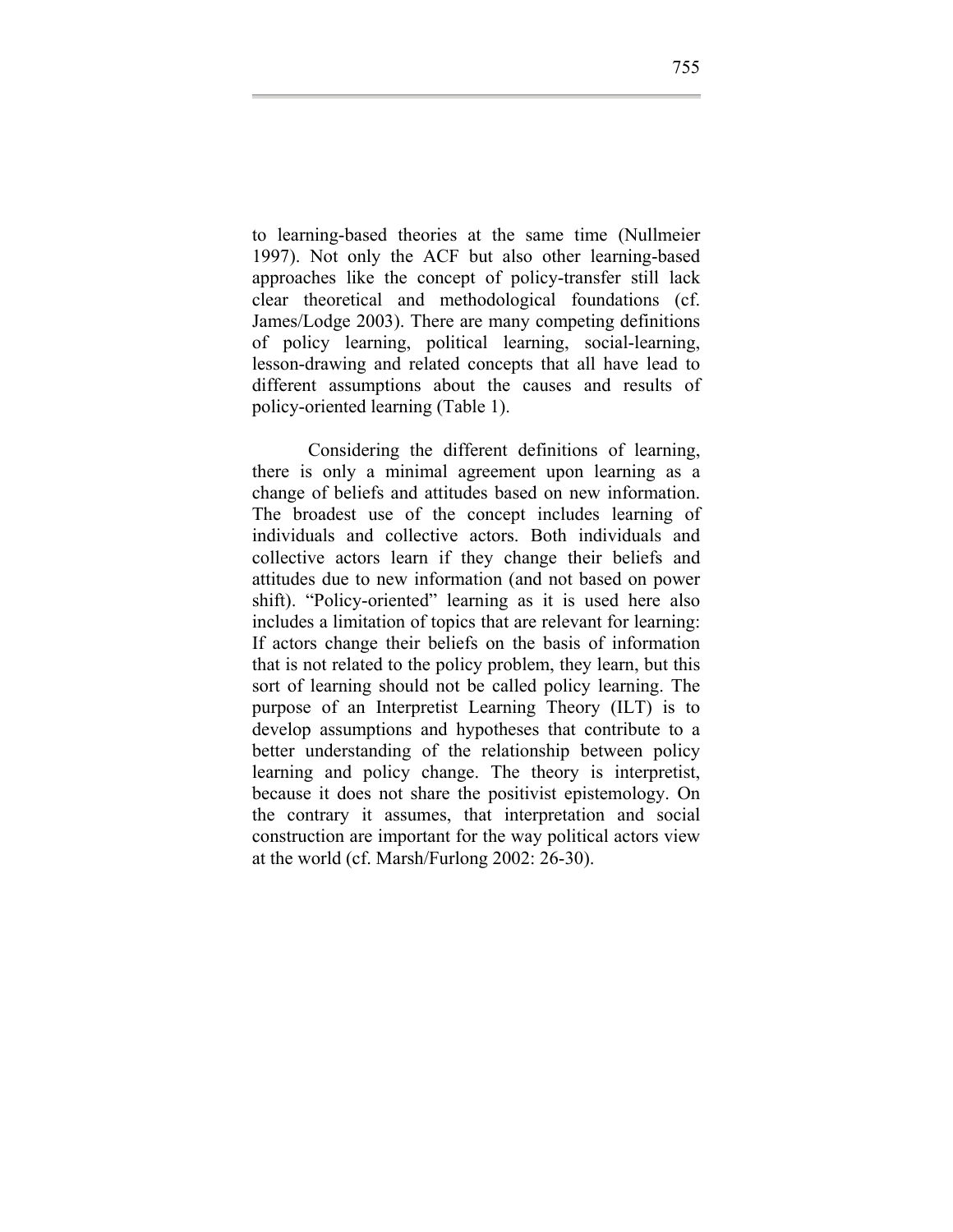*Table 1: Explanations of major policy change by frameworks referring to policy learning* 

| <b>Authors</b>   | Named explanations                      |
|------------------|-----------------------------------------|
|                  |                                         |
| Sabatier 1987:   |                                         |
|                  | changes in socioeconomic conditions     |
|                  | changes of public opinion               |
|                  | change in systemic governing coalition  |
|                  | policy-decisions and impacts from other |
|                  | subsystems                              |
| Hall 1993:       | cognitive contradictions                |
|                  | deficits of explanations in existing    |
|                  | paradigms                               |
|                  | political, economic, and social crises  |
| Howlett 1994:    | power shift between actors representing |
|                  | different paradigms because of reasons  |
|                  | external to the subsystem               |
| Dudley/          | change of the nature of a policy        |
| Richardson 1996: | problems of public finances             |
|                  | tactics of involved actor groups        |
| Mintrom/ Vergari | policy entrepreneurs                    |
| 1996:            |                                         |
|                  |                                         |
| Dolowitz/ Marsh  | voluntary lesson-drawing                |
| 2000:            | coercive policy-transfer                |
| Levi-Faur 2002:  | role model of instigators (if acting as |
|                  | shepherds)                              |
|                  | uncertainty, manipulation of            |
|                  | information, high cost of information,  |
|                  | public revelation of information        |
| Bandelow 2005:   | new ideas (mostly developed by          |
|                  | minorities within the core executive)   |
|                  | power change within the core executives |
|                  | solidaristic veto players               |
|                  |                                         |

*Source: authors' compilation* 

By developing the ILT one can largely rely on two assumptions introduced by the ACF which belong to the interpretist core of the framework: firstly, the ACF assumes that the goals of policy actors are caused by hierarchical belief systems. Secondly, it expects that the actors of policy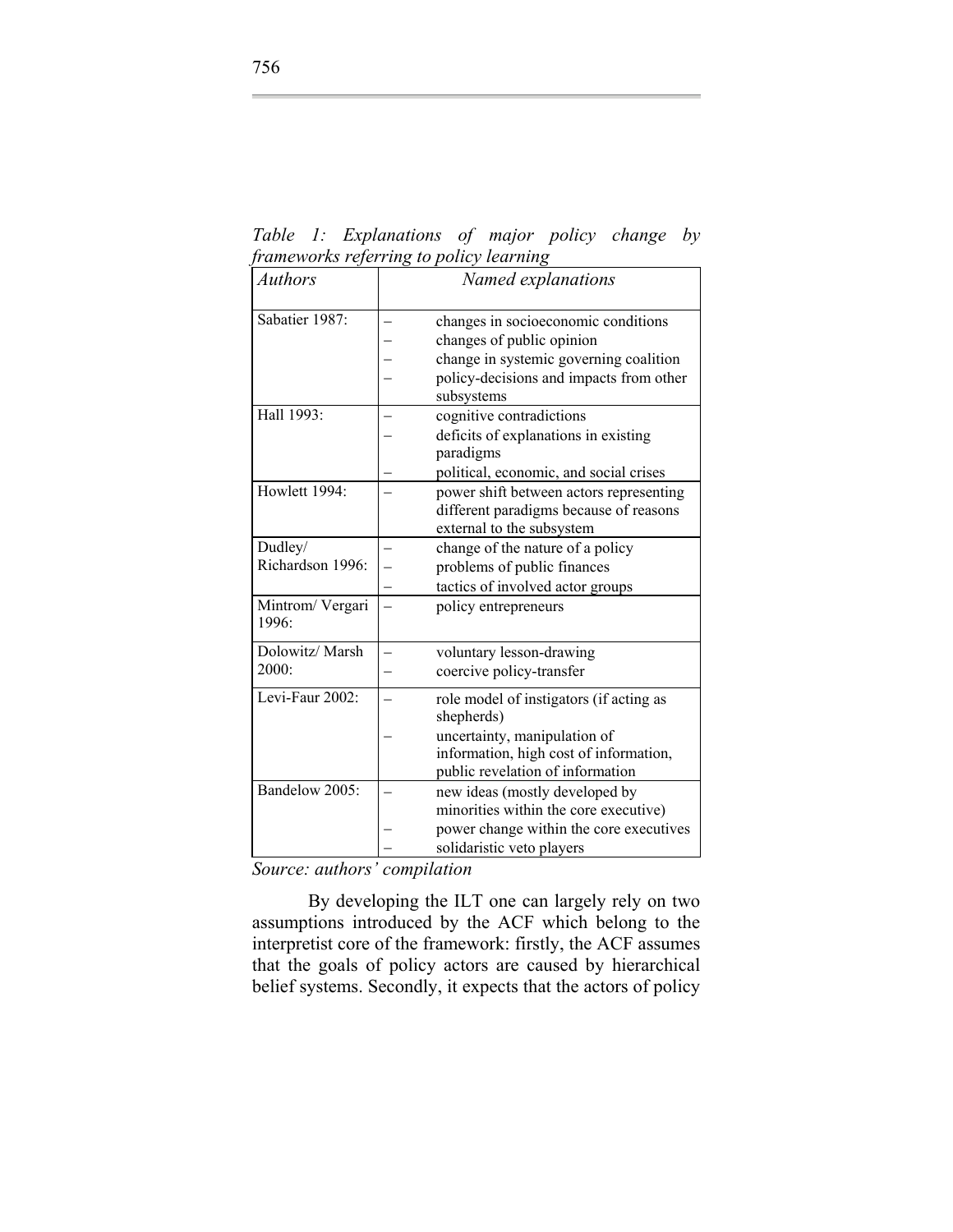subsystems join together to advocacy coalitions (Table 2). These assumptions are interpretist as they admit that political decisions depend on the way politicians see the world and that political interpretation belongs to social constructions. Therefore they do not demand any objective reality that would be perceived in the same way by all actors but admit that political actors might differ in the way they interpret new information. Nonetheless, the ACF and to a lesser extent the ILT — are quite pessimistic about the probability that political elites might use new information to change their interpretation of a policy problem and, in consequence, of the best way to handle the problem.

Table 2: Theoretical assumptions of the Interpretist Learning Theory (ILT)

*a) Assumptions transferred from the Advocacy Coalition Framework (ACF)* 

1. Policy actors follow hierarchical structured belief systems.

2. Within policy subsystems, actors join advocacy coalitions. The members of each coalition share their core beliefs. These core beliefs are stabilized by communication between coalition members.

*b) Further assumptions* 

1. Policy-external information is interpreted on the basis of belief systems, too.

2. Policy-oriented learning by communication between members of different advocacy coalitions is possible on the basis of shared external beliefs that are the results of common culture and socialization.

*Source: authors' compilation*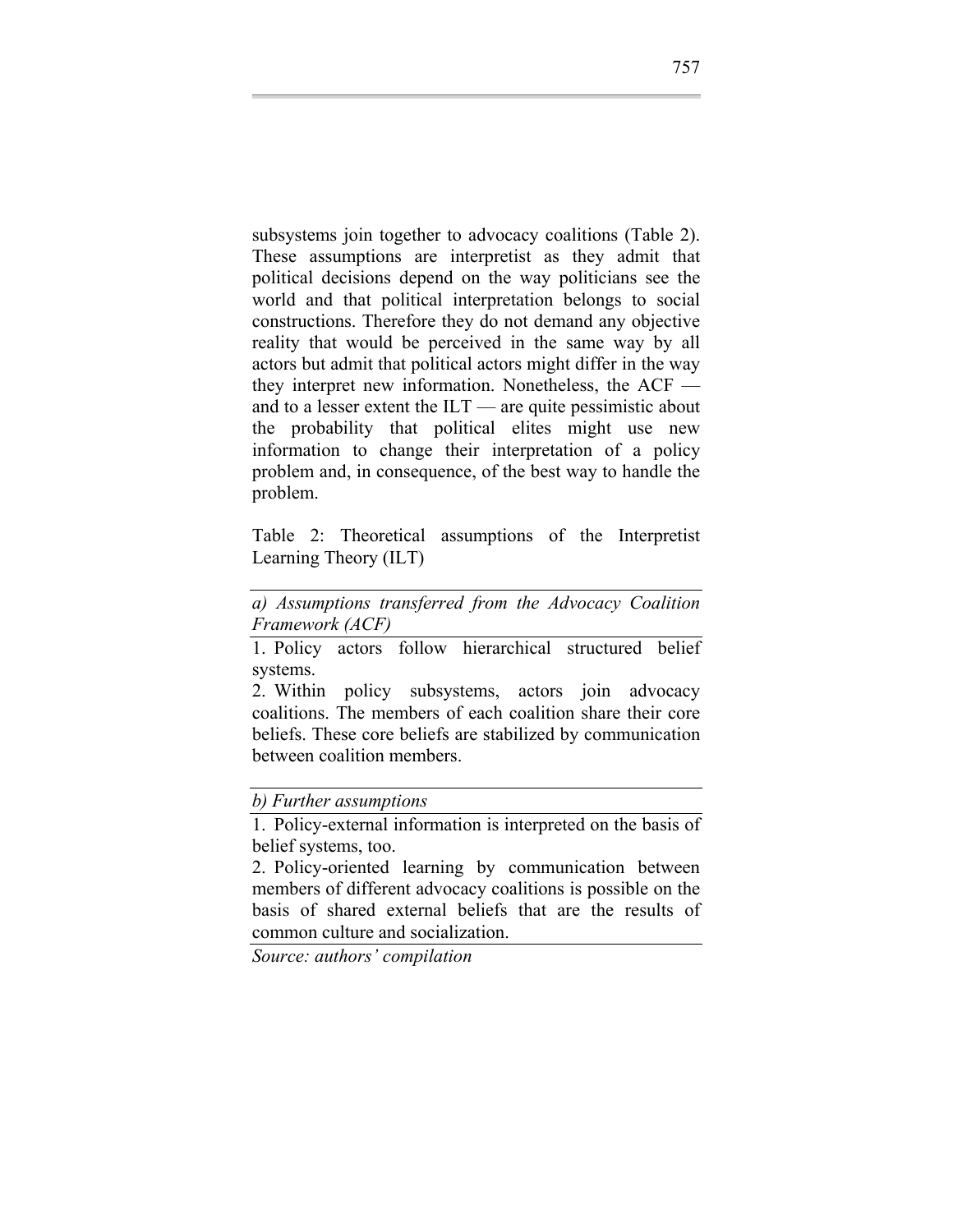The concept of belief systems is based on the assumption that the beliefs of policy elites are arranged at different levels. Each belief system contains a deep normative core of fundamental normative and ontological axioms, followed by a policy core including fundamental positions about the policy area and secondary aspects like instrumental decisions within the subsystem. The concept includes the idea that early experiences within individual socialization lead to relatively stable beliefs that work as a filter for later information. Therefore, it assumes general beliefs to be less affected by policy learning than by instrumental beliefs. This assumption is based on the philosophy of science and on social psychology (Converse 1964; Lakatos 1971; Putnam 1976).

The second assumption of the development of one or more advocacy coalitions consisting of actors who share general beliefs is originally justified by a rationalistic argumentation: actors need the help of other coalition members to reach their policy goals and thereby must join a coalition. However, the coalition building also has social consequences that become clear if one concentrates on individual actors. Individual actors communicate predominantly with other members within their coalition. As all members of the coalition share the same core beliefs or attitudes, nobody questions these attitudes — even if there is empirical evidence that might contradict some of the common assumptions of all coalition members.

To develop a learning theory we must supplement these assumptions with two additional basics: firstly, there is no reason to restrict the idea of filtered reality-perception to policy related events like the ACF does. Therefore, the ILT will enhance this assumption to policy external events. For example, changes of socioeconomic conditions do not deliver any objective constrains and resources of subsystem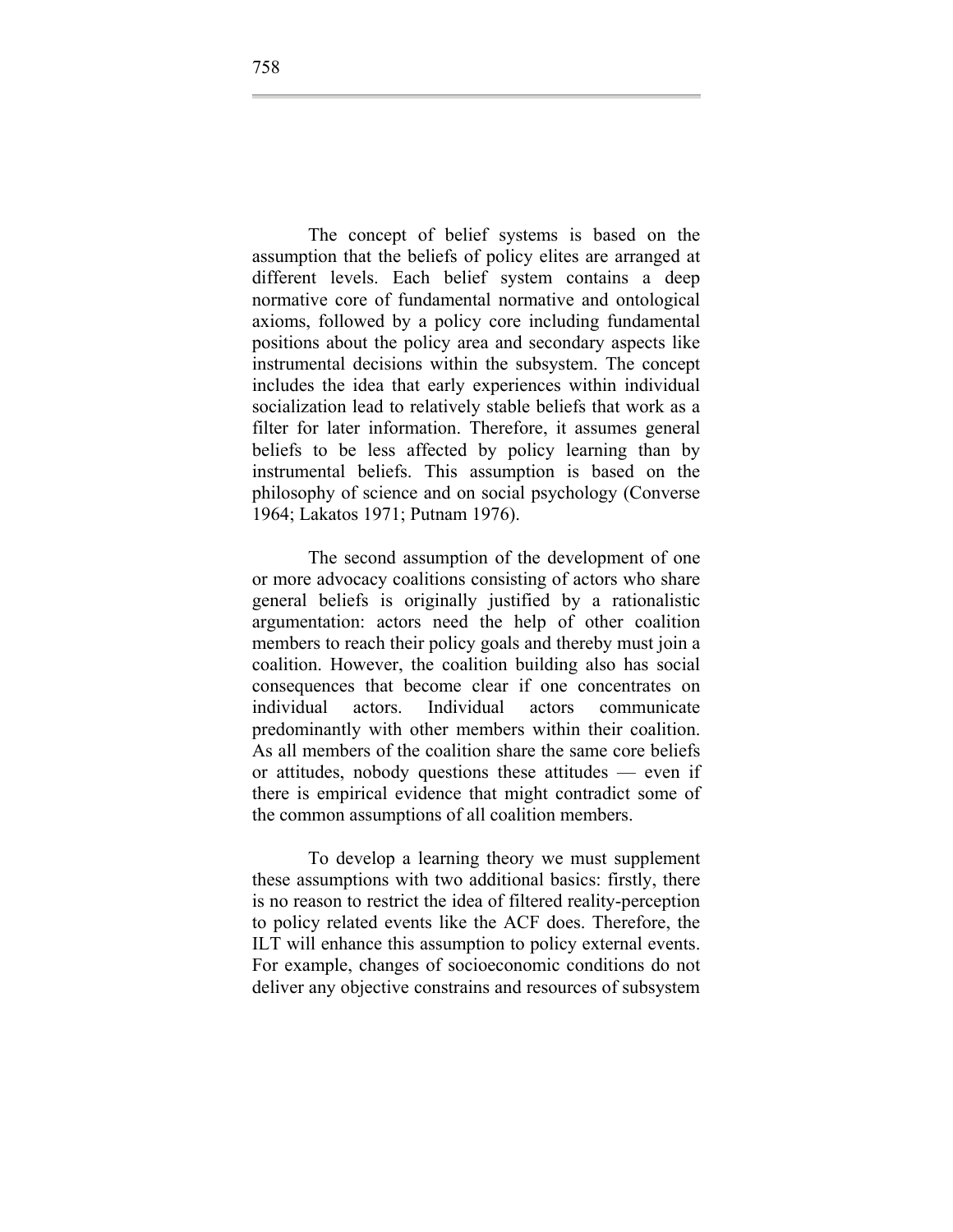actors but must be interpreted by each actor. Therefore, even the influence of these "external" events is related to existent beliefs and perception.

Even more important is a second supplement to the assumptions: the ACF assumes that there is a conflict between (usually two) coalitions, based on controversial core beliefs. Even though this might be correct, one must bear in mind that there are common beliefs and perceptions in every culture that enable argumentation and learning even if it questions the core of a policy related belief system. Therefore, it is not of interest if this argumentation is based on 'truth' from an ontological perspective or if it is only a consensual construction. It is sufficient to see the possibility of a consensus that theoretically questions every policy related beliefs. Therefore, one should not distinguish between policies that are affected by qualitative or quantitative information but between information that is perceived by all actors within the subsystem and information that is relevant only for some actors or that is perceived differently by competing actors.

The result of this supplementation can be seen in Table 3. Unlike the ACF, the ILT does not distinguish between an interpretist subsystem that is open for policy learning and quasi-objective external events, but it presents a classification that is open for every empirical event.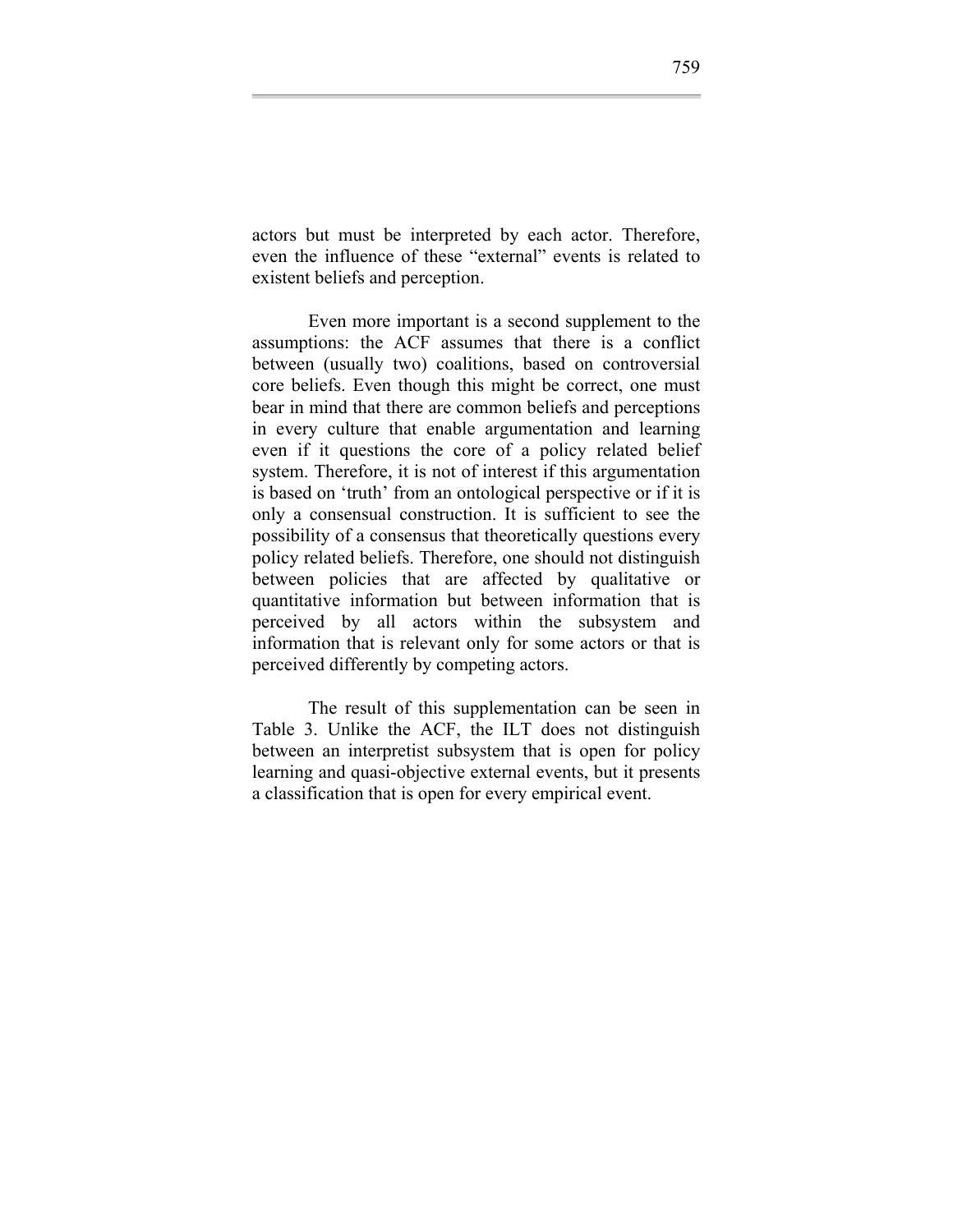|            | policy related      | policy external |
|------------|---------------------|-----------------|
|            | information         | information     |
|            |                     |                 |
| consensual | policy-oriented     | external impact |
| perception | learning within the |                 |
|            | subsystem           |                 |
|            |                     |                 |
| disputed   | policy-oriented     | tactical change |
| perception | learning within     |                 |
|            | coalitions          |                 |
|            |                     |                 |

*Table 3: Dimensions of information, change and learning* 

*Source: authors' compilation* 

Table 3 distinguishes between consensual and disputed perception of information. This distinction refers to the epistemological dispute among positivists and post positivists. As long as there is full consent in the perception of information, interpretist theories are useless. In these cases one can analyze the effects of variables on other variables without caring about the socialization of politicians. It is even useless to discuss if something is "true" in an ontological sense as long as nobody disputes the interpretation of information. But if information is perceived differently one has to understand each actor's perception to understand (and thereby explain) policy processes and outcomes.

A major result of the presented theoretical supplementation is the expectation that on the long run even major change can be traced back to new information and learning. Thereby the ILT distinguishes itself from the ACF that assumes policy-oriented learning to usually only cause instrumental change. Additionally, the ILT assumes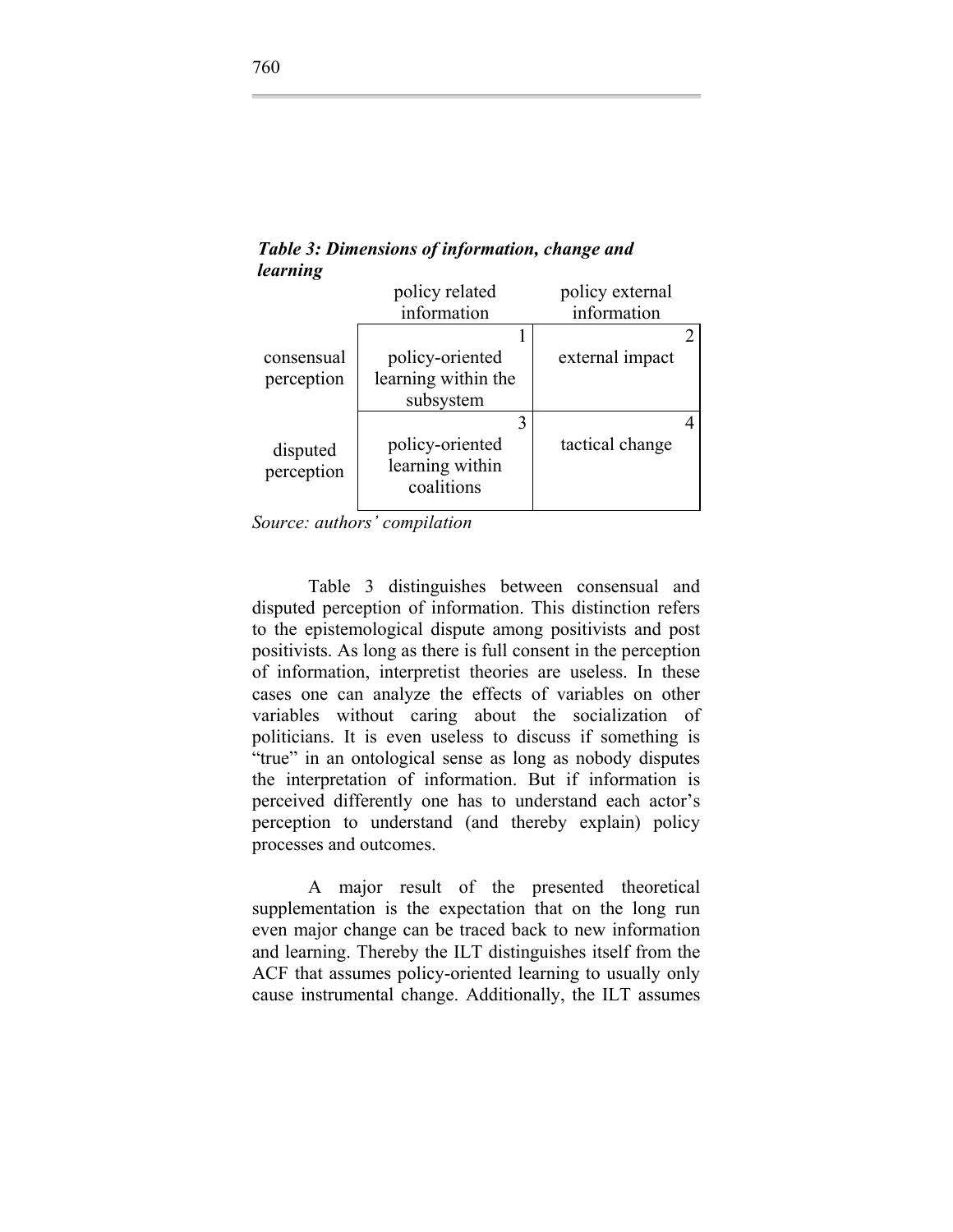that short-term changes can be explained by policy external information — while the ACF only uses external "events" to explain major (long term) changes. These assumptions, therefore, lead to hypotheses that are different from the hypotheses of the ACF:

Hypothesis a: Policy external information is used by individual and collective actors to change their secondary beliefs during negotiations and therefore can explain short-term policy changes. (Reason: individual actors are not likely to change their policy core beliefs because they follow their belief systems and they confirm their policy core beliefs and attitudes within their advocacy coalition.)

Hypothesis b: Collective policy-oriented learning causes major policy changes on the long run. (Reason: as changes of individual core beliefs are not to be expected, any changes of core beliefs require the exchange of individuals within the coalitions. While existing policy actors have already chosen their policy core and will not change it, new actors develop their policy core on the basis of the then existing information. Therefore, new policy-oriented information may lead to a change of the composition of individual beliefs within the advocacy coalitions and then will lead to changes of policies after a decade or more.)

The hypotheses presented here distinguish the learning theoretical approach from rational choice institutionalism. Economic theory may also assume that new information need not lead to policy change in the short run. Its major argument is that political institutions like veto points prevent the formulation and implementation of new policies even though the majority of actors favor the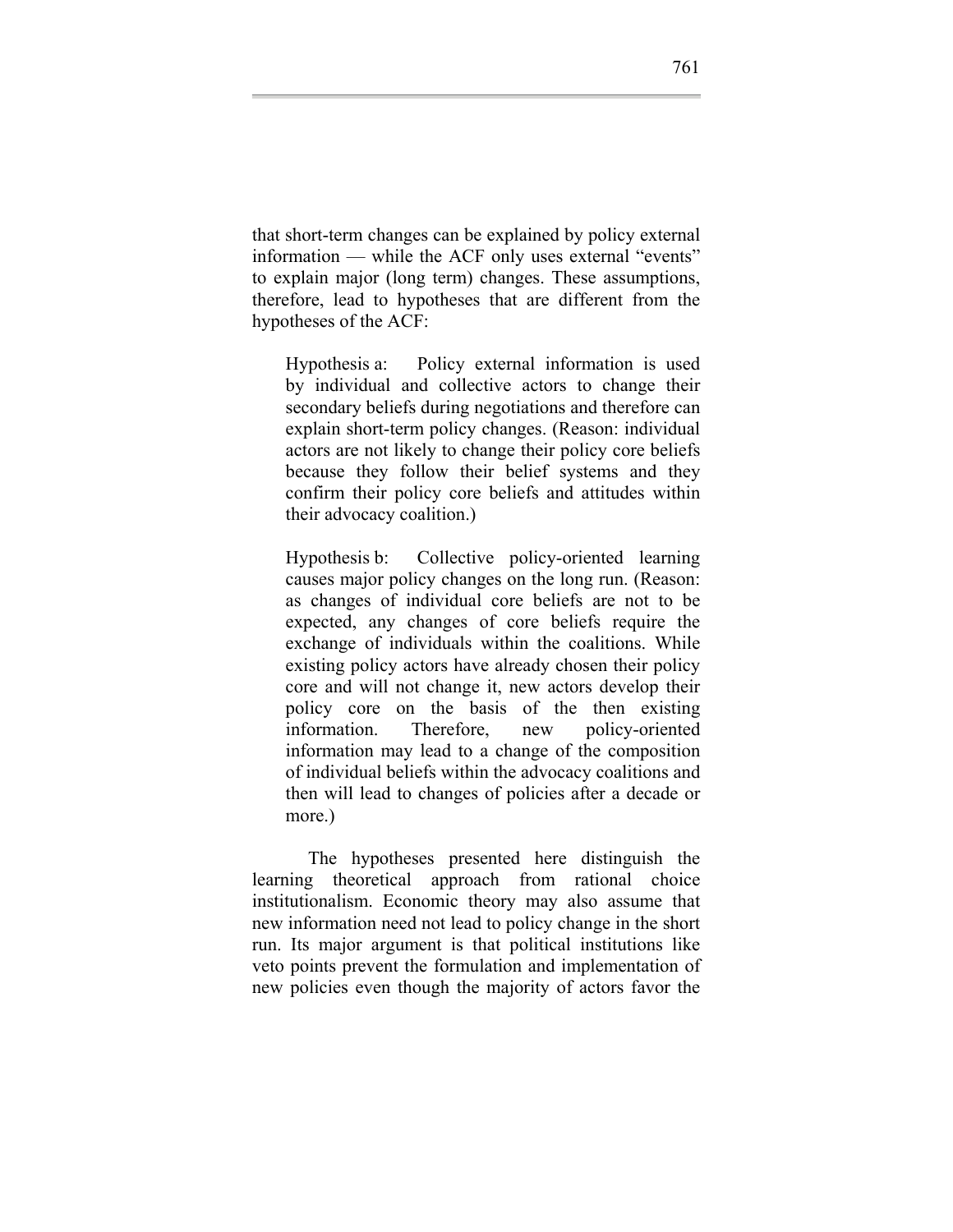change. However, the learning theoretical approach traces back political stability to the stability of policy beliefs of leading actors. Therefore, it would not assume that political institutions hamper policy change but it explains policy stability by referring to social institutions.

The main problem of every learning theoretical perspective is the empirical examination. Therefore, the methods of the examination will be explained in detail before applying the theory to the example of genetic engineering policy.

#### **3. Methods and Data**

The empirical application of the Interpretist Learning Theory requires a mixture of methods. The most important method of data collection is document analysis. Documents can be analyzed both by using qualitative and quantitative methods. Quantitative methods demand a standardization of findings that always is connected with a loss of information. On the other hand, standardization helps to improve the reliability of findings. One can use content analysis of public documents to analyze beliefs and contacts between actors. Nonetheless there are only few examples of the use of quantitative analyses of policy learning (cf. Jenkins-Smith/St. Clair 1993; Sabatier/Brusher 1993). Sometimes interpretive policy analysis is even defined the qualitative approach contrasted to "traditional" cost-benefit analysis (Yanow 2000). However, this view is not shared here. Like researchers that believe in the existence of general dependencies between variables to explain policy outcomes, research that is interested in beliefs, attitudes and learning of policy actors can use standardized methods, as it was shown by applicants of the ACF using public statements of actors for measuring beliefs and learning. In detail, these studies aimed at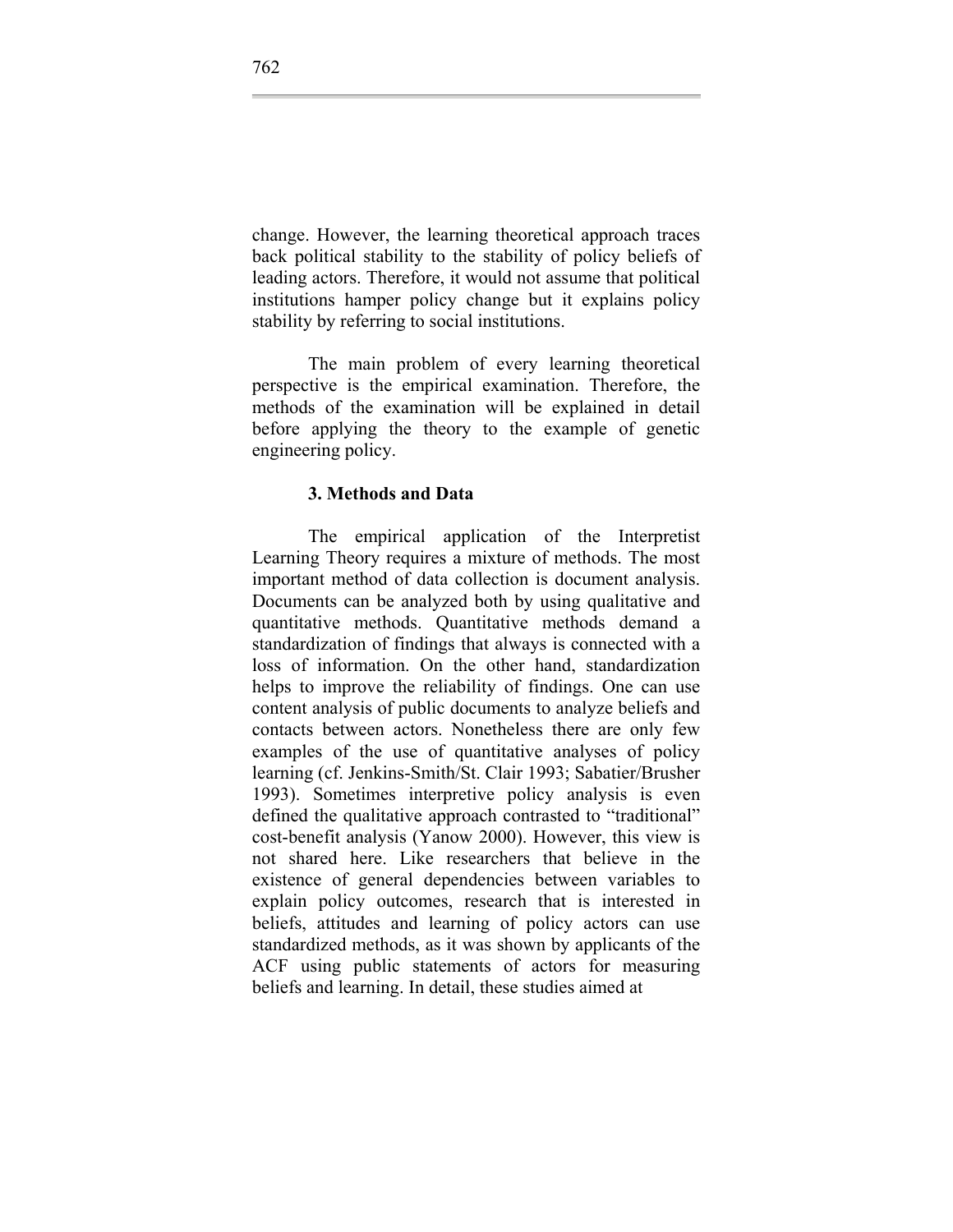– proving the existence and development of advocacy-coalitions by performing cluster analysis on the basis of expressed policy positions,

– showing the resulting coalitions by using dendograms

– showing long-term developments of actors' beliefs

– showing changes in the polarization between advocacy coalitions,

– and analyzing the relative stability of different beliefs of different actor groups (cf. Jenkins-Smith/Sabatier 1993: 246).

Nevertheless there are some shortcomings of these methods:

– The data collection shows a major problem with missing data; particularly the statements are seldomly explicitly related to core beliefs. Ideally one should use long-term panel studies in order to proof individual learning.

– The researchers predominantly use statements of collective actors while the theoretical core of the ACF uses justifications transferred from social psychology and the philosophy of science that originally referred to individuals, not organizations (cf. Schlager 1995: 266).

– Most statements were made at official hearings. As each hearing has different subjects there is the danger that changes of expressed beliefs are not based on learning but on a change of the discussed subject.

– The statements treat all actors equally without considering differences between different levels of importance for the policy decisions.

– The method does not proof any linkages between the members of the assumed advocacy coalitions. However, the original definition of advocacy coalitions not only requires a closeness of core beliefs but also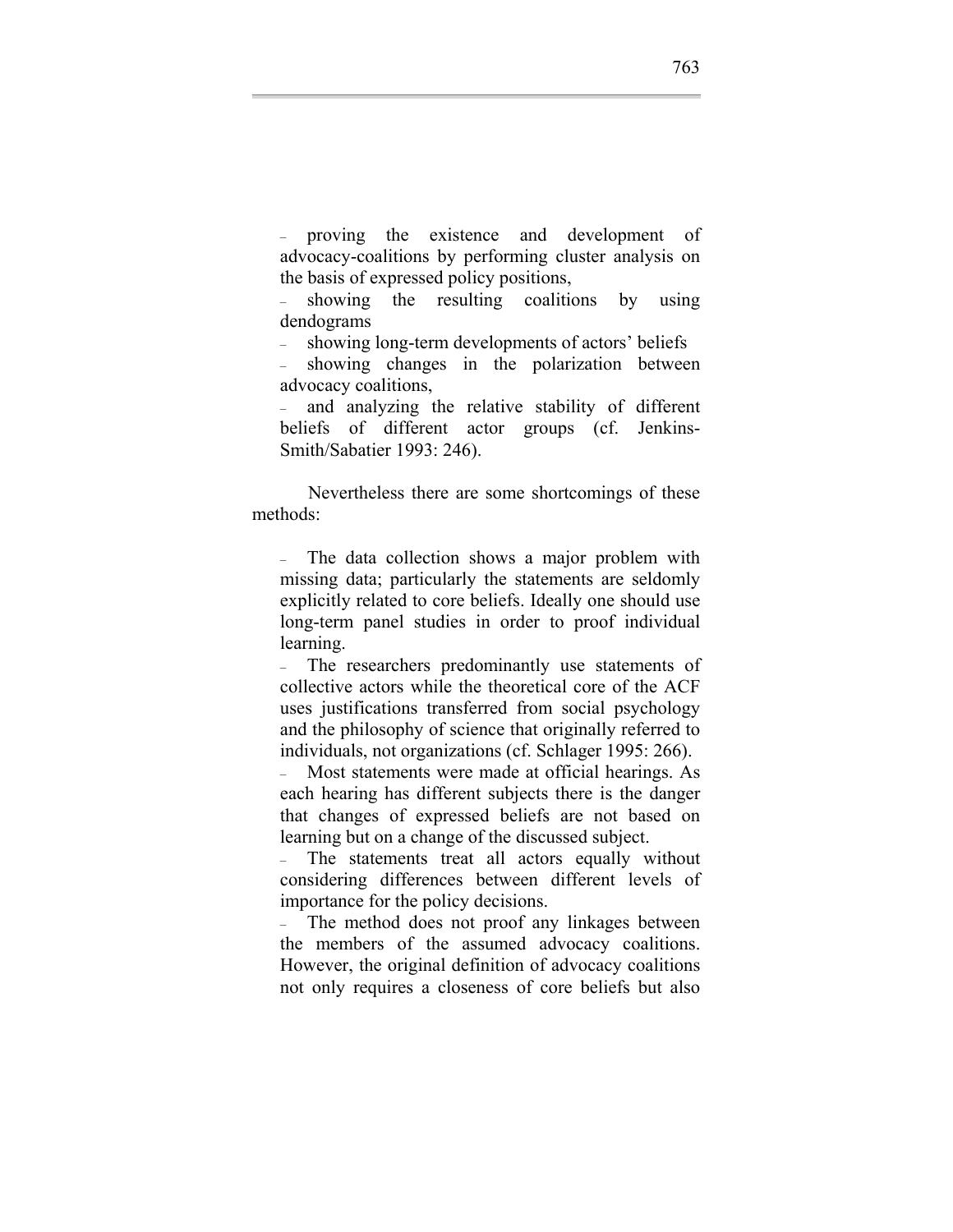some form of linkage within the coalition. This problem can be quite important: For example, in Germany there might be some agreement between members of the Green Party and representatives of the Lefts/PDS, but the competition between both parties does not allow any cooperation yet.

To reduce some of the named problems one should see individuals instead of organizations as members of advocacy coalitions. The application of learning theories to organizations requires additional assumptions that have to consider institutional environments and decision-making rules within the organization (cf. Bandelow 2005). However, following the examples of Jenkins-Smith/St. Clair 1993 and Sabatier/Brusher 1993, the empirical work will include the use of standardized document analysis. Like the applications of the ACF, research uses written statements made at public hearings as a main source (see Chapter 4, Table 6). In the case of gene technology policy, one can use the published statements that are available for all hearings up tu 1997. To reduce some of the named problems, other sources of information are added: First of all, further public statements of political actors are used to complete the information. Additionally, some interviews were made with selected actors to complete and to proof the measurement made on the basis of the written information. The analysis uses 15 variables that are coded by values between –2 and 2 (cf. annex a). As the variables show internal correlation, the weight of beliefs for the final assessment of advocacy coalition differs deliberately. The coding is proved by a reliability test that shows agreement between two coders for 70 per cent of measurement and differences for 30 per cent (cf. annex b). Most of the differences result from the use of statements for different points of the evaluation sheet. Nevertheless, there are only very few differences in the actual measurement of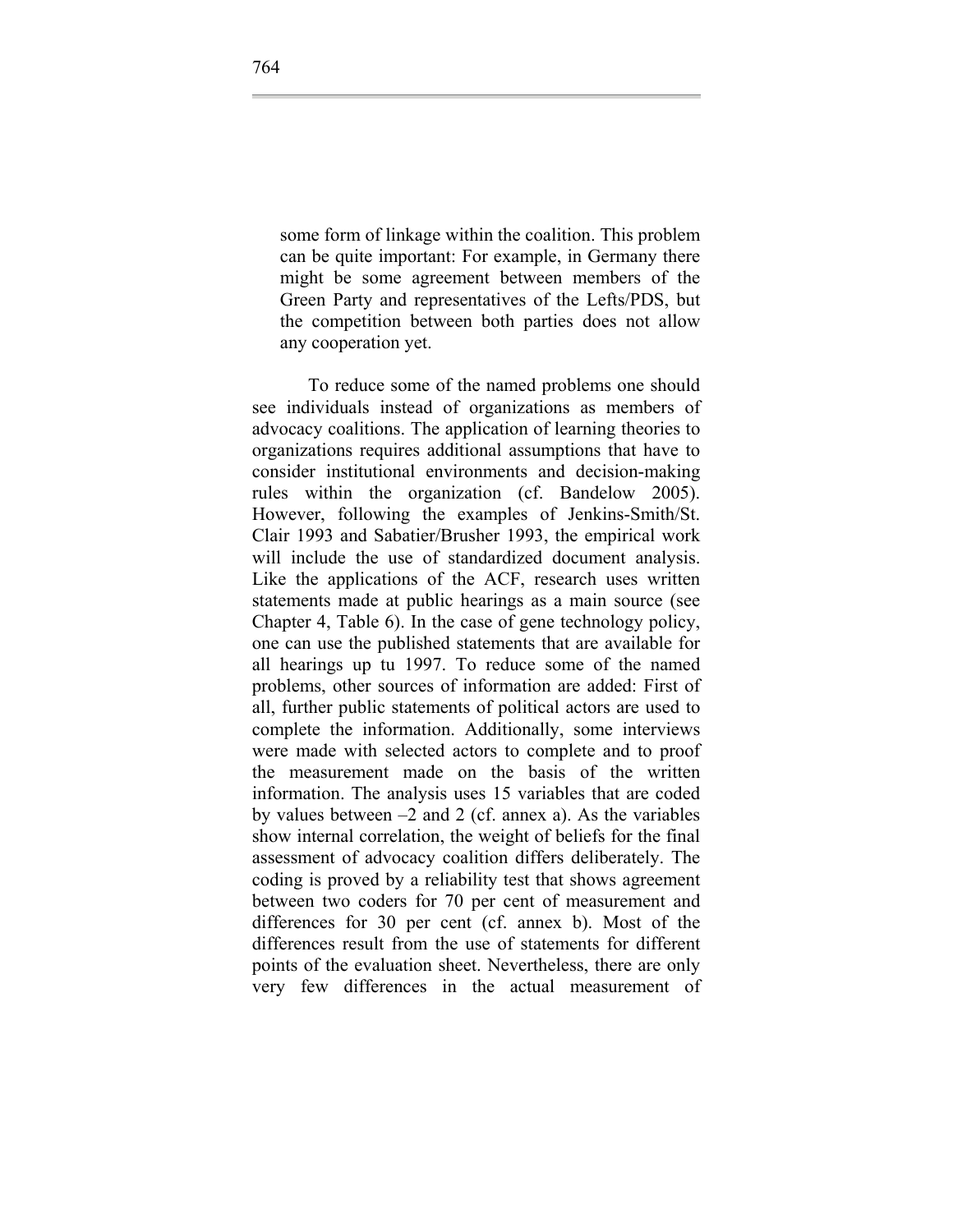<span id="page-22-0"></span>statements as belonging to the supporting or the opponent side of genetic engineering. Therefore, the differences between two coders do not lead to major differences of the measured distance between two actors. However, the experiences allow recommendating further studies to use only very few categories and to use examples for the formulation of coding guidelines.

The standardized data is only used to demonstrate policy learning between 1973 and 1997 as it is difficult to acquire all statements of the last ten years. The policy goals and perceptions of relevant actors in recent times have to be added by a qualitative research. Recent statements were taken from printed publications and webpages. Other researcher's interpretation could be used to supplement and control the results.

### **4. Application to long term change of genetic engineering policy**

The following chapter applies the Interpretist Learning Theory to explain horizontal policies protecting people and environment against the risks of scientific and industrial production of genetic modified organisms (GMOs) in Germany.<sup>[3](#page-22-0)</sup> It will be shown that the general tendency of simplifying regulations from 1973 to 2006 can be explained by policy-oriented learning that follows the theses of the ILT.

 $\frac{1}{3}$ 

Horizontal policies are general measures that are valid for all uses of GMOs. Especially the EU also sets several vertical (specific or product-related) measures like the famous Novel Food Regulation EC/258/97, the Regulation on GM Food and Feed EC/1829/2003, the Regulation on Labeling and Tracebility EC/1830/2003 and several regulations for the authorization of medicinal products (cf. Behrens/Meyer-Stumborg/Simonis 1997; Hervey 2001: 321).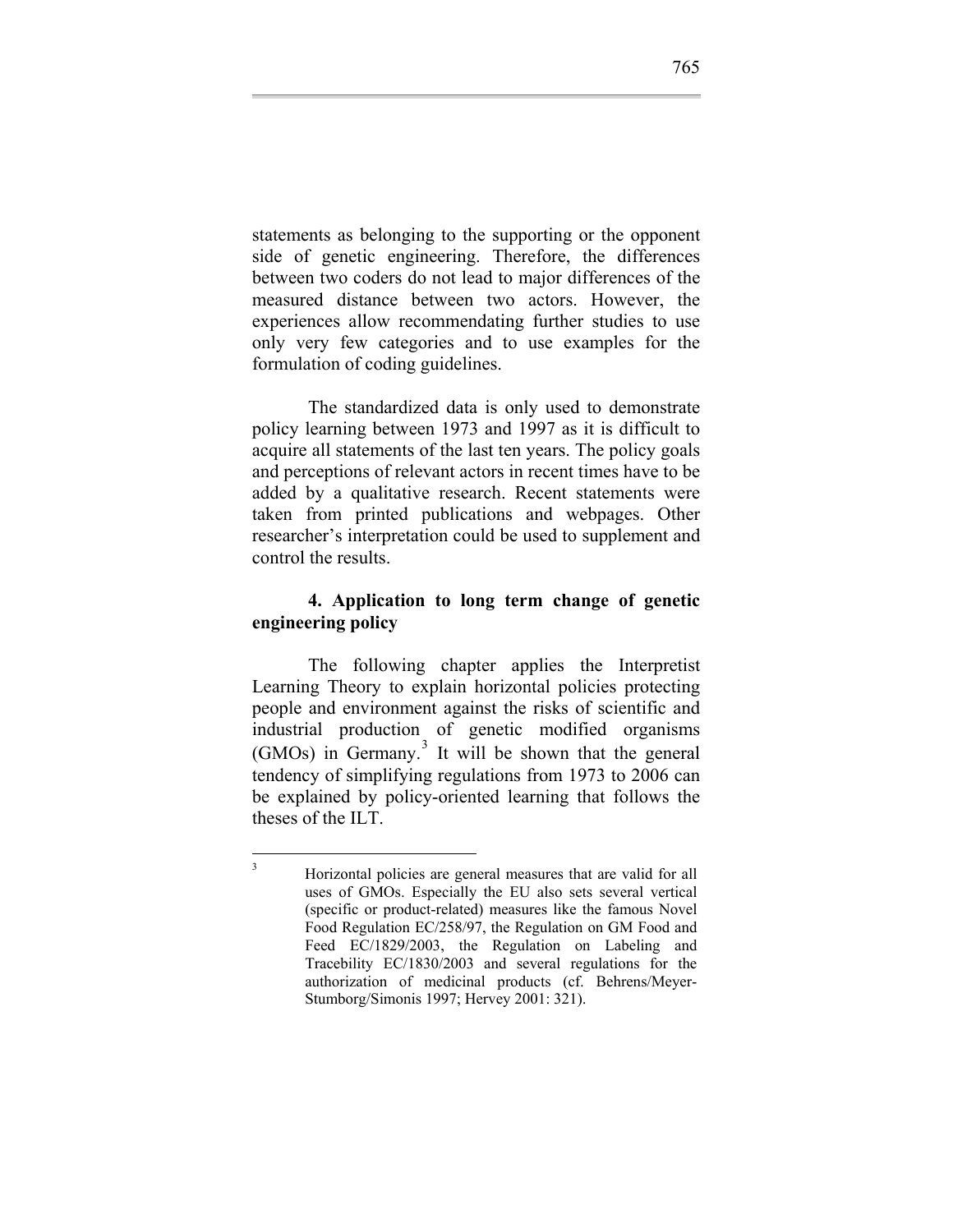Like most other subsystems, genetic engineering policy has been influenced by two competing coalitions (Table 4). Contrary to a central assumption of the Advocacy Coalition Framework, not the core beliefs but general attitudes have determined the formation of the coalitions (Bandelow 1999: 220). Actors that generally supported the use of genetic engineering and advocated lesser demands for scientists and industry joined one coalition. The other coalition comprised of opponents of gene technology that were motivated by different core beliefs and fought against the extension of uncontrolled use of genetic engineering. Within both coalitions, internal communication led to the development of specific beliefs and attitudes including more than the originally shared general attitude towards genetic engineering. For example, the proponents of genetic engineering shared the perception that it is a technology that must be separated from other biotechnologies like in-vitro-fertilization. From this view, most of the ethical questions raised by opponents have nothing to do with the method they want to enable. Proponents also shared a common perception of the opposite coalition: from their point of view, critics belong to a homogeneous group of people that lack the necessary know-how to evaluate genetic engineering sufficiently and that base their opinions solely on ideology instead of information (cf. Hobom 1995: 142). On the other hand, the opponents also saw the proponents as a homogeneous group of people. From their point of view, proponents follow selfish interests and ignore democratic, social, and ecological needs of mankind and nature (cf. Herbig 1978).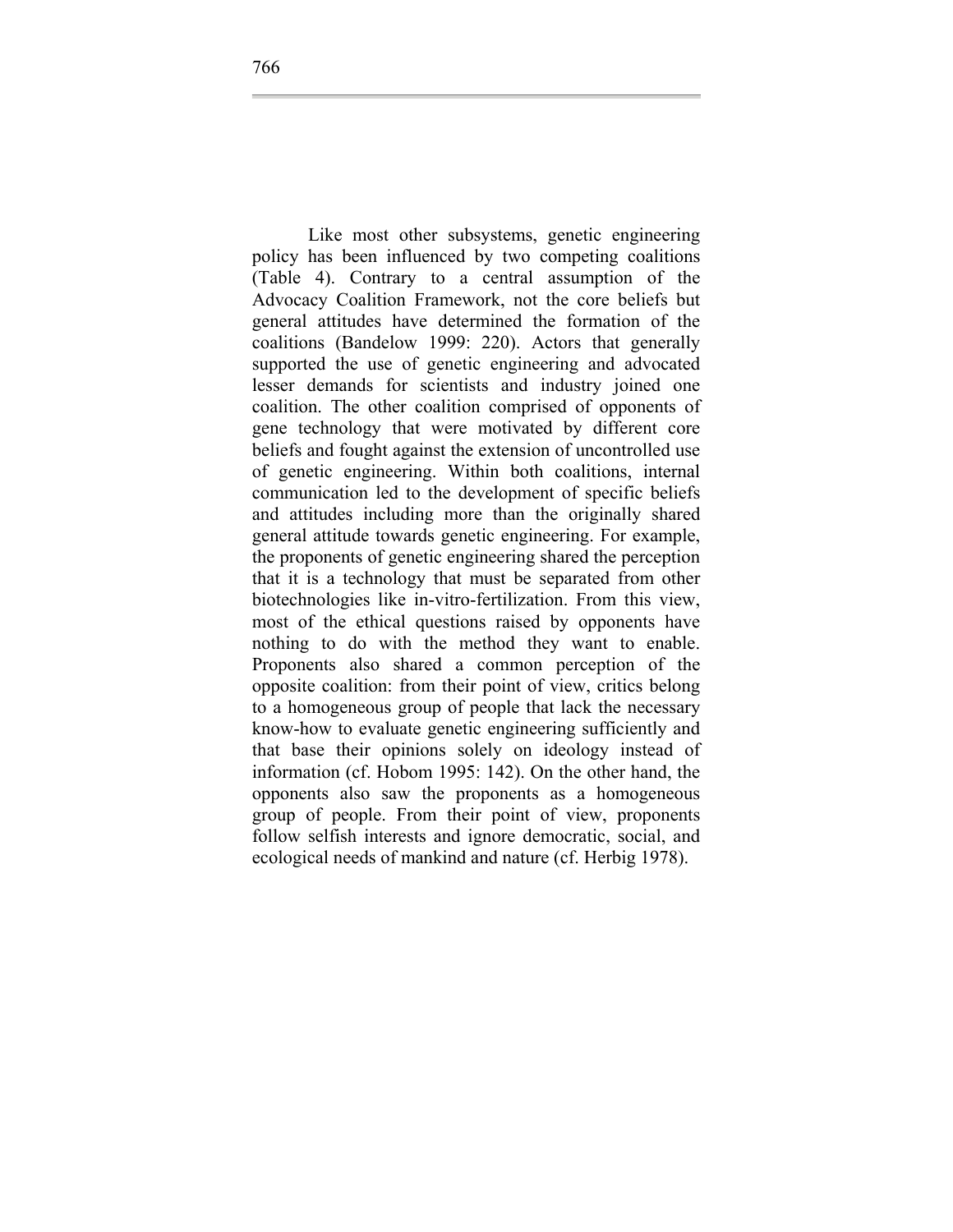| genetic engineering proponents    | genetic engineering opponents |
|-----------------------------------|-------------------------------|
| Actors representing the following | Actors representing the       |
| groups:                           | following groups:             |
| industry and industry             | environmental and consumer    |
| associations,                     | associations,                 |
| IG Chemie-Papier-Keramik          | majority of unions,           |
| (union of chemical workers),      | citizen's initiatives,        |
| scientists and scientist          | green parties,                |
| associations                      | social democrats,             |
| liberal and conservative parties, | civil servants,               |
| social democrats,                 | GD XI of European             |
| civil servants,                   | Commission.                   |
| GD III and GD XII of European     | minority of governments in    |
| Commission                        | European Council              |
| majority of governments in        | media,                        |
| European Council,                 | jurisprudence,                |
| media,                            | social sciences.              |
| jurisprudence,                    |                               |
|                                   |                               |
| social sciences.                  |                               |

*Table 4: Advocacy coalitions in the subsystem of genetic engineering policy* 

*Source: Bandelow 1999: 221.*

Both coalitions — unlike in other subsystems have not totally been restricted to a country or a political system. Actually, actors of all involved policy-levels have participated in the policy-making process. However, the importance and role of the different actors have both changed by time.

During the 1970s and early 1980s, science and industry invented new applications of genetic engineering step-by-step. While proponents perceived this information as a confirmation of their expectation of major profits by genetic engineering, ethically and religiously motivated opponents interpreted the new applications as additional risk. Therefore, the new applications were policy-related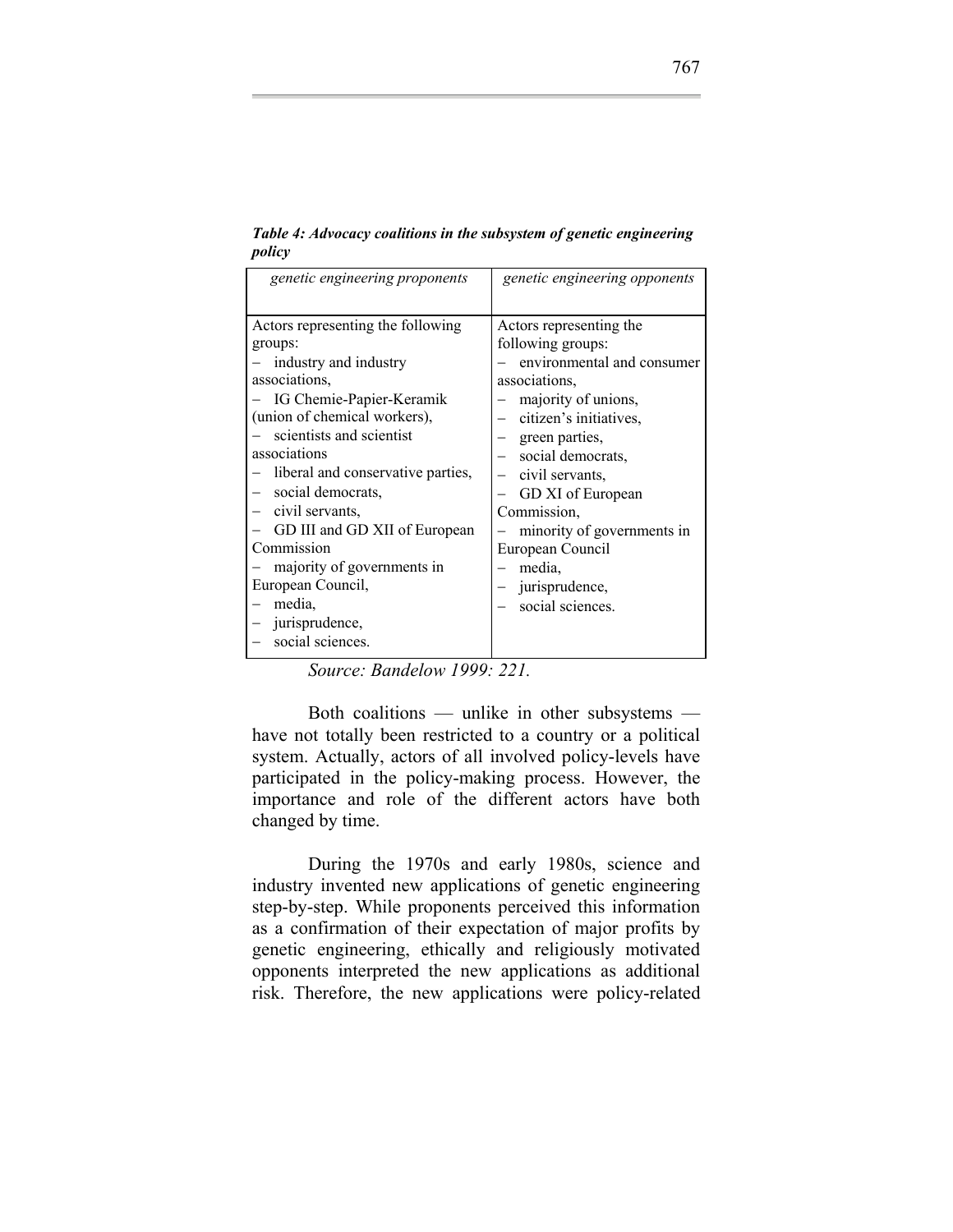information that led to a radicalization of the opponents' collective belief system. It is difficult to measure this collective learning on the basis of new applications, but one can symbolize the learning by measuring the cluster center that is calculated on the basis of actors' statements. Thereby a sinking cluster center from  $-16$  to  $-25$  in the 1980s for the opponent coalition symbolizes the radicalization of critics. At the same time, the proponents also strengthened their collective beliefs, symbolized by a cluster center of 21 (Table 5).

However, the radicalization of the conflict based on new information does not contribute to a better understanding of the long-term policy change even though the change was basically influenced by new information. Particularly experience and scientific information led to policy-oriented learning – but not of all actors within the subsystem. The more genetic engineering was used without major accidents, the more political actors believed in the controllability of this technology. Only ethically and religiously motivated opponents of genetic engineering have remained critical, while the cluster center of the proponents has step by step changed from 20 to 25 (Table 5).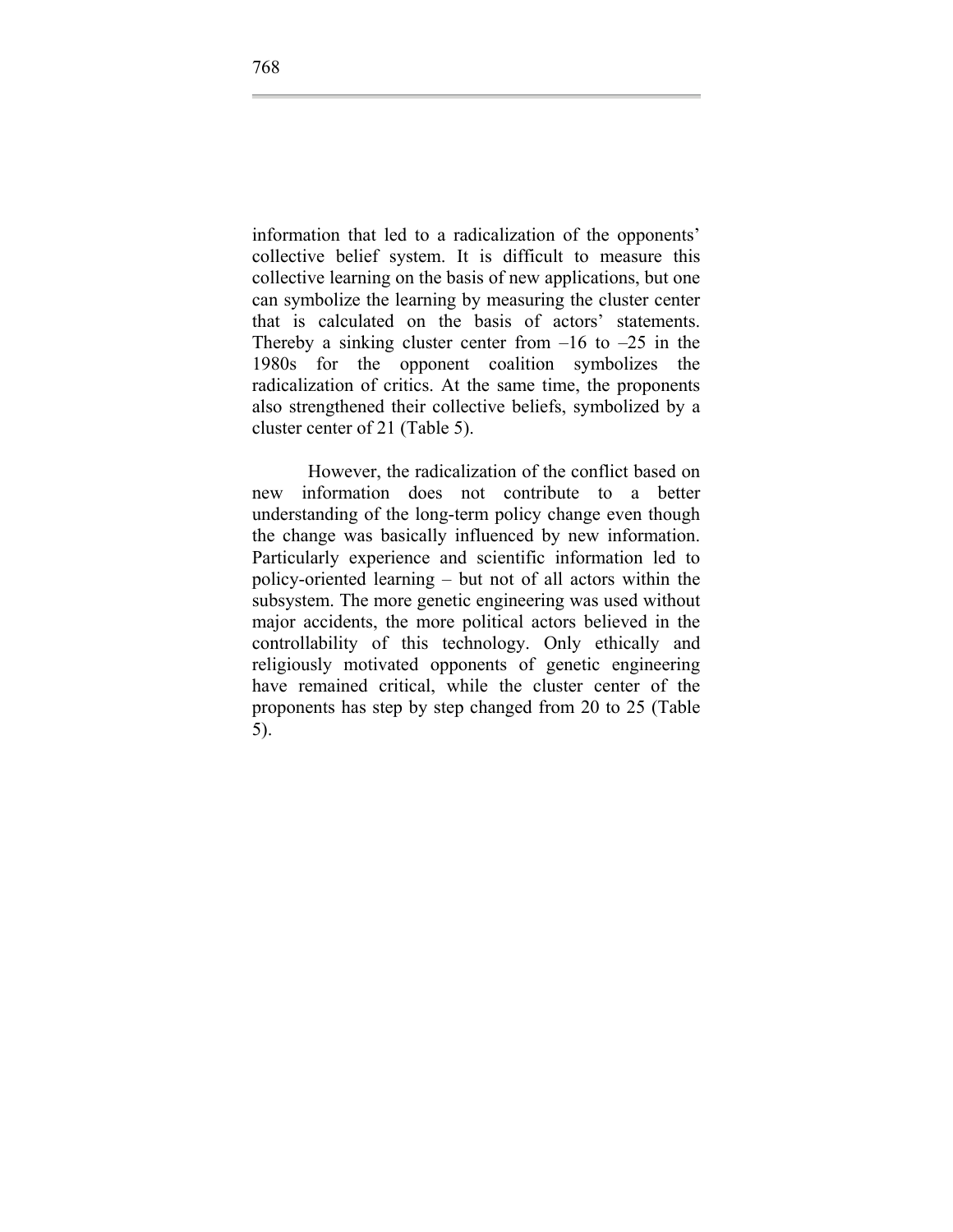*Table 5: Cluster centers* 

| Nr.             |                | $'73 - '83$      |                | $84 - 91$ |                | $92 - 97$       |
|-----------------|----------------|------------------|----------------|-----------|----------------|-----------------|
|                 | P*             | $0**$            | P*             | $0**$     | P*             | $0**$           |
| 11              | $\theta$       | $-1$             |                | $-1$      | 1              | $-1$            |
| 12              | $\theta$       | $-1$             |                | $-2$      | 1              | $-1$            |
| 13              | 1              | $-1$             |                | $-1$      | 1              | $-1$            |
| 14              | 1              | $-1$             | 1              | $-2$      | 1              | $-2$            |
| 15              | 1              | $-1$             | $\overline{2}$ | $-2$      | $\overline{c}$ | $-2$            |
| 16              | 1              | $-2$             | $\mathbf{1}$   | $-2$      | $\overline{c}$ | $-2$            |
| 17              | 1              | $\boldsymbol{0}$ | $\mathbf{1}$   | $-1$      | $\overline{c}$ | $-2$            |
| 18              | $\overline{2}$ | $\boldsymbol{0}$ | $\overline{2}$ | $-2$      | $\overline{c}$ | $\overline{-1}$ |
| 19              | $\overline{2}$ | $-2$             | $\overline{2}$ | $-2$      | $\overline{c}$ | $-1$            |
| 20              | $\overline{2}$ | $-1$             | $\overline{2}$ | $-2$      | $\overline{c}$ | $-2$            |
| 21              | $\overline{2}$ | $-2$             | $\mathbf{1}$   | $-2$      | $\mathbf{1}$   | $-2$            |
| $\overline{22}$ | $\mathbf{1}$   | $-1$             | $\mathbf{1}$   | $-2$      | $\overline{2}$ | $-2$            |
| $\overline{23}$ | $\overline{2}$ | $-1$             | $\overline{2}$ | $-2$      | $\overline{c}$ | $-2$            |
| 25              | $\overline{2}$ | $-1$             | $\overline{2}$ | $-1$      | $\overline{c}$ | $-2$            |
| 26              | $\overline{2}$ | $-1$             | 1              | $-1$      | $\overline{c}$ | $-2$            |
| Total           | 20             | $-16$            | 21             | $-25$     | 25             | $-25$           |

*Cluster centers, calculated by SPSS for windows 7.5.2.G, two cluster, and 10 iterations.* 

| * Proponent ** Opponent      |                                        |
|------------------------------|----------------------------------------|
| Nr. Short Version            | 18: Solution for<br>major              |
| 11: Optimal solution or fair | problems                               |
| balance                      | 19: General proponent<br><sub>or</sub> |
| 12: Relationship between     | opponent                               |
| mankind and nature           | 20: Legal ban                          |
| 13: Freedom vs. solidarity   | 21: State control                      |
| 14: Economy vs. environment  | 22: Public hearings                    |
| 15: Scientific vs. political | 23: Flexible reaction<br>$\alpha$      |
| problem                      | democratic control                     |
| 16: Specific risk            | 25: Reference to proponents            |
| 17: Economic opportunities   | 26: Reference to opponents             |

The change of collective beliefs within the coalitions provides evidence for the existence of policy learning in the 1980s and early 1990s. There is some evidence that the development of beliefs towards the contained use of GMOs has followed the same line during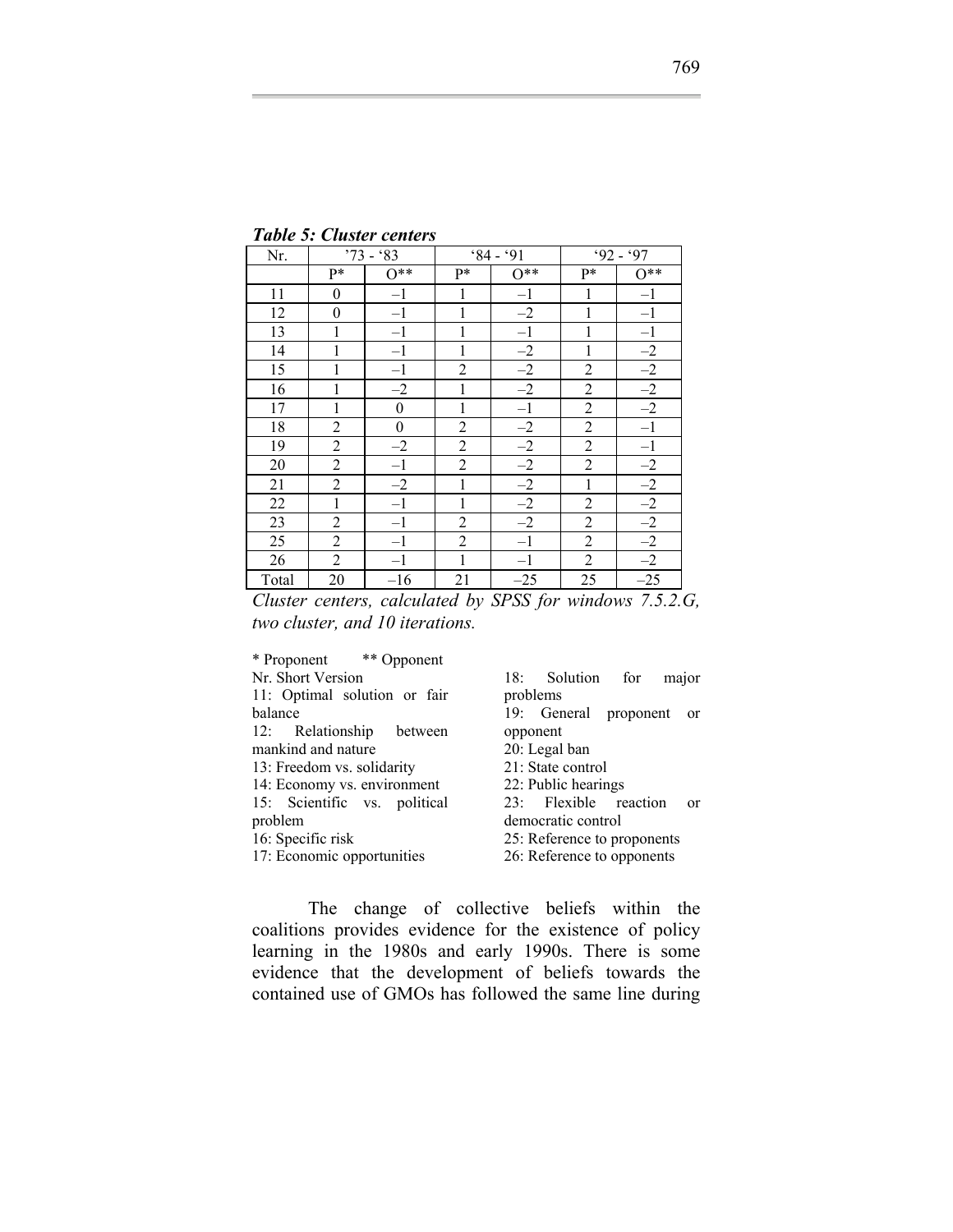the last decade. For example even the Greens do not oppose gene technology in the same radical way as they did in the 1980s and the proponents underwent a further radicalization of their beliefs at the same time. Both proponents and opponents of gene technology realized that the contained use never caused any damages to human health or environment and what is even more important: The experience did not provide any evidence to prove theotical risks for health and environment. The scientific information changed beliefs within both coalitions. Additionaly, there was information that only was seen as policy related by some actors. The most important field of information apart from scientific results was economics. The defeat of eastern European political systems led to a loss of reputation for any economic theory that was seen as close to socialism and planned economy. As a result, locational competitiveness became the most important criterion for the evaluation of policies. Even though the theory of supply-side economics was not shared by all actors, it became relevant even within the opponent coalition. Therefore, any new industrial application of gene technology took effect as policy related information. Contained use of genetic engineering contributed to medical progress in fields like cancer treatment. The existence of positive effects was nearly indisputed between both coalitions. However, some opponents rated these effects low and still stress the existence of ethical problems (cf. GID  $179/2006$ ).<sup>[4](#page-27-0)</sup>

While both coalitions gave increasing trust towards the contained use, deliberate releases became a rising

<span id="page-27-0"></span> $\frac{1}{4}$  The ethical controverse is only of minor relevance fort he regulations analyzed in this article as they are covered by the Embryo Protection Act and not by the Gene Technlogy Act (cf Rothmayr in this issue).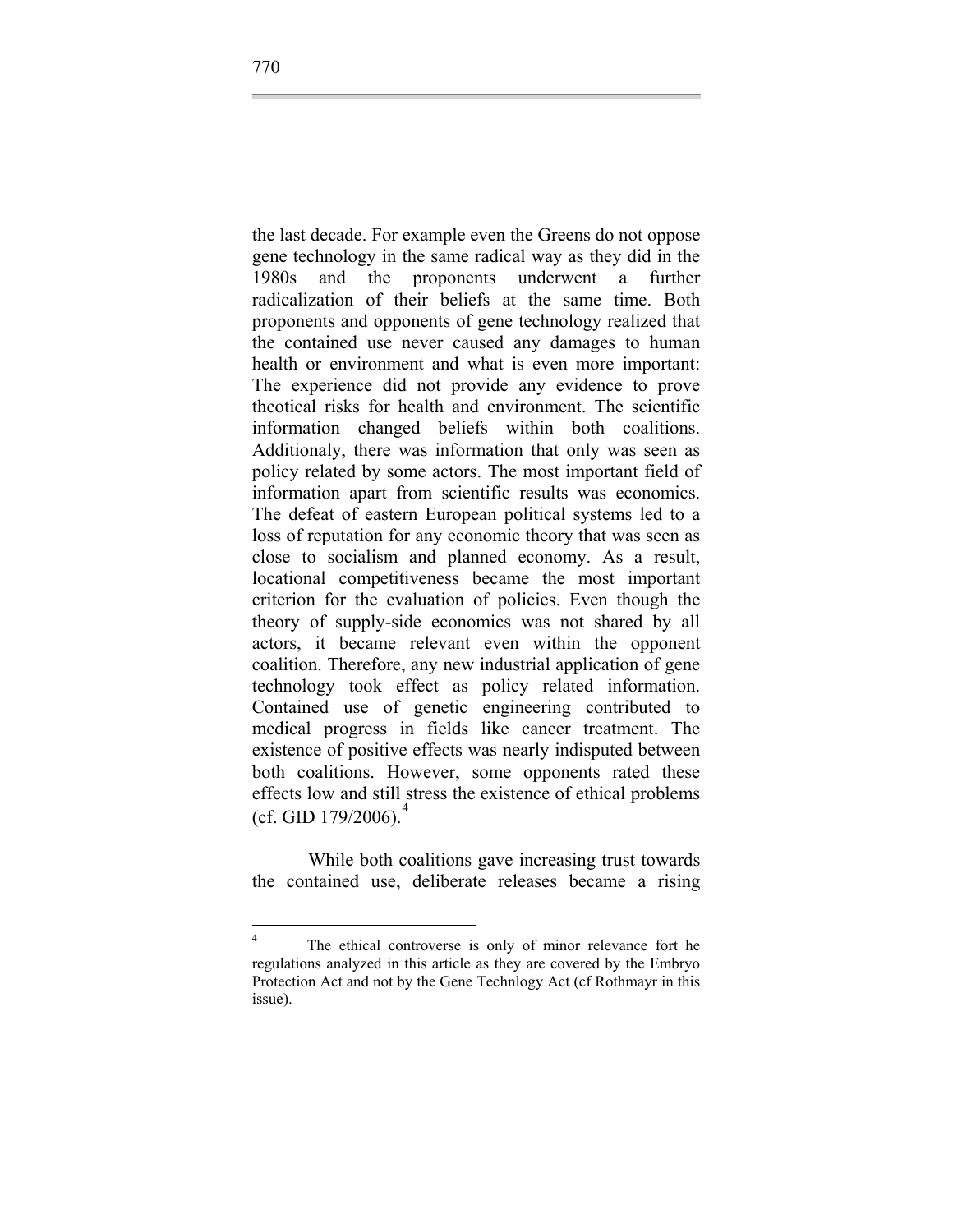policy issue. Proponents radicalized their beliefs in this area, too. But the critics of genetic engineering interpreted the experience with deliberate releases as a confirmation of their original distrust. This can be shown by the controverse about risks of deliberate releases of BT-176 maize. The genetically modified BT 176 maize has been introduced by Ciba Geigy (now Novartis) in the mid 1990s. There were several reports from single scientist and scientific committees on both the national and the EU level. Even though the majority of scientists did not find risks to human health some reports disagreed with these findings (for example GID 178/2006). They named risks to human health from the use of marker genes that are used to identify resistance to antibiotics. These genes could lead to antibiotic resistances of micro-organisms and thereby reduce the efficiency of antibiotics used for medical purposes. Additionaly, critics of gene technology refered to reports discussing possible food allergies caused by released GMOs (Hervey 2001: 323-324; 327). However, proponents of genetic engineering assessed these findings as mere theoretical discussions without empirical basis.<sup>[5](#page-28-0)</sup> The enduring conflict about the assessment of studies concerning deliberate releases helps understanding the contradictory direction of regulations in this area.

Like in the area of contained use it was economics that became relevant for policy-oriented learning apart from scientific information. Deliberate releases are primarily used to develop efficient ways of farming. In contrast to medical progress, efficient farming is appreciated by all actors. Genetic engineering proved to have distributive effects in national and international

<span id="page-28-0"></span> 5 Further information that was relevant for the proponents can be found in several issues of the European Biotechnology News and other periodicals of proponents.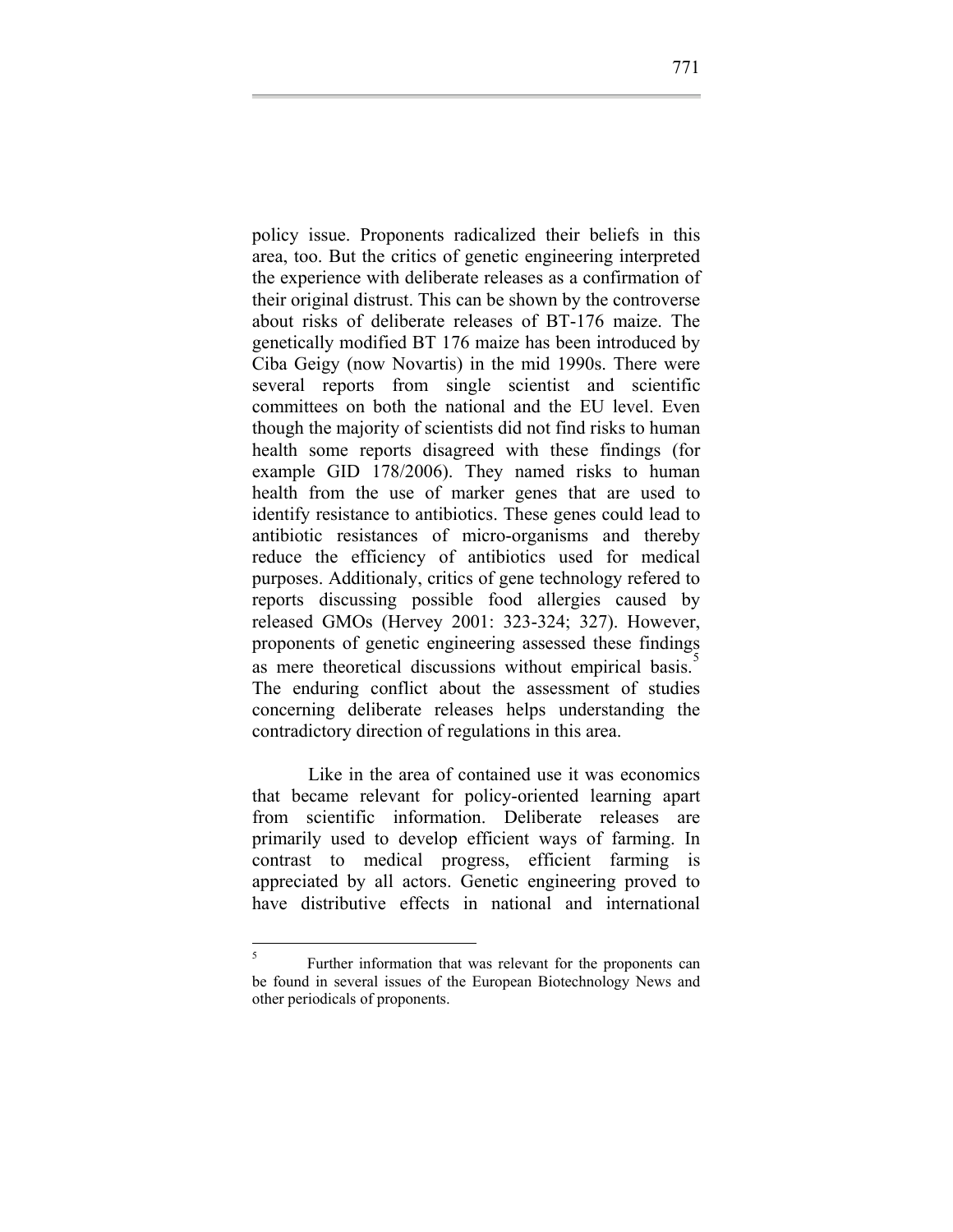economics. GMO seed made farmers dependent on multinationals as they are able to produce sterile seed that can not be grown by the farmers themselves (cf. FoEE 2006a). The disadvantages for small farmers and developing countries are seen as policy related information by some opponents and therefore prevented policy learning that could have increased the acceptance of deliberate releases (cf. FoEE  $2006b^{6}$  $2006b^{6}$  $2006b^{6}$ ). Thereby the use of genetic resources became not only relevant for policy-oriented learning but also led to an international framework of regulations to sustain biodiversity (cf. Rosendal 2006).

Changes of beliefs cannot prove the causal relationship between learning by new information and policy change. Therefore, one must take a deeper look into the coalitions to illustrate changes of beliefs and attitudes. First of all the composition of actors within both coalitions changed. Originally, the genetic engineering conflict resulted from an internal conflict within the scientific community. The rising applications of genetic engineering contributed to an increasing interest of party politicians within the coalition of proponents. The opponents were also able to win party politicians, but they also won environmentalists and consumer protectors. On the other hand, the opponents continuously lost independent scientific support (Table 6).

<span id="page-29-0"></span> $\frac{1}{6}$  Further information that was relevant for the oppenents can be found in several issues of the FoEE Biotech Mailout, the Genethischer Informationsdienst and other periodicals of opponent groups.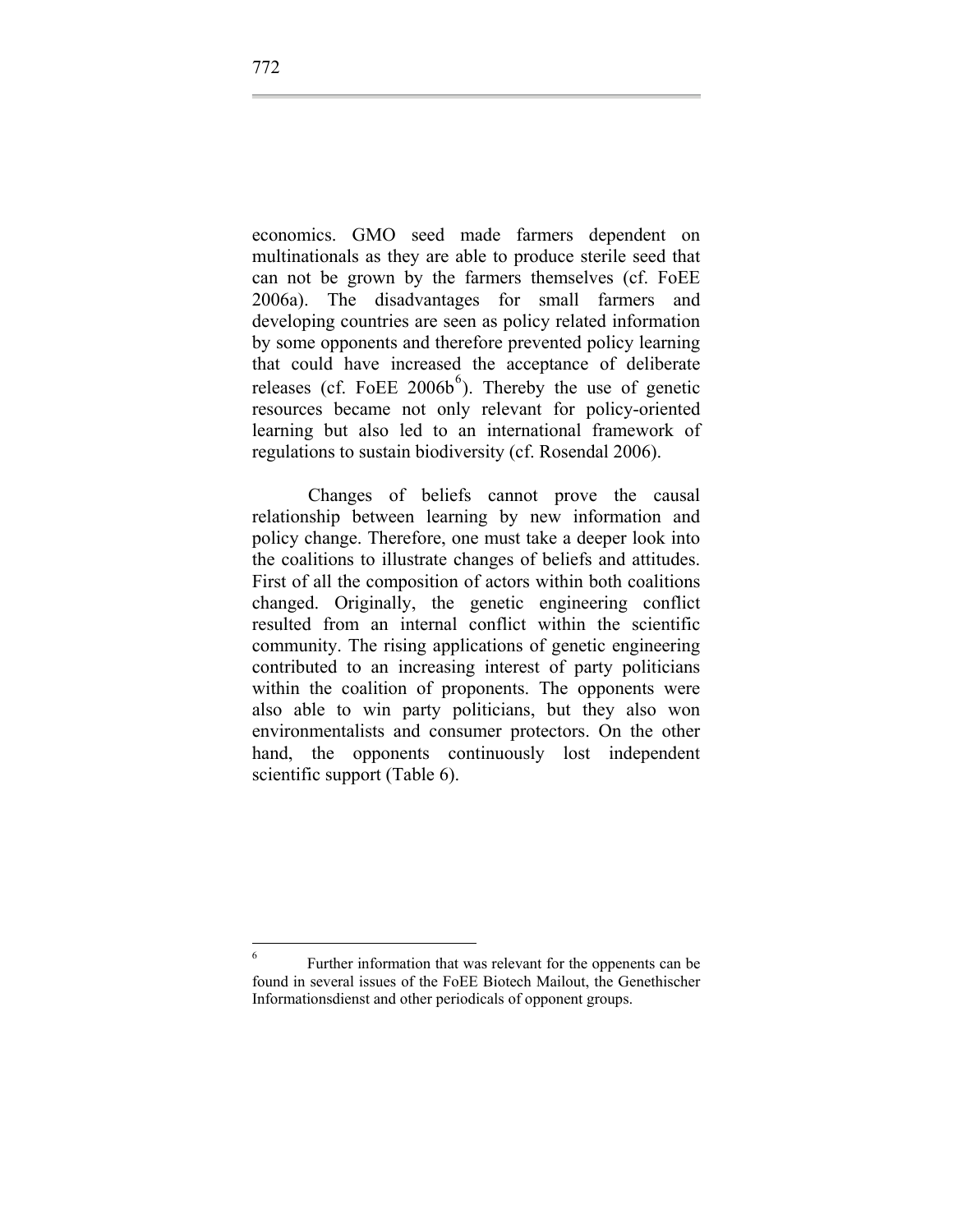| Institution*:<br><b>Year of Hearing</b>                                                     | <b>BMFT</b><br>1979 | <b>EP</b><br>1985       | <b>BT</b><br>1990 | <b>BT</b><br>1992 | <b>BT 1993</b> |
|---------------------------------------------------------------------------------------------|---------------------|-------------------------|-------------------|-------------------|----------------|
| a)                                                                                          |                     | Proponents              |                   |                   |                |
| Representative of industry<br>or industry association                                       | 3                   | 3                       | 8                 | 4                 | $\overline{4}$ |
| Scientists or representatives<br>of scientists' association                                 | 19                  | 4                       | 7                 | 6                 | 10             |
| Labor unionist                                                                              |                     |                         |                   |                   | $\mathbf{1}$   |
| Conservative politician                                                                     |                     |                         | 5                 | 7                 | $\overline{3}$ |
| Liberal politician                                                                          |                     |                         | $\overline{2}$    | $\overline{2}$    | $\mathbf{1}$   |
| Social democrat                                                                             |                     |                         | $\mathbf{1}$      | $\overline{c}$    | $\overline{c}$ |
| Civil servant                                                                               | $\overline{2}$      | $\mathbf{1}$            | $\overline{1}$    | $\overline{1}$    | $\overline{2}$ |
| Other proponent                                                                             | $\overline{2}$      |                         | $\overline{2}$    |                   | $\mathbf{1}$   |
| Share of proponents                                                                         | 53%                 | 42%                     | 40%               | 56%               | 69%            |
| b)<br>Without clear assignment to advocacy coalition<br>(for example only short statements) |                     |                         |                   |                   |                |
| Expert                                                                                      | 3                   | 5                       | 15                | 7                 | 1              |
| Politician                                                                                  | 7                   | $\overline{2}$          | 5                 | 5                 | 5              |
| Share of participants<br>without clear assignment                                           | 20%                 | 37%                     | 31%               | 31%               | 17%            |
| c)                                                                                          |                     | Opponents               |                   |                   |                |
| Institution*:                                                                               | <b>BMFT</b>         | EP                      | <b>BT</b>         | <b>BT</b>         | <b>BT</b>      |
| Year of Hearing                                                                             | 1979                | 1985                    | 1990              | 1992              | 1993           |
| Representative of<br>environmental group                                                    | $\mathbf{1}$        |                         | 4                 | 2                 | $\overline{2}$ |
| Labor unionist                                                                              | $\overline{c}$      |                         | 1                 | 1                 | $\mathbf{1}$   |
| Scientist                                                                                   | $\overline{4}$      |                         | 3                 |                   |                |
| Green politician                                                                            |                     | 1                       | 7                 |                   |                |
| Social democrat                                                                             |                     |                         |                   | 1                 | 1              |
| Civil servant                                                                               | 1                   |                         | $\overline{c}$    |                   |                |
| Other opponent                                                                              | $\overline{5}$      | $\overline{\mathbf{3}}$ | $\overline{2}$    | $\mathbf{1}$      | $\mathbf{1}$   |
| Share of opponents                                                                          | 27%                 | 21%                     | 29%               | 13%               | 14%            |

*Table 6: Participants at government hearings on genetic engineering* 

*BMFT: (former) German Ministry for Research and Technology (Bundesministerium für Forschung und Technology), EP: European Parliament, BT: German Parliament (Bundestag).*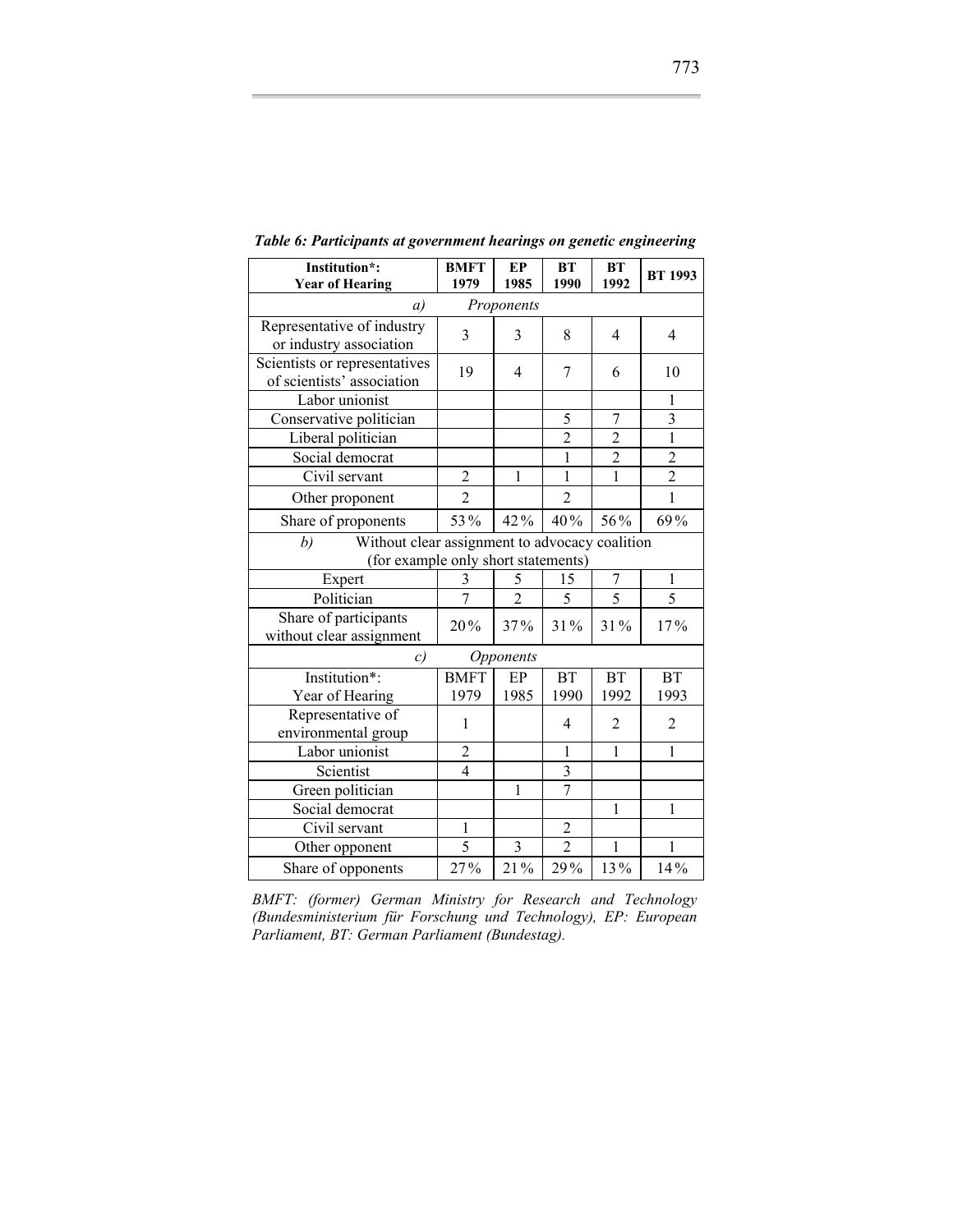|                | $v_{\rm}$ $v_{\rm}$ $v_{\rm}$ $v_{\rm}$ $v_{\rm}$ |                        |                    |                       |                    |                       |
|----------------|---------------------------------------------------|------------------------|--------------------|-----------------------|--------------------|-----------------------|
|                | $p^*$<br>$'73 - 83$                               | $0^{**}$<br>$'73 - 83$ | $p^*$<br>$84 - 91$ | $0^{**}$<br>$84 - 91$ | $p^*$<br>$92 - 97$ | $0^{**}$<br>$92 - 97$ |
| 1              | 83%                                               | 87%                    | 80%                | 94%                   | 59%                | 38%                   |
| $\overline{2}$ | 13%                                               | 40%                    | $1\%$              | 18%                   | 31%                | 31%                   |
| 3              | 21%                                               | 73%                    | $1\%$              | 88%                   | 38%                | 38%                   |
| 4              | 33 %                                              | 20%                    | $47\%$             | $0\%$                 | 83%                | 31%                   |

*Table 7: Issues named in statements by proponents and opponents* 

*Source: Statements of chosen actors at hearings and in publications. For a list see Bandelow 1999: 270-272. The numbers represent the share of statements that contain references to the named issues of all statements within each coalition at each phase.* 

#### \* Proponent \*\* Opponent

1: Statements about chances and risks of genetic engineering

2: Statements about the public opinion

3: Statements about social, economic and ethical effects of genetic engineering

4: Statements about effect of genetic engineering regulation

In addition to the actor composition the areas of the conflict changed (Table 7). During the 1970s the struggle was mainly about general risks and chances of genetic engineering. During the 1980s the critics additionally named the social and ethical problems, while proponents started to complain about the economic results of the existing regulations. It is not easy to clarify the relationship between the changes of personal composition within the coalition and changes of information used to justify the respective political goals. Nonetheless one can state that the development of genetic engineering regulation between the mid 1970s and the mid 1980s was dominated by scientific information. During the 1980s the homogeneity within both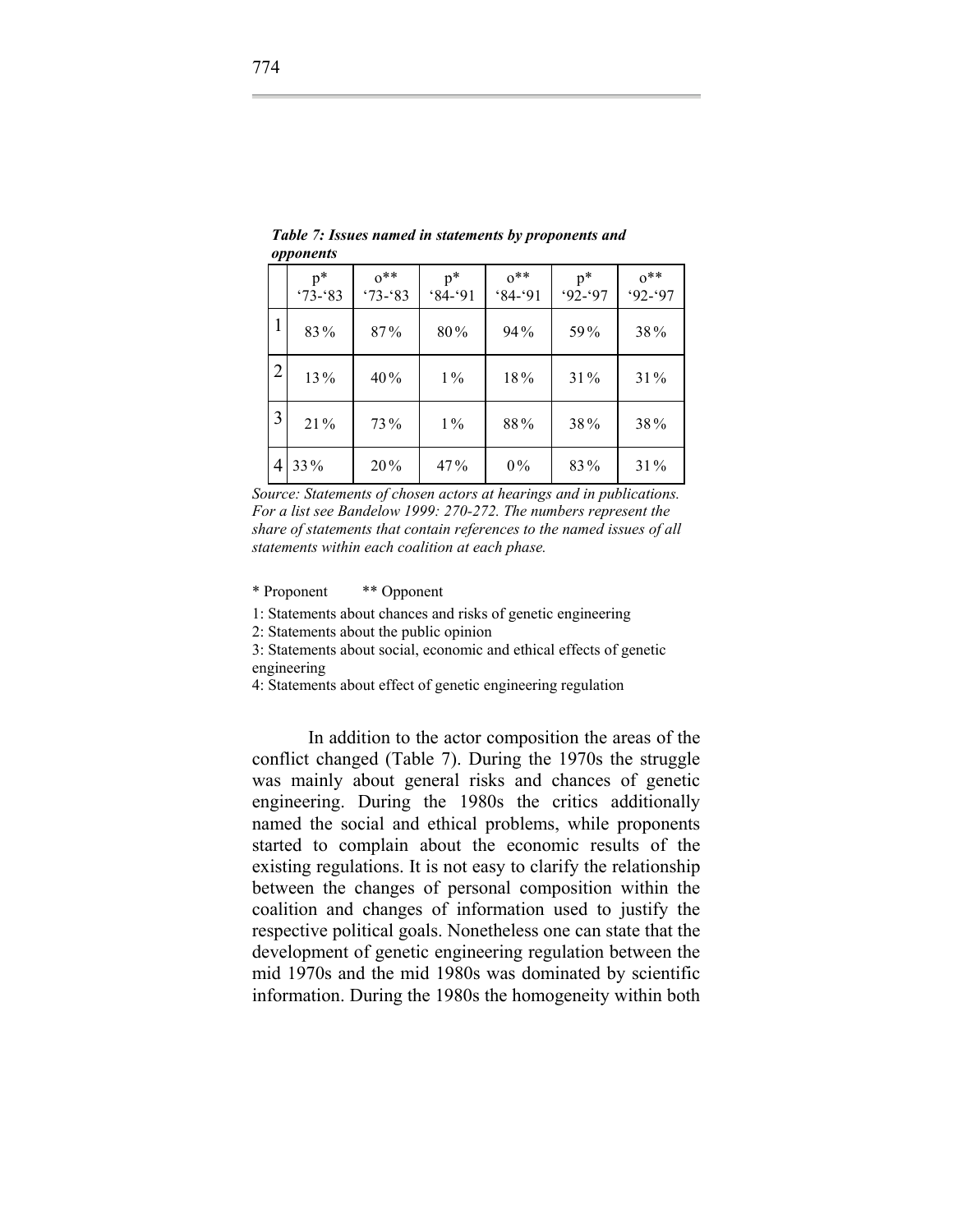coalitions decreased and other information became more important. Today's proponents emphasize economic arguments much more while opponents still refer to social and environmental arguments. But the content of the arguments changed: As genetic engineering has become a major issue for farming, problems of patent claims were seen as more and more important. Environmental arguments have changed from general threats for environment and life toward specific threats for neighbouring farmers of GM users. Especially the proponents have learned from experiences with the implementation of directive 90/220. They have learned that it was impossible to overcome the European resistance against deliberate releases on the basis of the directive. There was no authorization procedure without objections from at least one Member State. In 1996, the application of Ciba-Geigy to permit the release of BT-maize produced objections of 14 Member States. The governments followed the persistant public skepticism against the agricultural use of gene technology (Abels 2005).

To summarize the developments, one can see a long-term policy change that resulted from scientific, economic, and social information. The absence of major accidents and the development of new applications strengthened the support for gene technology within the industrial and scientific community. Scientific information led to policy learning even between the coalitions in the field of contained use as even the opponents had originally been composed of scientists. Thereby the ethical critics were separated. While criticism was supported by members of major parties like the SPD in the 1980s, meanwhile even some members of the Green party must be counted as proponents of the contained use of genetic engineering.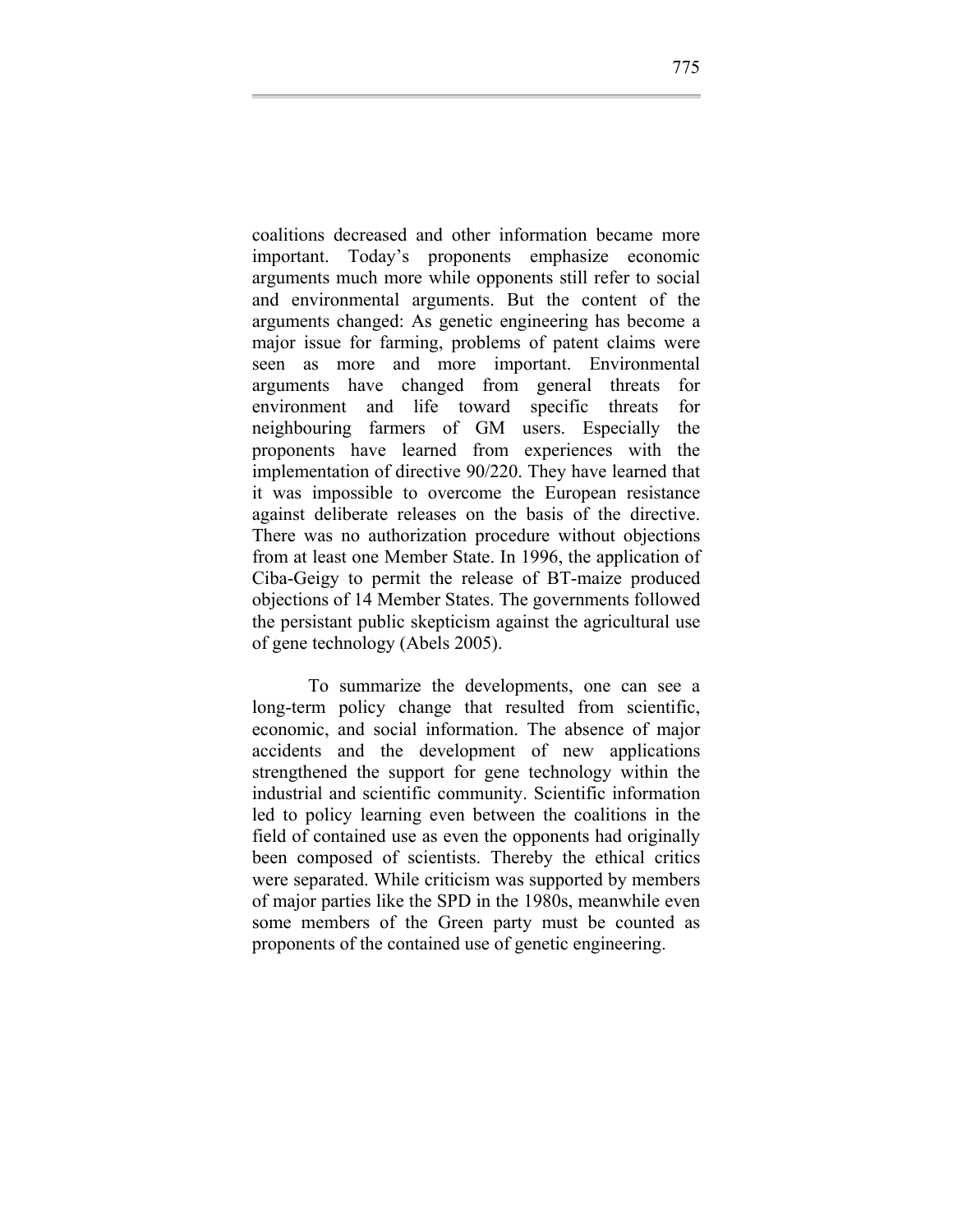The expansion of regulatory discretion for deliberate release of GMOs can partly be explained by the ambiguous precautionary approach of European environmental policy (cf. Majone 2002). The precautionary principle has been developed in Germany in the 1980s and was then introduced into the Environmetal Article of the EC Treaty (174 EC, ex Art. 130(r), Majone 2002: 93). However, even though the actors within the Commission and within the European Parliament tried to use the principle to expand the European regulatory regime, precautionary does not necessarily mean that the control of risks will be strikter. Majone argues, that there may be opportunity costs of precautionary measures because of the limitation of resources to control risks. Therefore the precautionary control might lead to a reduction of the control of well-known risks (cf. Majone 2002: 101).

The importance of policy learning becomes even clearer if one compares gene technology to the related field of nuclear energy policy. In contrast to genetic engineering, nuclear energy faced the Chernobyl accident in 1986. The accident did not immediately change the policy outcome in Germany but contributed to the decision of the government to back out of the nuclear energy programme in the long run. Therefore, despite similar institutional settings and actor's interests of both policy fields, the long-term policy development is contrary. Thus, nuclear power policy presents some evidence for the assumption that genetic engineering regulation would not have shown the same long-term development if there had been a major accident.

#### **5. Conclusions**

This article aimed at understanding long-term change of gene technology policy by using an Interpretist Learning Theory. First of all it was shown, that the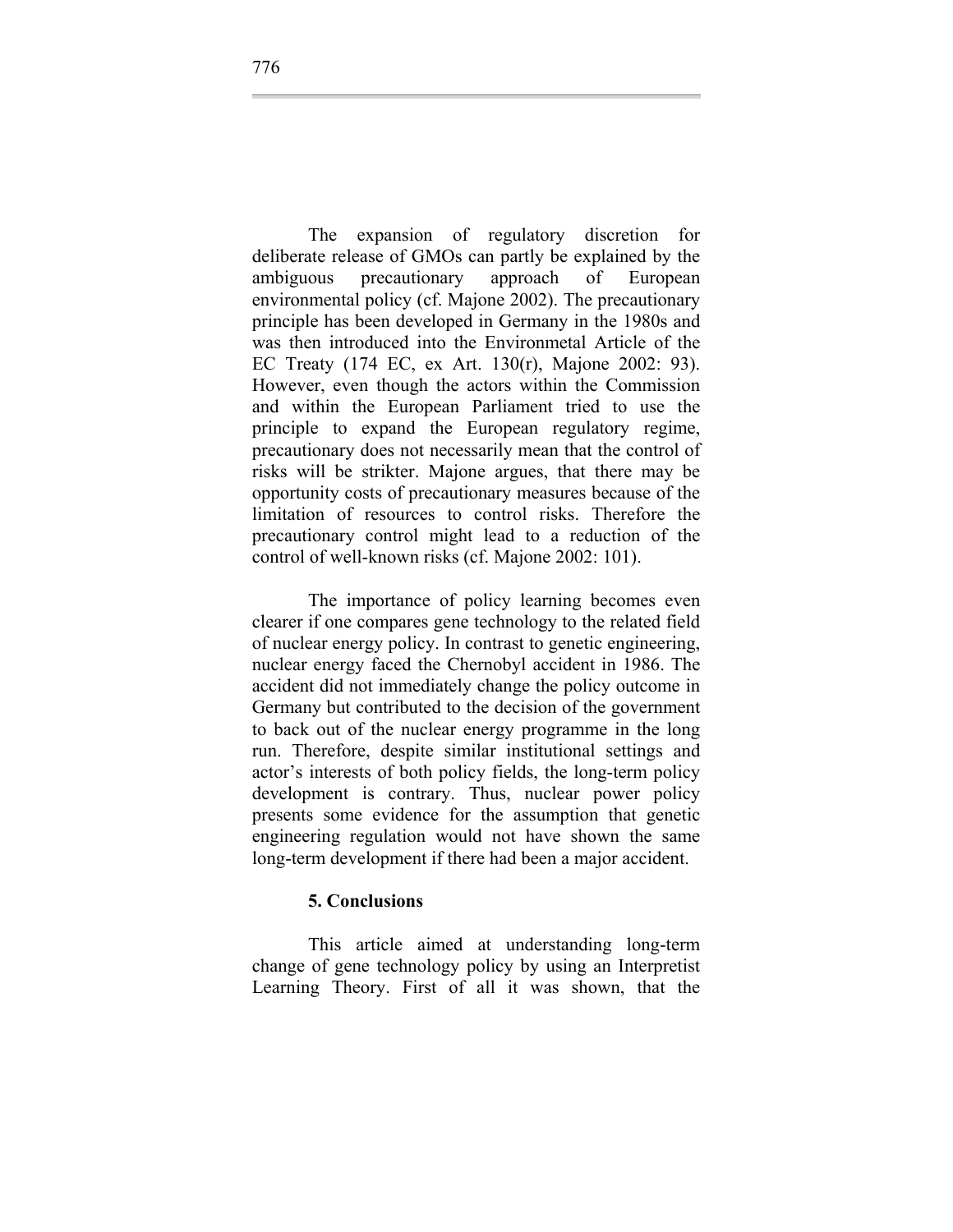development of gene technology regulations only partly can be understood by rational choice theory. On the one hand single policies followed the power shift between actors caused by elections, economic trends and the shift of political authority within the European multilevel system. Therefore rational choice institutionalism might be the best approach to explain these results. On the other hand there are long term changes that can not be understood by the power shift: The regulation of the contained use of GMOs has been simplified on the long run despite of single contradictory political decisions. The regulation of deliberate releases followed the same tendency up to the late 1990s. During the last decade however deliberate releases became regulated strikter than before. The main thesis of the article is that these long term developments can be analyzed by applying the Interpretist Learning Theory.

The theory gave up fundamental assumptions of rational choice and other positivist research. Firstly, it does not assume stability of policy goals and therefore concentrates on policy learning. Secondly, it includes the possibility that there are different perceptions of information related to existing belief systems and thereby the theory presents an interpretist perspective.

From this perspective, the long term developments of actors' beliefs were analyzed. Thereby two advocacy coalitions involved into the struggle on regulations of genetic engineering were found. The beliefs within both coalitions changed significantly during the last three decades because of policy-related information. These results comply with hypothesis b of the presented theory. However, individual changes of core beliefs could hardly be shown. On the contrary: new information did not influence policies on the short run. Every single negotiation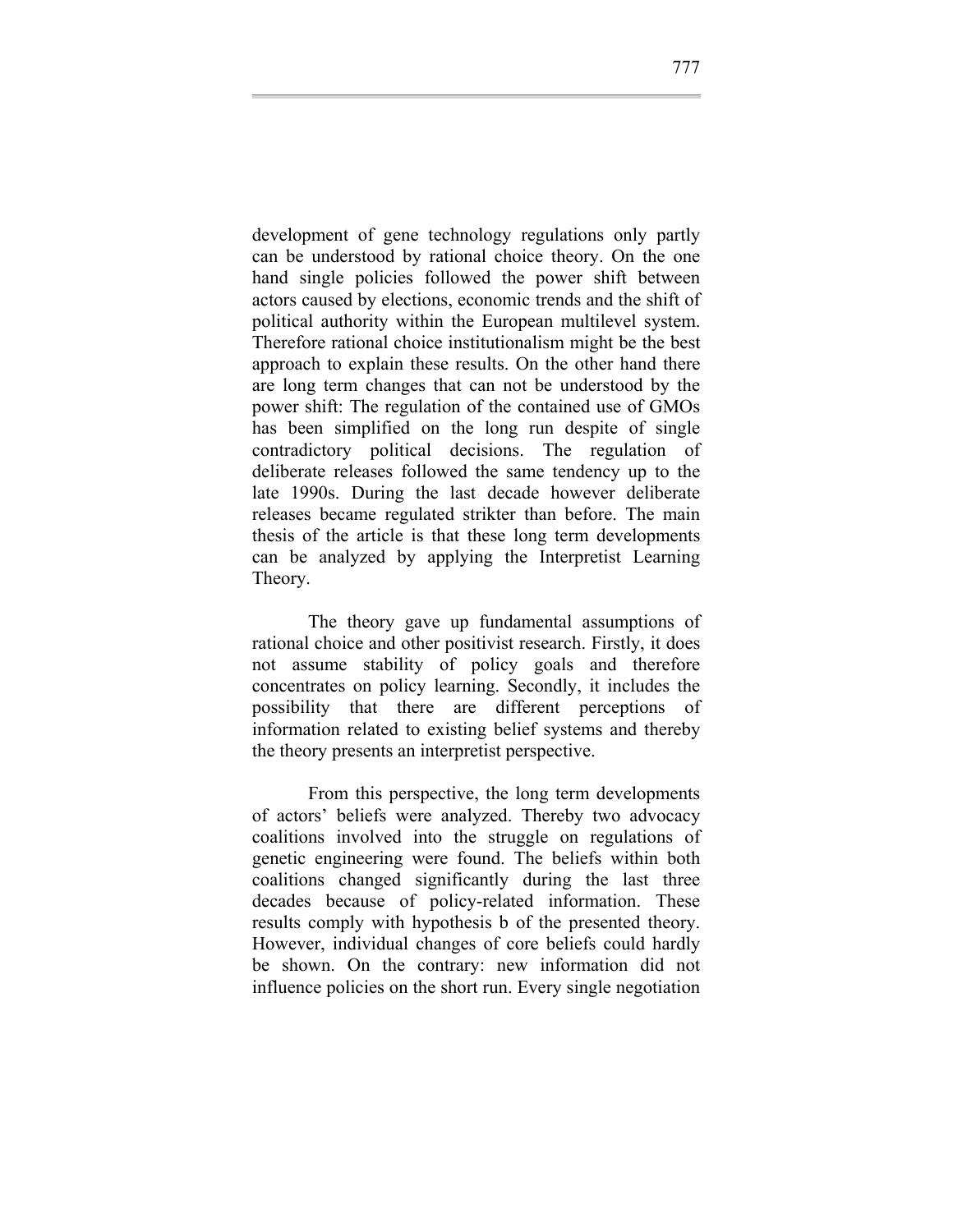was dominated by actors' struggle to succeed in gaining power and reaching existing policy goals. Policy learning, therefore, must be seen as a collective process: new information changes the beliefs and attitudes of future actors that have not entered the subsystem yet, while the established actors get their existing beliefs confirmed by mates within their own advocacy coalitions even if the new information provokes contradictions.

It could also be shown that there were different perceptions of information about risks and benefits of genetic engineering. In genetic engineering policy, scientists usually only consider scientific evidence of risks, while entrepreneurs and labor unionists take note of economic chances. Some party politicians consider everything beyond public opinion and votes as not belonging to their "subsystem", while representatives of churches see ethical questions as being relevant for the subsystem and everything else as external. Therefore, one should abstain from any ex-ante predefinition of "external events" and make the question of external and internal information a question of perception by the actors.

It is also possible that even information that all actors perceive as "external" is disputed within the subsystem. For example, it is anything but clear how actors evaluate the influence of European directives to the German genetic engineering law. While some actors judge these directives as final decisions given to their reality by some higher power, other actors see the European level as an additional arena to gain support for their goals. The different perceptions of the European level need not be related to the policy core or the advocacy coalition. However, sometimes the different perceptions of external events are related to the advocacy coalitions. For example, only the supporters of genetic engineering perceived the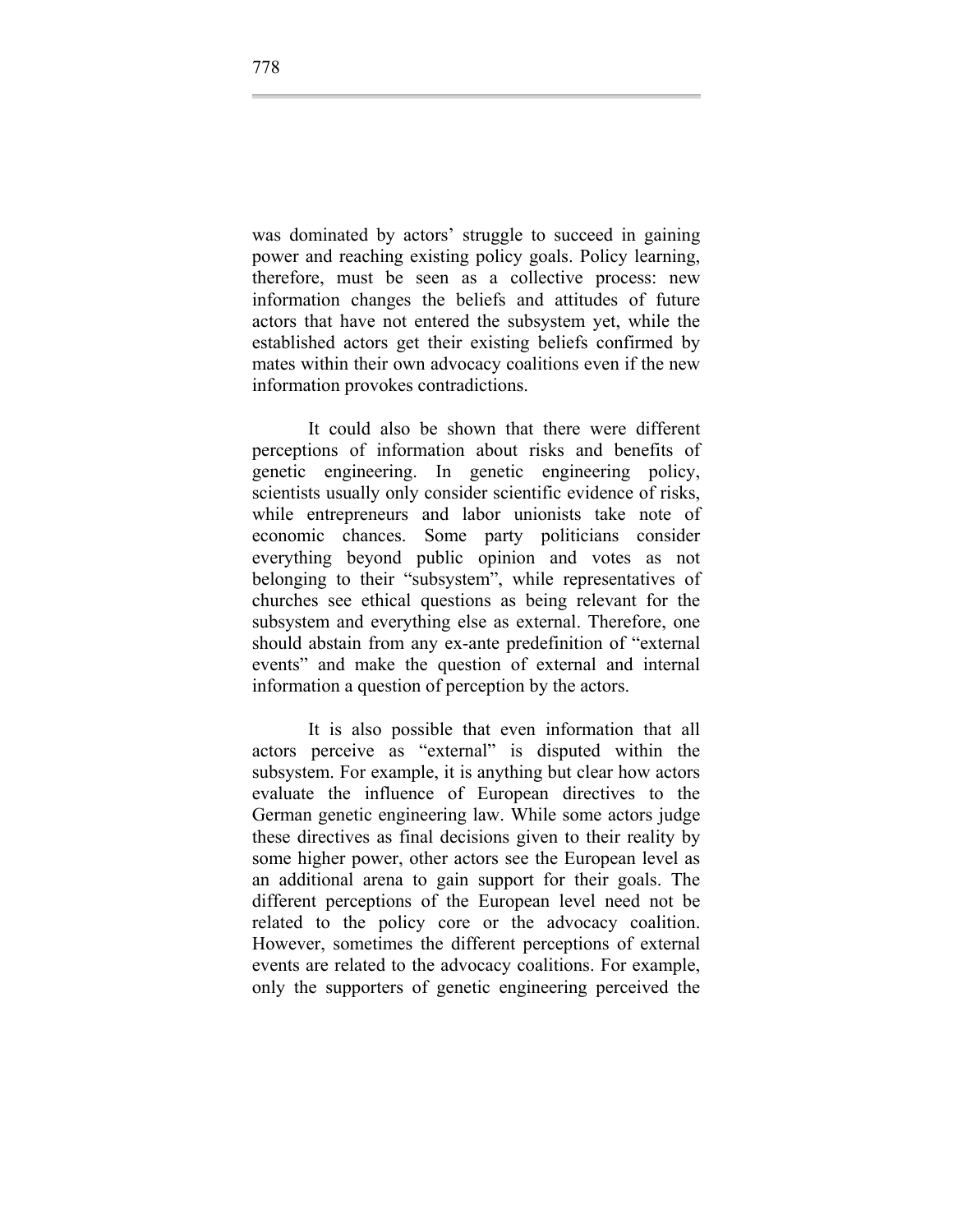economic crises as a rising external pressure on the subsystem for lower regulations. On the other hand, only the opponents perceived evidence for risks caused by some other technology (for example the accident of Chernobyl) as evidence for risks caused by technology including genetic engineering.

A lot of questions about the use of the presented Interpretist Learning Theory still remain. First of all, the major methodological problems have only partly been solved. It is still difficult to name methods of understanding (or even measuring) policy-oriented learning in a reliable way. Secondly, one might dispute the presented assumptions and hypotheses. Even though it was possible to present some evidence for theses, a single case study is only a first step to proof the use of the presented perspective for policy analysis. Particularly the role of learning and different perceptions of information within less knowledge-based (re-) distributive policy fields will be of interest for further research.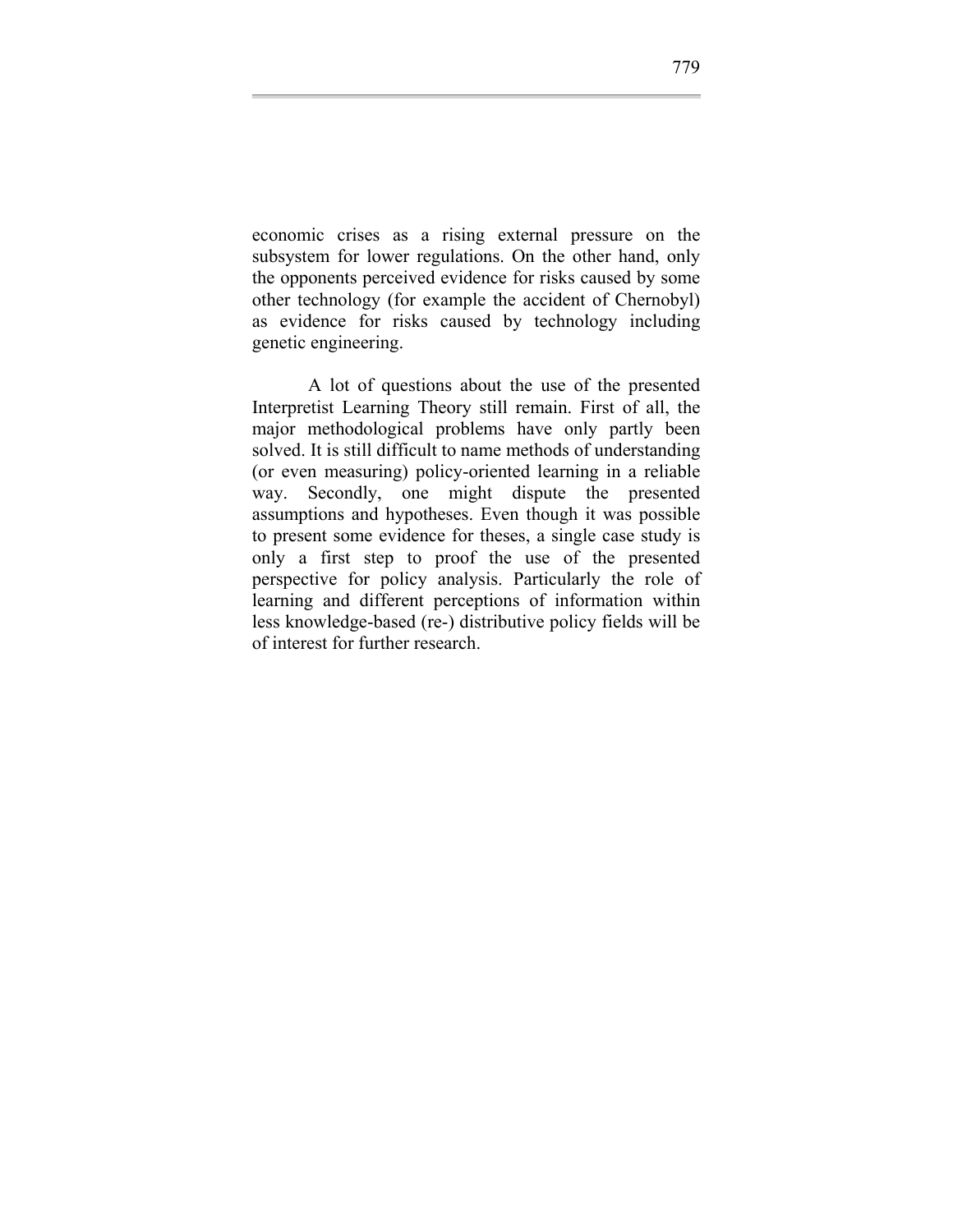#### **Bibliography**

- Abels, Gabriele, 2005: The long and winding road way from Asilomar to Brussels: Science, politics and the public in biotechnology regulation, in: Science as Culture, 14/4, 339-353.
- Aretz, Hans-Jürgen, 1999: Kommunikation ohne Verständigung. Das Scheitern des öffentlichen Diskurses über die Gentechnik und die Krise des Technokorporatismus in der Bundesrepublik Deutschland. Frankfurt a.M. et al.: Lang.
- Bandelow, Nils C. 1997a: Ausweitung politischer Strategien im Mehrebenensystem, in: Martinsen, Renate (ed.): Politik und Biotechnologie. Baden-Baden: Nomos, 153-167.
- Bandelow, Nils C. 1997b: Das EU-Mehrebenensystem und die Regulation der Gentechnologie: Nutzen und Kosten unterschiedlicher institutioneller Arrangements. Paper presented at the 20. DVPW-Congress, 13-17 October 1997, Bamberg, online available at: at:

http://www.nilsbandelow.de/bamberg.pdf.

- Bandelow, Nils C. 1999: Lernende Politik. Advocacy-Koalitionen und politischer Wandel am Beispiel der Gentechnologiepolitik. Berlin: edition sigma.
- Bandelow, Nils C. 2005: Kollektives Lernen durch Vetospieler? Konzepte britischer und deutscher Kernexekutiven zur europäischen Verfassungs- und Währungspolitik. Baden-Baden: Nomos.
- Behrens, Maria/Meyer-Stumborg, Sylvia/ Simonis, Georg, 1997: Gen Food. Einführung und Verbreitung, Konflikte und Gestaltungsmöglichkeiten. Berlin: edition sigma.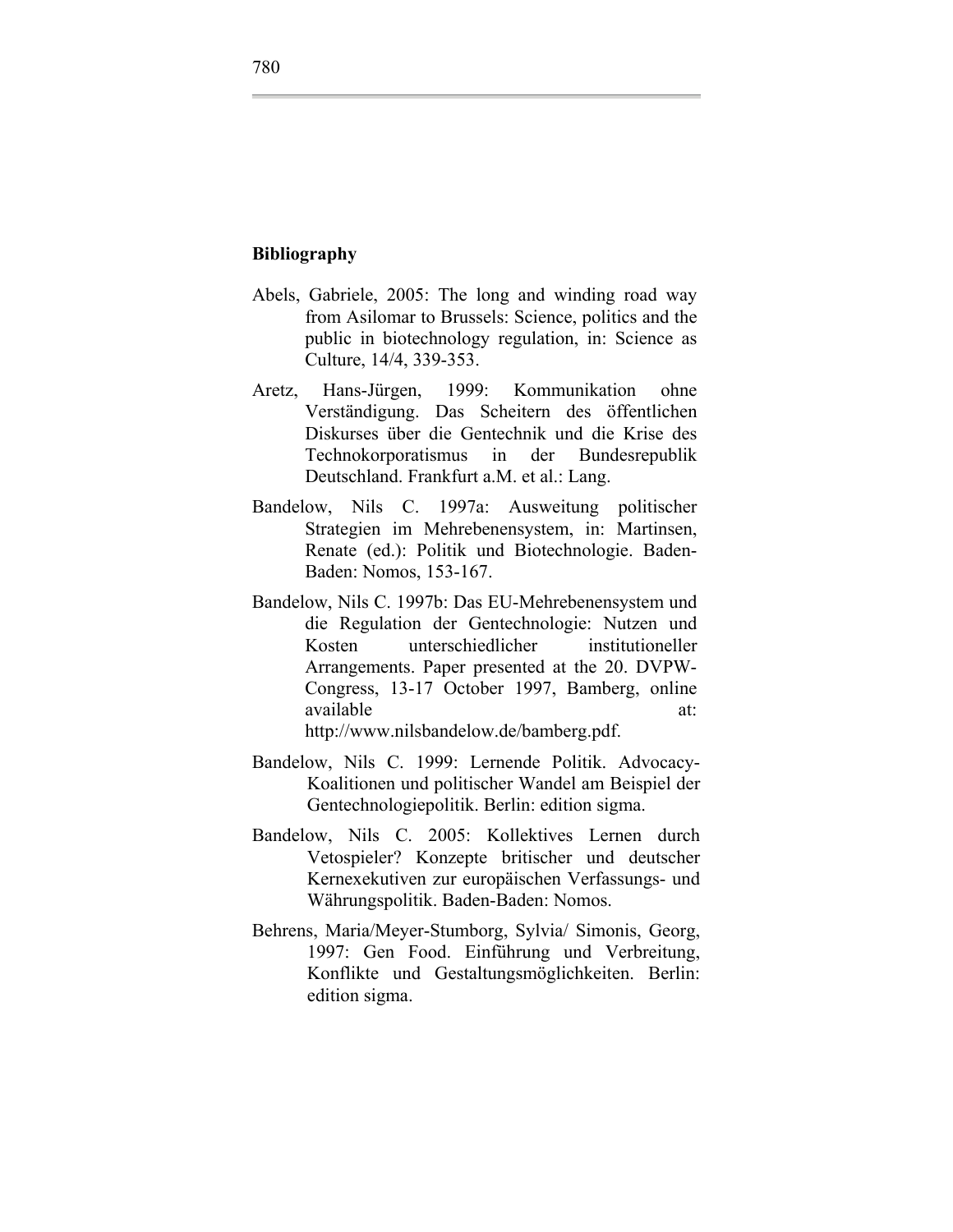- Berg, Paul et al., 1974: Potential Biohazards of Recombinant DNA Molecules, in: Science 185/4148, 303.
- Braun, Dietmar/Busch, Andreas (eds.) 1999: Public Policy and Political Ideas: Cheltenham: Edward Elgar.
- Cantley, Mark F., 1995: The Regulation of Modern Biotechnology: A Historical and European Perspective. A Case Study in How Societies Cope with New Knowledge in the Last Quarter of the Twentieth Century, in: Brauer, Dieter (ed.): Legal, Economic and Ethical Dimensions (Biotechnology – A Multi-Volume Comprehensive Treatise 12). Weinheim et al.: VCH, 505-681.
- Converse, Philip E. 1964: The Nature of Belief Systems in Mass Publics, in: Apter, David (ed.): Ideology and Discontent. New York: Free Press, 205-261.
- Dolata, Ulrich, 2003: International Innovative Activites, National Technology Competition and European Integration Efforts, in: Edler, Jakon/Kuhlmann, Stefan/Behrens, Maria (eds.): Changing Governance of Research and Technology Policy. The European Research Area. Cheltenham, UK/Northhampton, MA: Edward Elgar, 271-289.
- Dudley, Geoffrey/Richardson, Jeremy 1996: Why does Policy Change Over Time? Adversarial Policy Communities, Alternative Policy Arenas, and British Trunk Roads Policy 1945-95, in: Journal of European Public Policy 3/1, 63-83.
- Elster, John, 1984: Ulysses and the Sirens. Studies in Rationality and Irrationality.  $2<sup>nd</sup>$  edition. Cambridge, UK: Cambride University Press.
- Elster, John, 2000: Ulysses Unbound. Cambridge: Cambridge University Press.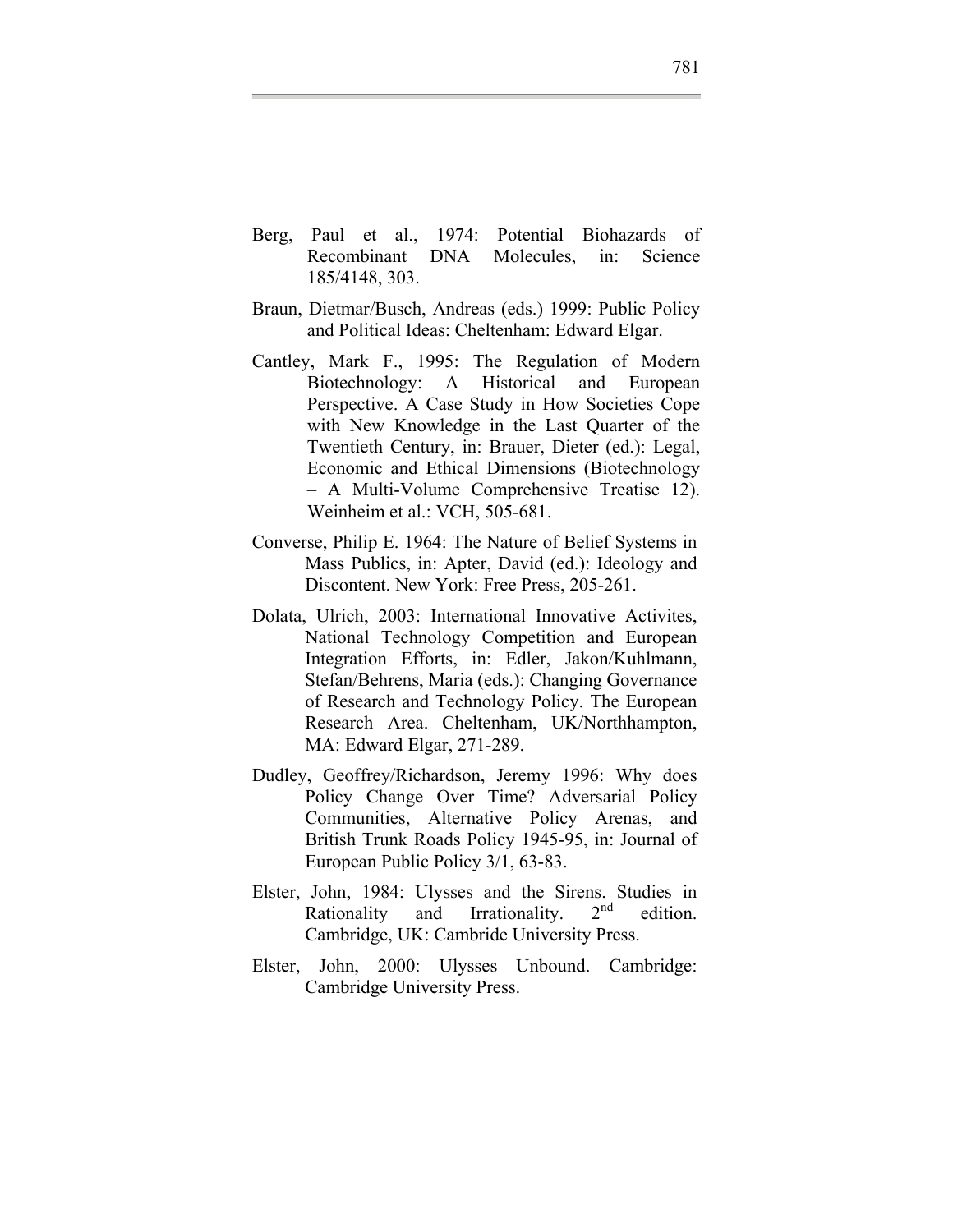- Etheredge, Lloyd S./Short, James, 1983: Thinking about Government Learning, in. Journal of Management Studies 20/1, 41-58.
- Fink, Simon, 2003: Politikwissenschaft und Biotechnologie – ein Überblick über die konzeptionelle Landschaft. Paper presented at the Workshop of the Graduiertenkollegs Märkte und Sozialräume in Europa, Otto-Friedrich-Universität Bamberg, 16th-18th October 2003. Online available at: http://web.unibamberg.de/sowi/mse/download/finkpolitikwissenschaft\_und\_biotechnologie.pdf
- FoEE 2006a: Friends of the Earth Biotechnology Programme: Monsanto plans to dominate Europe, in: Biotech Mailout, February 2006, 6-10.
- FoEE 2006b: Friends of the Earth Biotechnology Programme: The contamination of Rice, in: Biotech Mailout, December 2006, 1-4.
- Gerdung, Anja, 2006: Germany's Liablity Law for GMO Cultivation. Wellington: Sustainability Council of New Zealand.
- GID 178/2006: Gen-ethischer Informationsdienst. Special Issue "Contamination".
- GID 179/2006: Gen-ethischer Informationsdienst. Special Issue "Drugs".
- Gottweis, Herbert, 1998: Governing Molecules. The Discursive Politics of Genetic Engineering in Europe and the United States. Cambridge, MA: MIT.
- Greenwood, Justin/Ronit, Karsten, 1992: Established and Emergent Sectors. Organized Interersts at the European Level in the Pharmaceutical Industry and the New Biotechnology, in: Greenwood,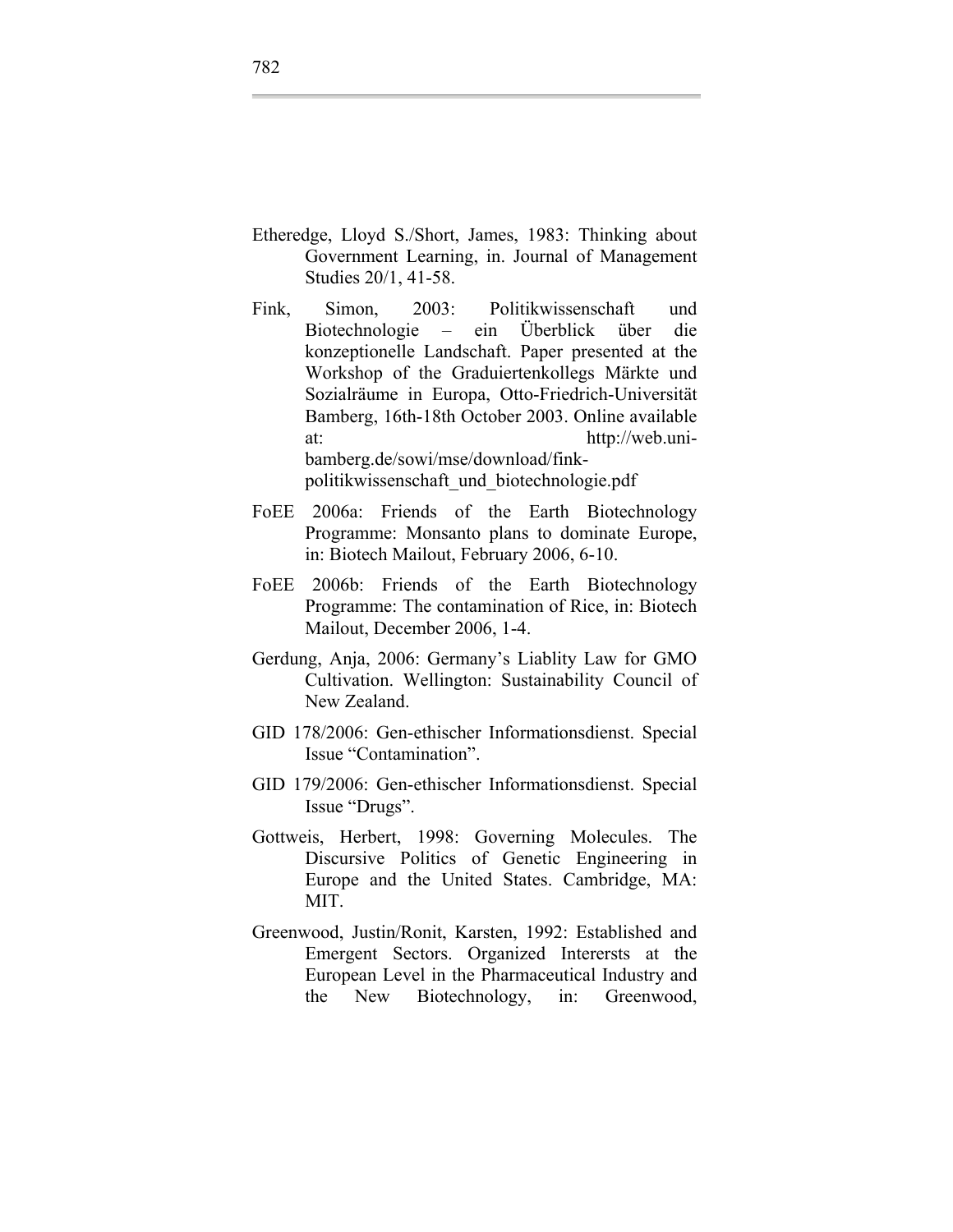Justin/Grote, Jürgen/Ronit, Karsten (ed.): Organized Interes in the European Community. London: Sage, 69-98.

- Greenwood, Justin/Ronit, Karsten, 1994: Interest Groups in the European Community: Newly Emerging Dynamics and Forms, in .West European Politics 17/1, 31-52.
- Hall, Peter A. 1993: Policy Paradigms, Social Learning and the State: The Case of Economic Policy-making in Britain, in: Comparative Politics, 25/3, 275-296.
- Heclo, Hugh, 1974: Modern Social Politics in Britain and Sweden. New Haven, CT: Yale UP.
- Herbig, Jost 1978: Die Gen-Ingenieure. Munich: Carl Hanser.
- Hervey, Tamara K., 2001: Regulations of Genetically Midified Products in a Multi-Level System of Governance: Science or Citizens? In. Review of European Community and International Environmental Law (RECIEL) 10/3, 321-333.
- Hindmarsh, Richard/Gottweis, Herbert, 2005: Recombinant Regulation: The Asilomar Legacy 30 Years On, in: Science as Culture, 14/4, 299-307.
- Hobom, Gerd, 1995: Genehmigung und Vollzug gentechnischer Arbeiten – die Zentrale Kommission für Biologische Sicherheit, in: Barz, Wolfgang/Brinkmann, Bernd/Ewers, Hans-Jürgen (eds.): Gentechnik in Deutschland. Münster: Lit, 137-144.
- Howlett, Michael 1994: Policy Paradigms and Policy Change: Lessons from Old and New Canadian Policies Toward Aboriginal Peoples, in: Policy Studies Journal 22/4, 631-649.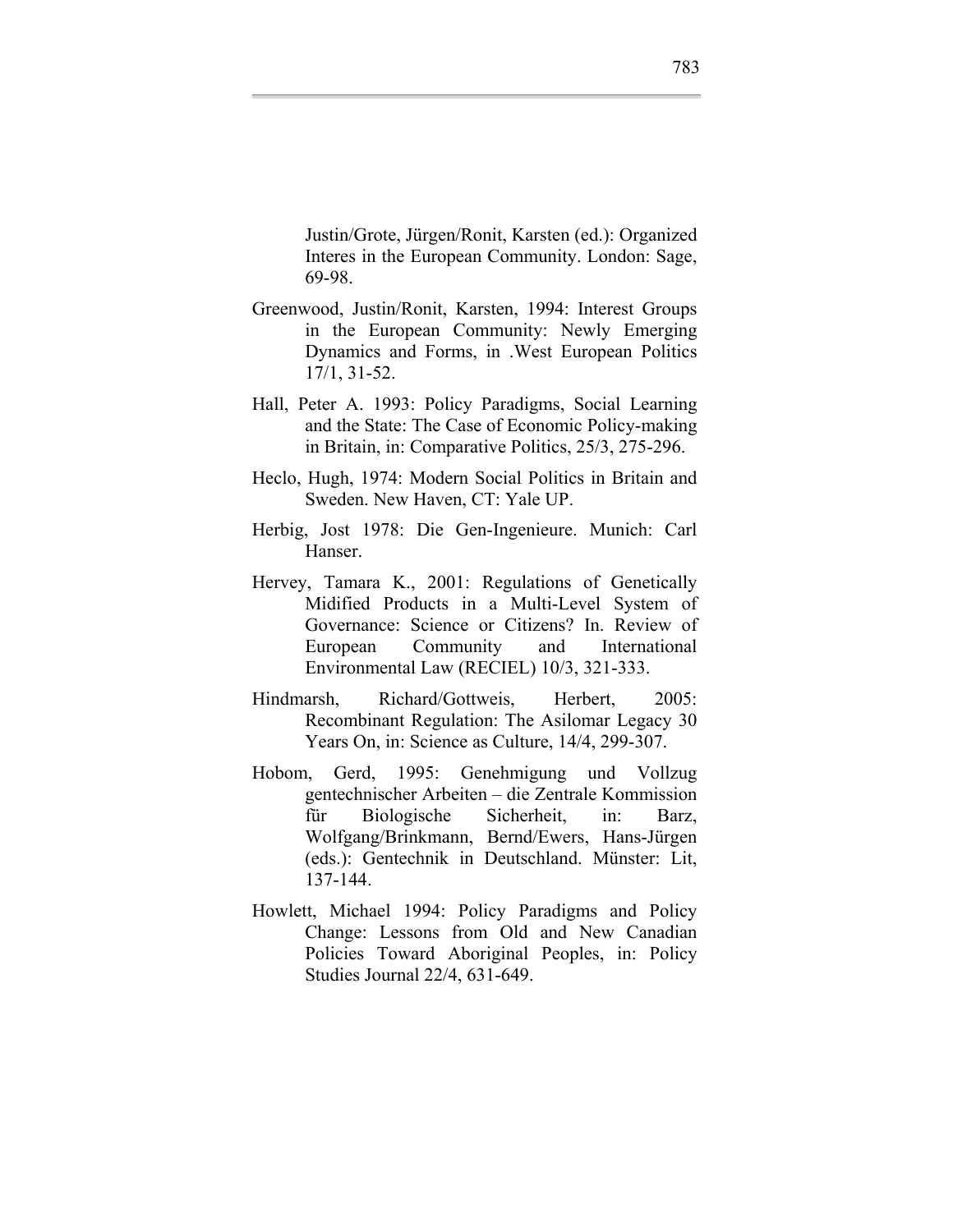- Innovations Report 2004: Das Ende der grünen Gentechnik. http://www.innovationsreport.de/html/berichte/biowissenschaften\_chemie/b ericht-33689.html (30 December 2006).
- James, Oliver/Lodge, Martin 2003: The Limitations of 'Policy Transfer' and 'Lesson Drawing' for Public Policy Research', in: Political Studies Review 1/2: 179-93.
- Jenkins-Smith, Hank C./Sabatier, Paul A. 1993: Methodological Appendix: Measuring Longitudinal Change in Elite Beliefs Using Content Analysis of Public Documents, in: Sabatier, Paul/Jenkins-Smith, Hank C. (eds.): Policy Change and Learning: An Advocacy Coalition Approach. Boulder/CO: Westview Press, 237-256.
- Jenkins-Smith, Hank C./St. Clair, Gilbert K. 1993: The Politics of Offshore Energy: Empirically Testing the Advocacy Coalition Framework, in: Sabatier, Paul/Jenkins-Smith, Hank C. (eds.): Policy Change and Learning: An Advocacy Coalition Approach. Boulder/CO: Westview Press, 149-175.
- Jenkins-Smith, Hank C./St. Clair, Gilbert/Woods, Brian 1991: Explaining Change in Policy Subsystems: Analysis of Coalition Stability and Defection over Time, in: American Journal of Political Science 35/4, 851-880.
- Knoepfel, Peter/Kissling-Näf, Ingrid, 1998: Social Learning in Policy Networks, in: Policy and Politics 26/3, 343-367.
- Krimsky, Sheldon, 1982: Genetic Alchemy: The Social History of the Recombinant DNA Controversy. Cambridge: MIT Press.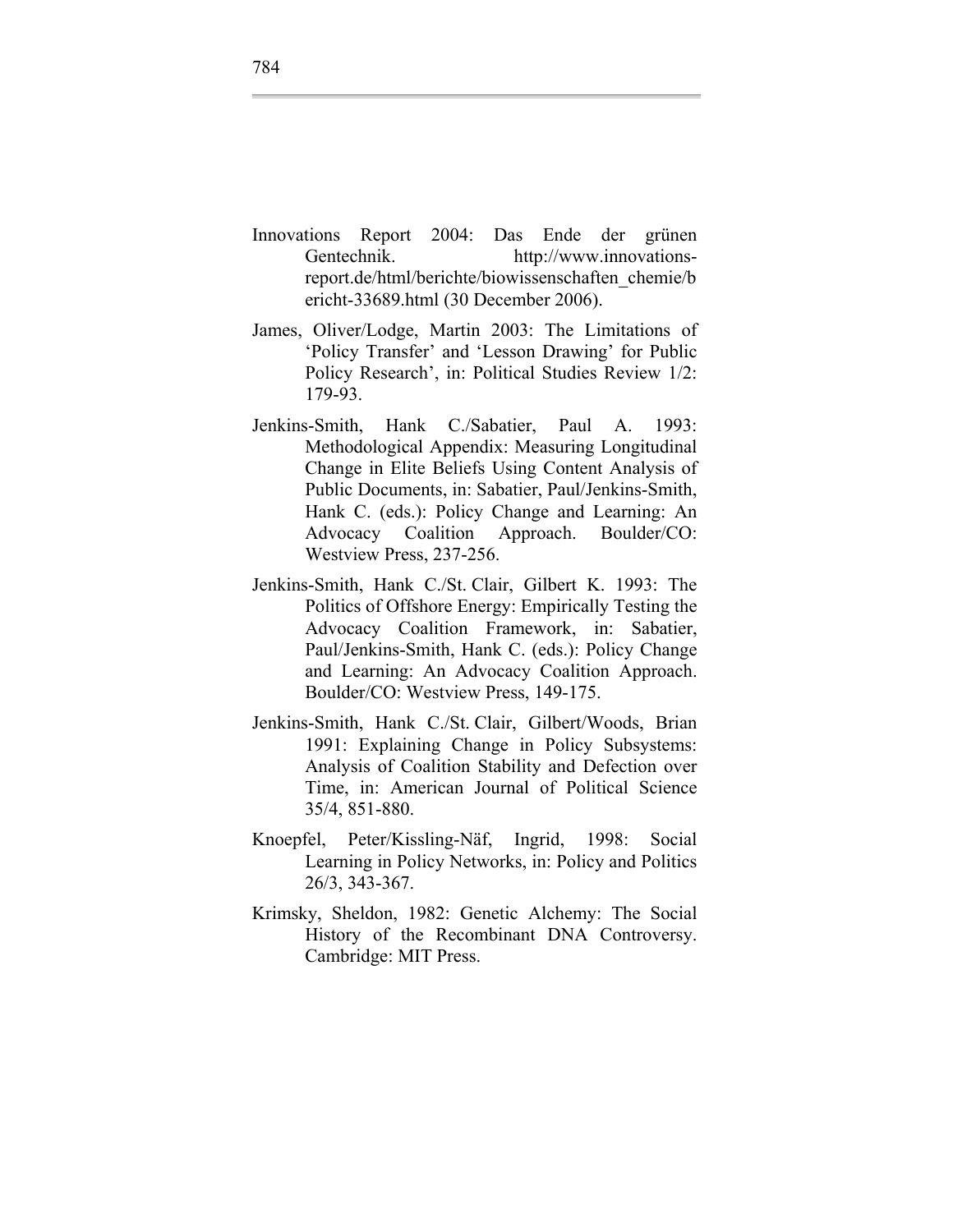- Kuhn, Thomas S., 1962: The Structure of Scientific Revolutions. Chicago: Chicago University Press.
- Lakatos, Imre 1971: History of Science and Ist Rational Reconstructions, in: Lakatos, Imre: Philosophical Papers. Vol1. Cambridge, UK: Cambridge University Press, 102-138.
- Lakatos, Imre/Musgrave, Alan (eds.) 1970: Criticism and the Growth of Knowledge. Cambridge, UK: Cambridge University Press.
- Levi-Faur, David, 2002: Herding towards a New Convention: On herds, shepherds, and lost sheep in the liberalization of the telecommunications and electricity industries. Nuffield College Working Papers in Politics W6. Oxford: University of Oxford.
- Levi-Faur, David/Jordana, Jacint (eds.), 2005: The Rise of Regulatory Capitalism: The Global Diffusion of a New Order. London: Sage.
- Majone, Giandomenico, 2002: What Price Safety? The Precautionary Principle and its Policy Implications, in: Journal of Common Market Studies 40/1, 89- 109.
- Marsh, David/Furlong, Paul 2002: A Skin, not a Sweater: Ontology and Epistemology in Political Science, in: Marsh, David/Stoker, Gerry (eds.): Theory and Methods in Political Science. Second Edition. Houndmills: Palgrave Macmillan, 17-41.
- Mintrom, Michael/Vergari, Sandra 1996: Advocacy Coalitions, Policy Entrepreneurs, and Policy Change, in: Policy Studies Journal 24/3, 420-434.
- Nullmeier, Frank 1997: Interpretative Ansätze in der Politikwissenschaft, in: Benz, Arthur/Seibel, Wolfgang (eds.): Theorieentwicklung in der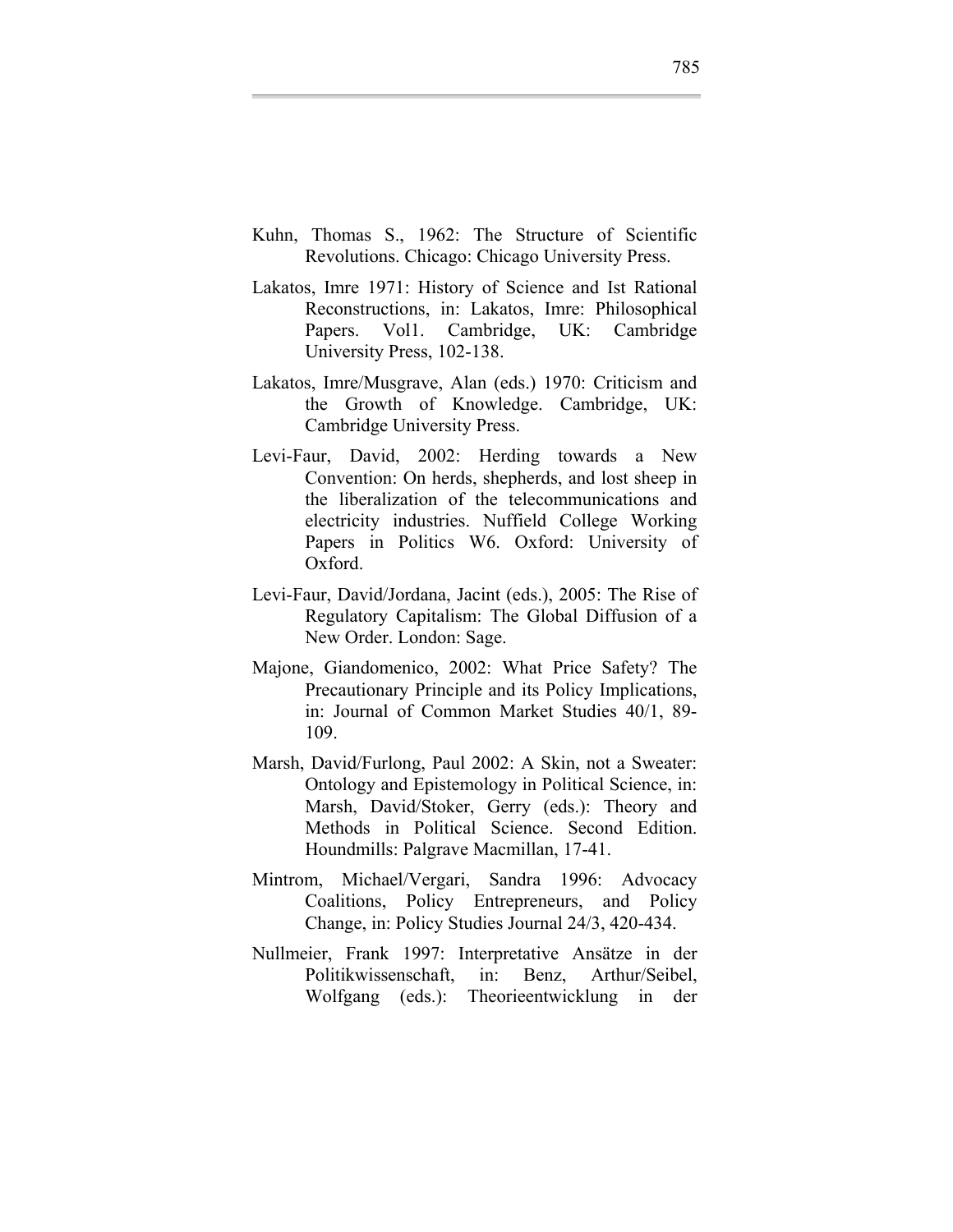Politikwissenschaft – eine Zwischenbilanz. Baden-Baden: Nomos, 101-144.

- Putnam, Robert 1976: The Comparative Study of Political Elites. Englewood Cliffs, New Jersey: Prentice-Hall.
- Rose, Richard, 1993: Lesson-Drawing in Public Policy. A Guide to Learning across Time and Space. Chatham, N.J.: Chatham House Publishers
- Rose, Richard, 2004: Lessons in Comparative Public Policy: A Practical Guide. London: Routledge.
- Rosendal, Guri Kristin, 2005: Governing GMOs in the EU: A Dviant Case of Environmental Policy-Making? In: Global Environmental Politics 5/1, 82-104.
- Rosendal, Guri Kristin, 2006: Regulating the Use of Genetic Resources – Between International Authorities, in: European Environment, 16/5, 2006, 265-277.
- Sabatier, Paul A. 1987: Knowledge, Policy-Oriented Learning, and Policy Change: An Advocacy Coalition Framework, in: Knowledge: Creation, Diffusion, Utilization 8/4, 649-692.
- Sabatier, Paul A. 1998: The Advocacy Coalition Framework: Revisions and Relevance for Europe, in: Journal of European Public Policy, 5/1, 98-130.
- Sabatier, Paul A./Brasher, Anne M. 1993: From Vague Consensus to Clearly Differentiated Coalitions: Environmental Policy at Lake Tahoe 1964-1985, in: Sabatier, Paul/Jenkins-Smith, Hank C. (eds.): Policy Change and Learning: An Advocacy Coalition Approach. Boulder, CO: Westview Press, 177-208.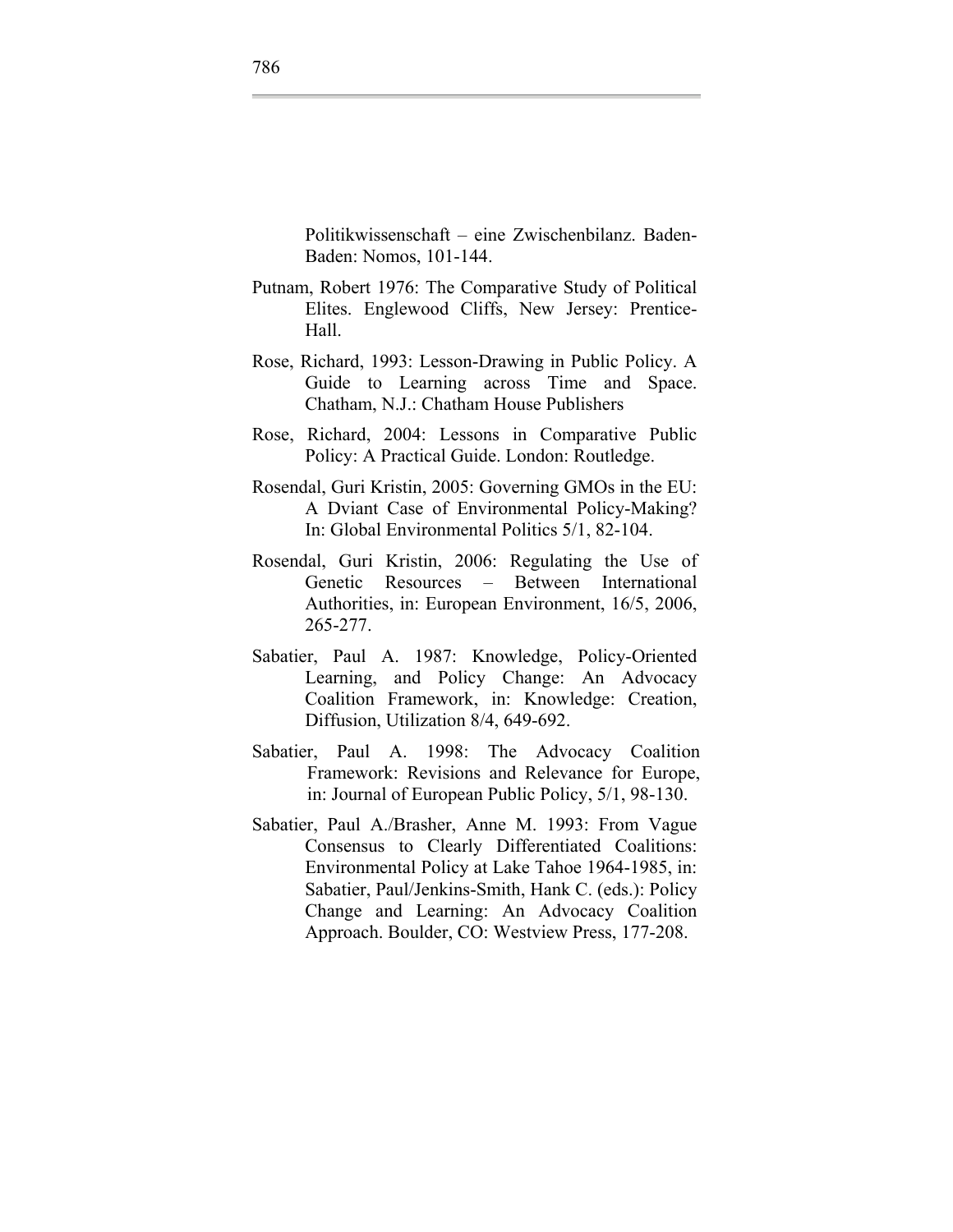- Sabatier, Paul A./Jenkins-Smith, Hank C. (eds.) 1993: Policy Change and Learning: An Advocacy Coalition Approach. Boulder, CO: Westview Press.
- Scharpf, Fritz W. 1997: Games Real Actors Play. Actor-Centred Institutionalism in Policy Research. Boulder, CO: Westview Press.
- Schell, Thomas von 1994: Die Freisetzung gentechnisch veränderter Mikroorganismen. Ein Versuch interdisziplinärer Urteilsbildung. Tübingen: Attempo.
- Schlager, Edella 1995: Policy Making and Collective Action: Defining Coalitions within the Advocacy Coalition Framework, in: Policy Sciences 28/3, 243-270.
- Schubert, Klaus 2002: Innovation und Ordnung. Grundlagen einer pragmatistischen Theorie der Politik, gleichzeitig ein Beitrag über die ideengeschichtliche Basis einer erweiterten Theorie der Politikfeldanalyse. Münster: Lit.
- Torgesen, Douglas, 1986: Between Knowledge and Politic: the Three Faces of Policy Analysis, in: Policy Sciences 19, 33-59.
- Tribe, Laurence, H. 1972: Policy Science: Analysis or Ideology? Philosphy and Public Affairs 2/1, 66-110.
- Tsebelis, George 2002: Veto Players. How Political Institutions Work. Princeton, NJ: Princeton University Press.
- Yanow, Dvora, 2000: Conducting Interpretive Policy Analysis. London: Sage.
- Vitzthum, Wolfgang Graf/Geddert-Steinacher, Tatjana, 1990: Der Zweck im Gentechnikrecht. Berlin: Duncker & Humblot.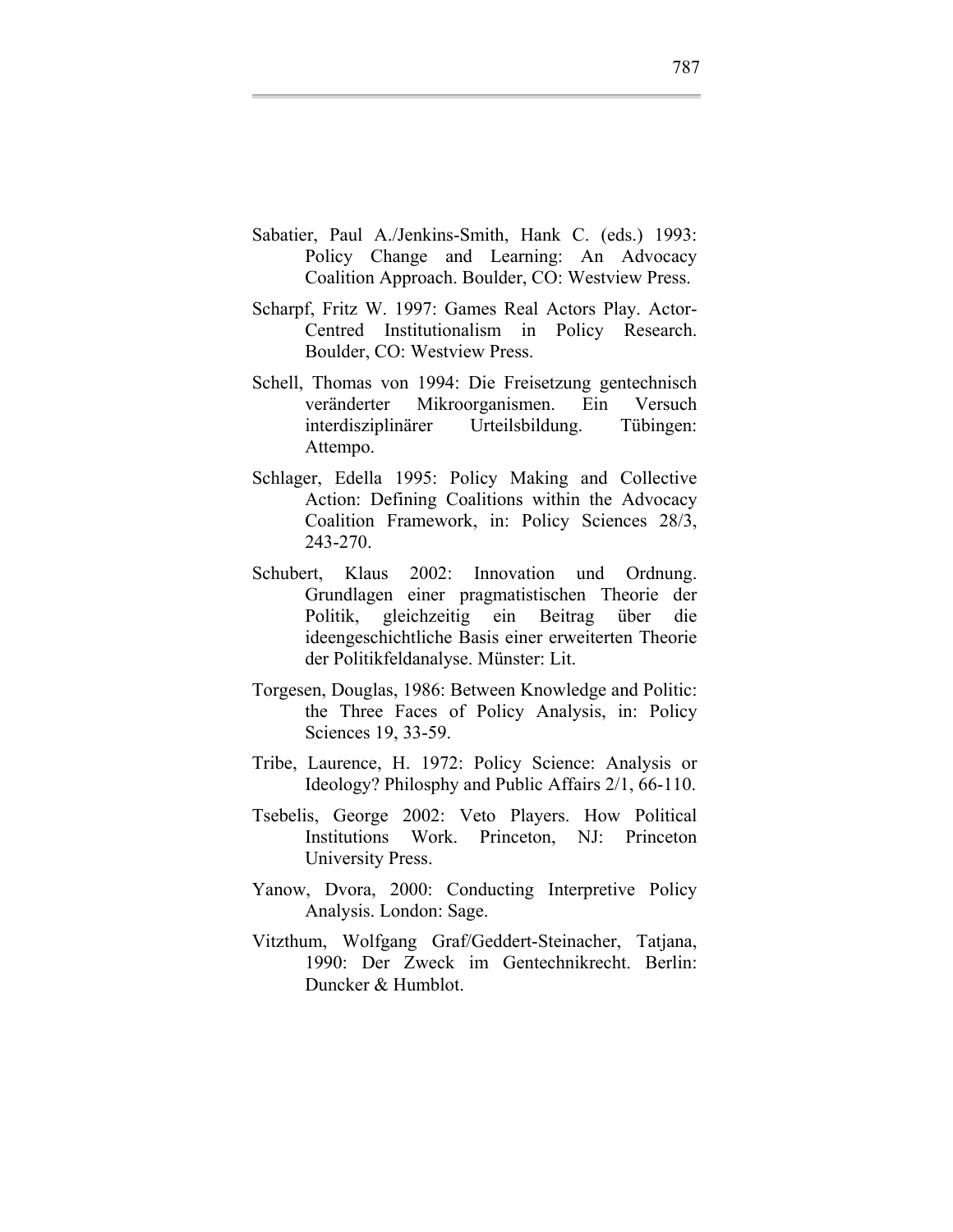## **Annex a: evaluation sheet**

Source(s)

## *A) Person*

| $\mathbf{1}$   | Name of person                                                                                                                                                                                                                                                                                                                                                              |  |
|----------------|-----------------------------------------------------------------------------------------------------------------------------------------------------------------------------------------------------------------------------------------------------------------------------------------------------------------------------------------------------------------------------|--|
| $\overline{2}$ | Number of evaluation sheet                                                                                                                                                                                                                                                                                                                                                  |  |
| 3              | Number of person (not of evaluation sheet!)                                                                                                                                                                                                                                                                                                                                 |  |
| $\overline{4}$ | Year of stated beliefs, perceptions and<br>attitudes                                                                                                                                                                                                                                                                                                                        |  |
| 5              | Source(s) $(1 = written statement; 2 = oral)$<br>statement/interview; $3$ = interview by phone;<br>$4$ = internet; $5$ = secondary analysis<br>(interview))                                                                                                                                                                                                                 |  |
| 6              | Classification of person or organization $(0 =$<br>scientist; $1 =$ government/EU; $2 =$ private<br>firm or association representing economic<br>interest group including labor union; $3 =$ non-<br>profit interest group; $4 =$ observer (e.g.<br>journalist; $5 =$ conservative party; $6 =$ liberal<br>party; $7 = \text{social democratic party};$ 8 = green<br>party) |  |
|                | Political level $(1$ = regional/state<br>(Bundesland); $2 =$ federal state; $3 =$ EU; $4 =$<br>non-German EU-member state; $5 = \text{non-EU}$<br>country)                                                                                                                                                                                                                  |  |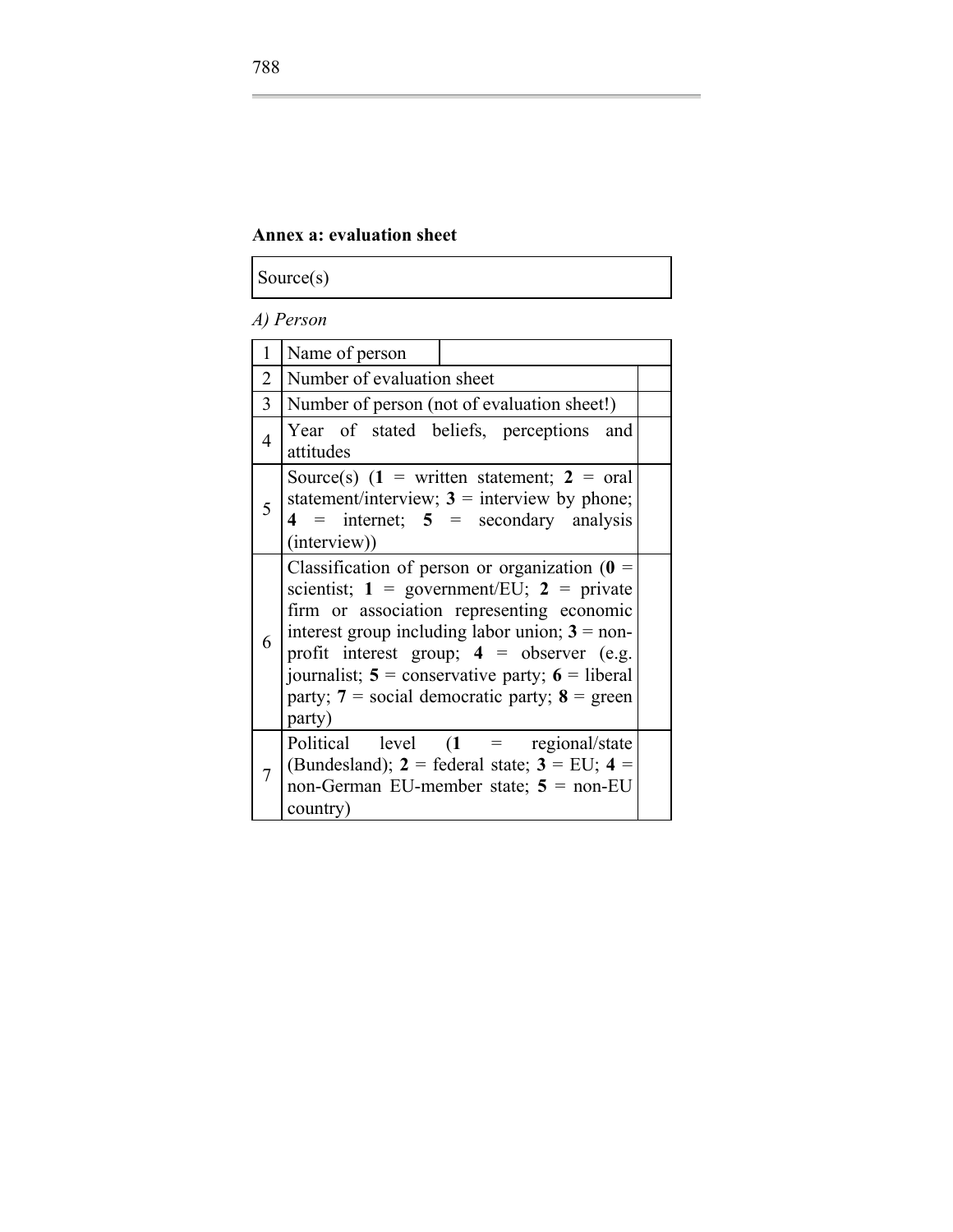8 engineering legislation in Germany Context of statement  $(1 = \text{general}; 2 = \text{general})$ guidelines of the German research secretary or of the NIH;  $3 =$  first proposals for German genetic engineering law;  $4 =$  first proposals for European directives for genetic engineering; **5** = original German genetic (including the discussion of the enquête commission);  $6 =$  European directives of 1990; **7** = implementation of genetic engineering law and proposals for the amendment of 1993;  $8 =$  amendment of European directives)

#### *B) Linkages*

| 9 | (Former) membership at other organizations<br>within the subsystem $(1 =$ association of<br>critics (e.g. BUND, GeN, consumer<br>association, women group); $2 =$ association of<br>proponents (e.g. industry association); $3 =$<br>conservative party; $4 =$ liberal party; $5 =$<br>social democratic party; $6 =$ green party; $7 =$<br>state authority; $8 =$ no other membership)                                                                                                                               |  |
|---|-----------------------------------------------------------------------------------------------------------------------------------------------------------------------------------------------------------------------------------------------------------------------------------------------------------------------------------------------------------------------------------------------------------------------------------------------------------------------------------------------------------------------|--|
|   | Regular personal contact to other actors<br>(classification of named contact actors: $-2 =$<br>individual opponents of genetic engineering;<br>$-1$ = individual proponents of genetic<br>engineering; $1 =$ association of opponents of<br>10 genetic engineering; $2 =$ association of<br>proponents of genetic engineering; $3 =$<br>conservative party; $4 =$ liberal party; $5 =$<br>social democratic party; $6 =$ green party; $7 =$<br>state authority; $8 = no$ regular personal<br>contact to other actors) |  |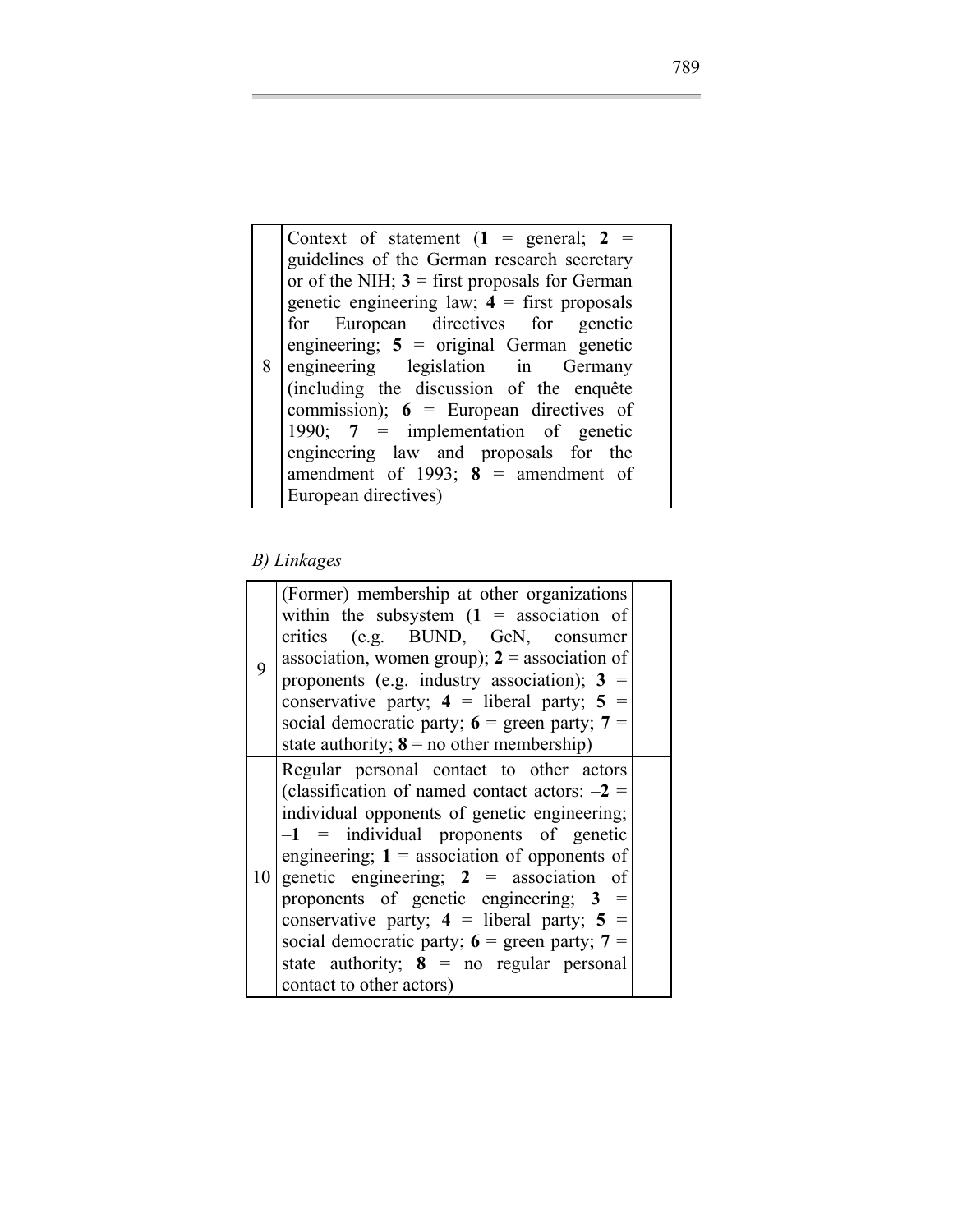# *C) Deep normative core beliefs*

| 11 | Should politicians look for general solutions<br>that improve the quality of life for all<br>members of the society or do we have to<br>assume unbridgeable interest conflicts in the<br>society, and politicians should find a fair<br>balance between competing interests? $(-2)$<br>fair balance (to) $2$ = general solution for the<br>whole society) |  |
|----|-----------------------------------------------------------------------------------------------------------------------------------------------------------------------------------------------------------------------------------------------------------------------------------------------------------------------------------------------------------|--|
| 12 | How is the relation between mankind and<br>nature defined? $(-2)$ = mankind as a part of<br>nature (to) $2 =$ mankind rules over nature)                                                                                                                                                                                                                  |  |
| 13 | How are the political goals of individual<br>freedom and solidarity within the whole<br>society evaluated? Which of these goals is<br>evaluated as more important? $(-2)$<br>solidarity (to) $2 = \text{freedom}$ )                                                                                                                                       |  |
| 14 | How are the political goals of economic<br>growth/full employment and protection of<br>nature/environment evaluated? (-2<br>protection of nature/environment much<br>more important (to) $2 =$ economic<br>growth/full employment much<br>more<br><i>important</i> )                                                                                      |  |

*D) Perceptions of genetic engineering*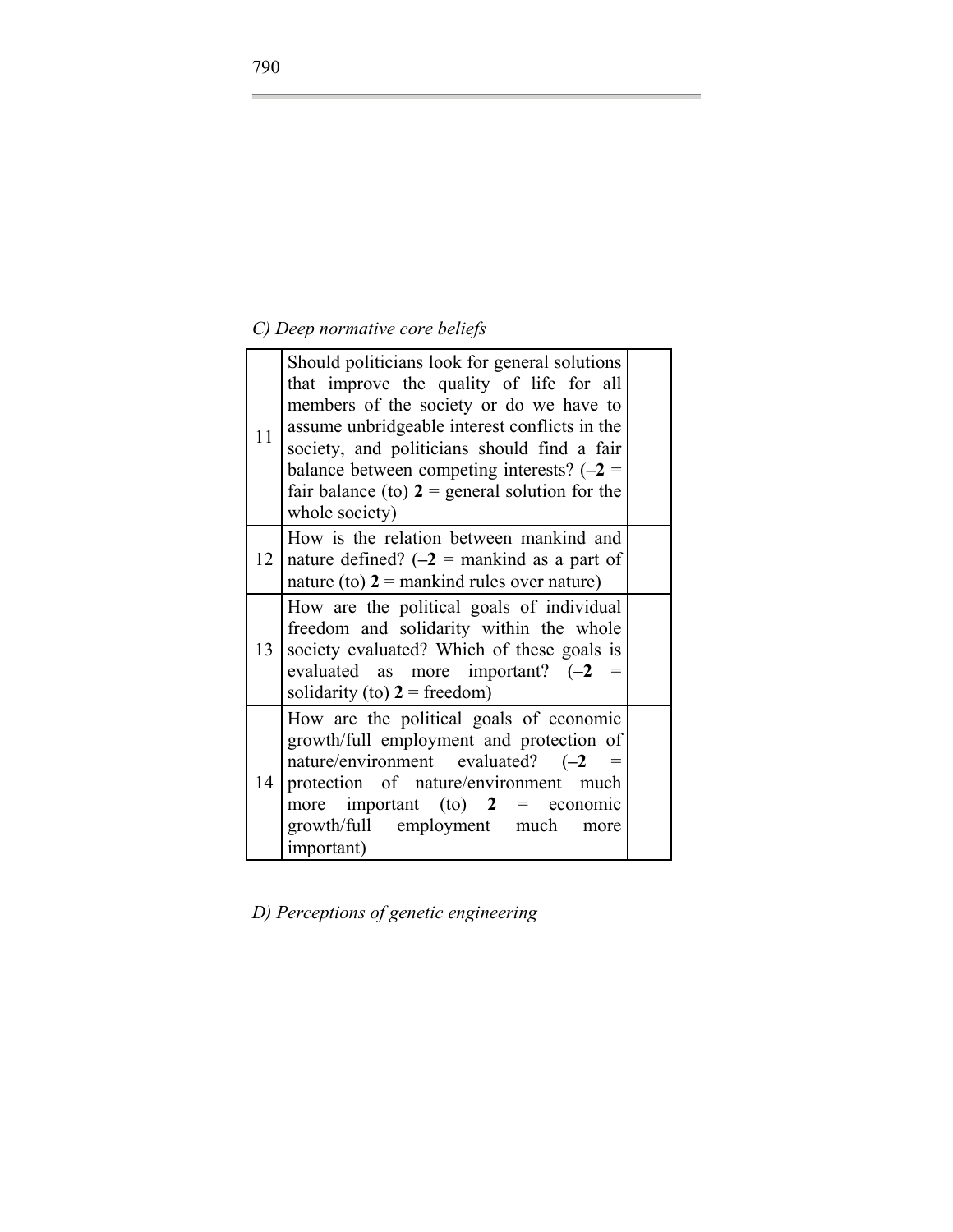|    | Is the protection of people and environment<br>by using genetic engineering a task for<br>15   scientists or a task for society/politics? $(-2)$<br>society/politics (to) $2 =$ exclusive task for<br>scientists) |  |
|----|-------------------------------------------------------------------------------------------------------------------------------------------------------------------------------------------------------------------|--|
|    | Is genetic engineering related to specific<br>16 risks? $(-2)$ = major risks (to) $2$ = no major<br>risks)                                                                                                        |  |
|    | Does genetic engineering offer economic<br>17   opportunities?? $(-2 =$ no opportunities (to) 2<br>$=$ major opportunities)                                                                                       |  |
| 18 | Does genetic engineering offer the prospect<br>of help for major problems (e.g. healing of<br>diseases, world nutrition problems)? $(-2)$<br>no prospect (to) $2 = \text{major prospect}$ )                       |  |

*E) Deep policy-related attitude*

| Is genetic engineering generally seen                     |  |  |  |  |  |  |
|-----------------------------------------------------------|--|--|--|--|--|--|
| positively or critical? $(-2)$ = clear opponent           |  |  |  |  |  |  |
| 19 of genetic engineering; $-1$ = moderate                |  |  |  |  |  |  |
| opponent; $\mathbf{0}$ = neutral; $\mathbf{1}$ = moderate |  |  |  |  |  |  |
| proponent, $2 =$ clear proponent)                         |  |  |  |  |  |  |

*F) Attitudes towards selected issues* 

| 20 Should a legal ban of genetic engineering<br>exist? (-2 = general ban (to) 2 = no ban)                                                        |  |
|--------------------------------------------------------------------------------------------------------------------------------------------------|--|
| 21 Should a state authority control the use of $\begin{bmatrix} 21 & \text{SMOs? } (-2 = \text{always } (t_0) \ 2 = \text{never}) \end{bmatrix}$ |  |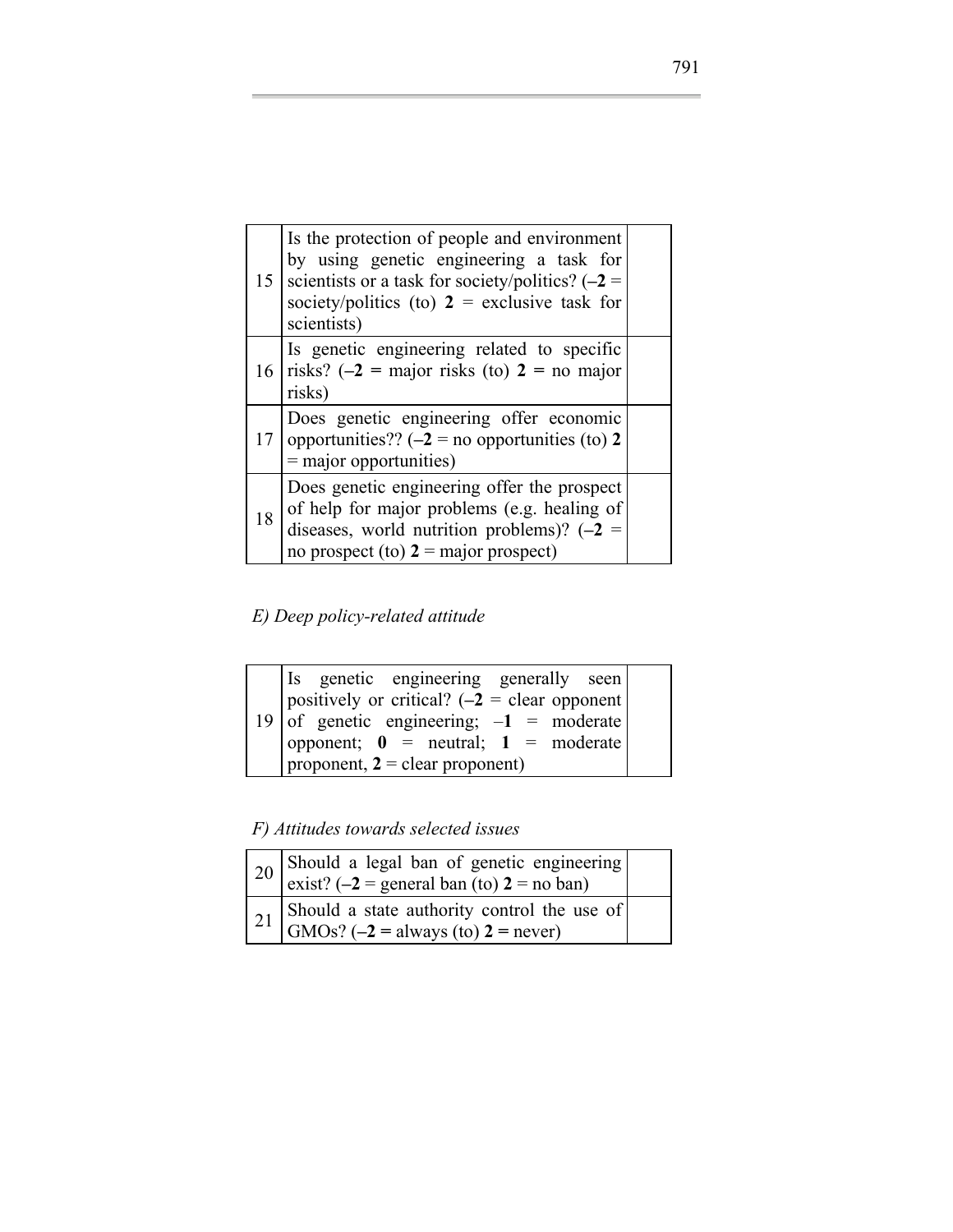| 22 | Should there be public hearings within the<br>process of state authorization of genetic<br>engineering? ( $-2$ = always (to) 2 = never or<br>no obligation of state authorization)                                                                                                                               |  |
|----|------------------------------------------------------------------------------------------------------------------------------------------------------------------------------------------------------------------------------------------------------------------------------------------------------------------|--|
| 23 | Should regulations for the protection against<br>the risks of genetic engineering contain the<br>possibility of flexible reaction to technical<br>process or should there be democratic<br>(parliamental) control before enacting any<br>amendment? $(-2)$ = democratic control (to) 2<br>$=$ flexible reaction) |  |

| Should genetic engineering policy be                |  |  |  |  |
|-----------------------------------------------------|--|--|--|--|
| decided at the level of states                      |  |  |  |  |
| $24$ (Bundesländer), countries or international     |  |  |  |  |
| organizations? ( $-2$ = states (to) $0$ = countries |  |  |  |  |
| $\vert$ (to) 2 = international organizations)       |  |  |  |  |

*G) References to other actors* 

| Reference to studies or statements of<br>25   proponents (-2 = negative reference (to) $2 = \sqrt{ }$<br>positive reference) |  |
|------------------------------------------------------------------------------------------------------------------------------|--|
| Reference to studies or statements of<br>26   opponents (-2 = positive reference (to) $2 =$<br>negative reference)           |  |

*H) Regards to issues and questions* 

| 27 References to risks and prospects of genetic engineering $(0 = no; 1 = yes)$            |  |
|--------------------------------------------------------------------------------------------|--|
| $\begin{bmatrix} 28 \\ 28 \end{bmatrix}$ References to public opinion (0 = no; 1 =<br>yes) |  |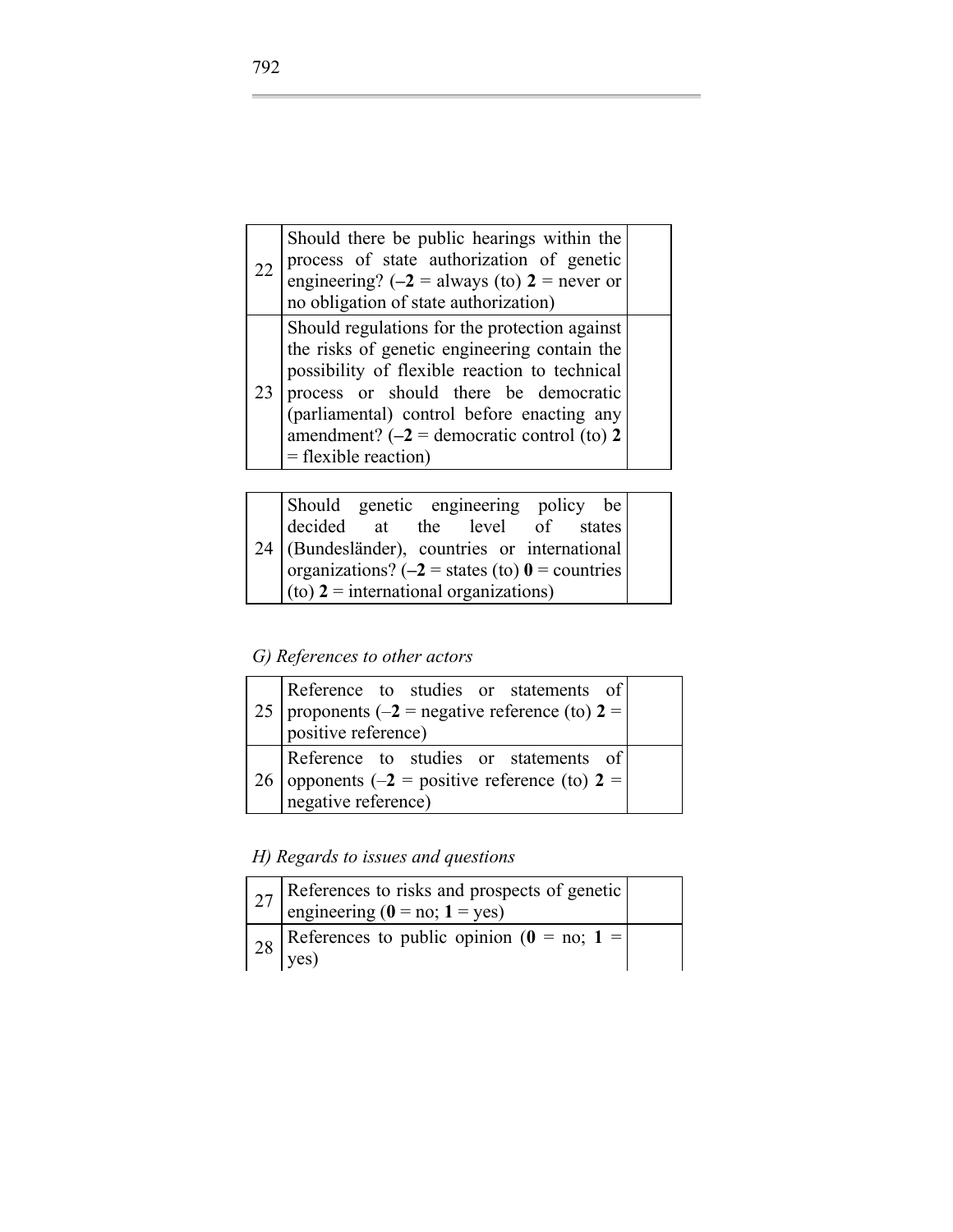|    | References to social, economic or ethical<br>29   consequences of genetic engineering $(0 =$<br>no; $1 = yes$ ) |  |
|----|-----------------------------------------------------------------------------------------------------------------|--|
| 30 | References to consequences of genetic<br>engineering regulation ( $\hat{\mathbf{0}} =$ no; $\mathbf{1} =$ yes)  |  |

#### *Coding instructions:*

- Unknown author should be coded with  $0$ ; the sheets were not used to number the actors.
- − Missing date should be coded with 9.
- Number 5, 7, 8, 9 and 10 allow multiple coding.
- Number 6 should consider if the individual represented the organization officially by giving the statement. Other memberships should be coded at number 9.
- Please add "10" to each coding if the statement was made officially at a public hearing. For example code with "13" for official statements made at the hearing of the research secretary in 1979.
- − Number 11 to 22 and number 24 to 26 allow the following coding:  $-2$ ;  $-1$ ; 0; 1; 2 and 9. Please use the codings between  $-2$  and 2 to measure the statements and consider for example, if the statement makes a difference between applications of genetic engineering.
- Number 10: At hearings, multiple questions of the same politician to the same expert are taken as evidence for some sort of linkage between both actors.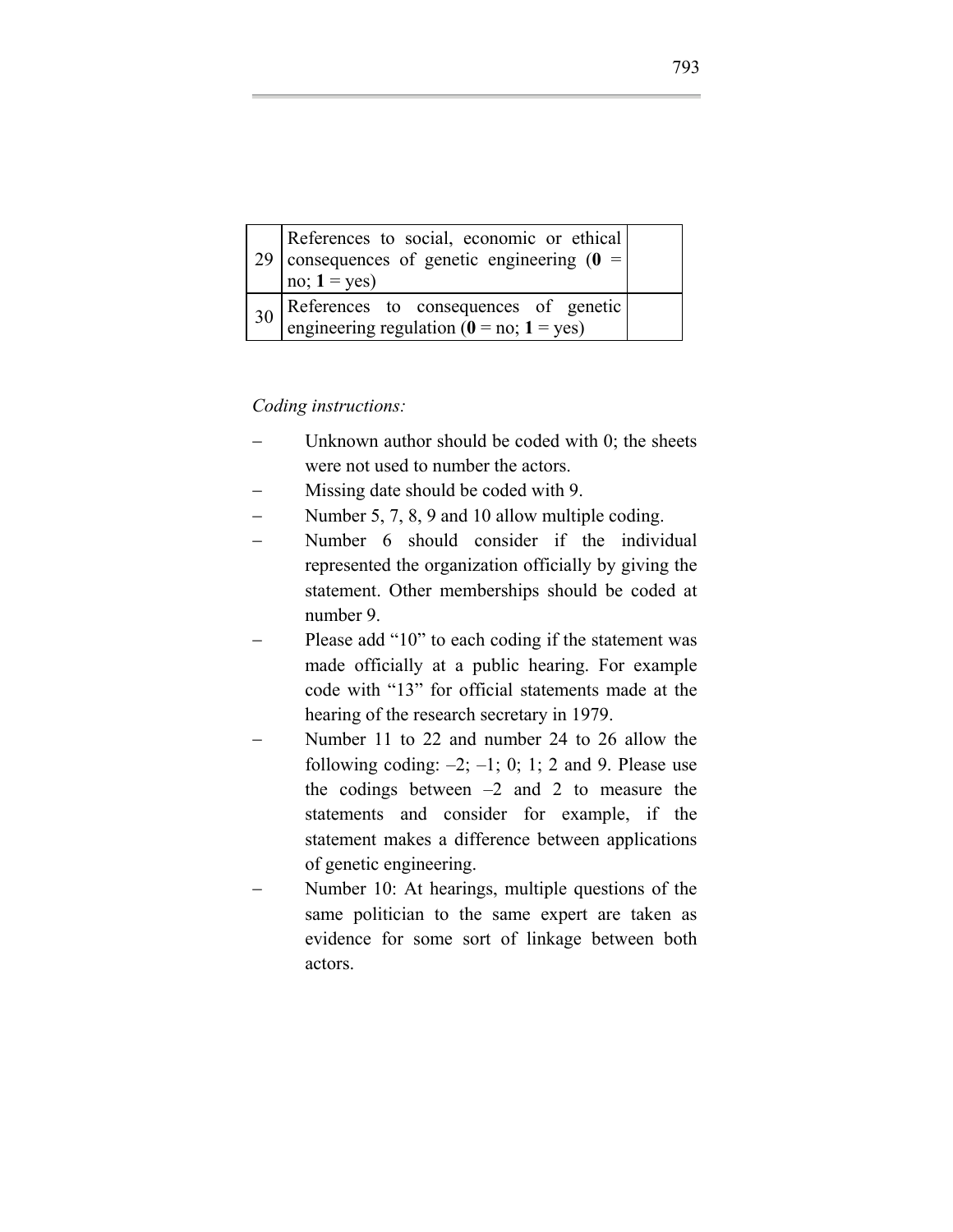"Specific risks" of number 16 refers to what scientists call the "synergistic model." Please consider that there is no "specific" risk if the risk of GMOs is only seen as depending to the risk of "original" and "delivering" organisms. Therefore code "0" if the statement demands to take out any work of "risk level 1" from regulation